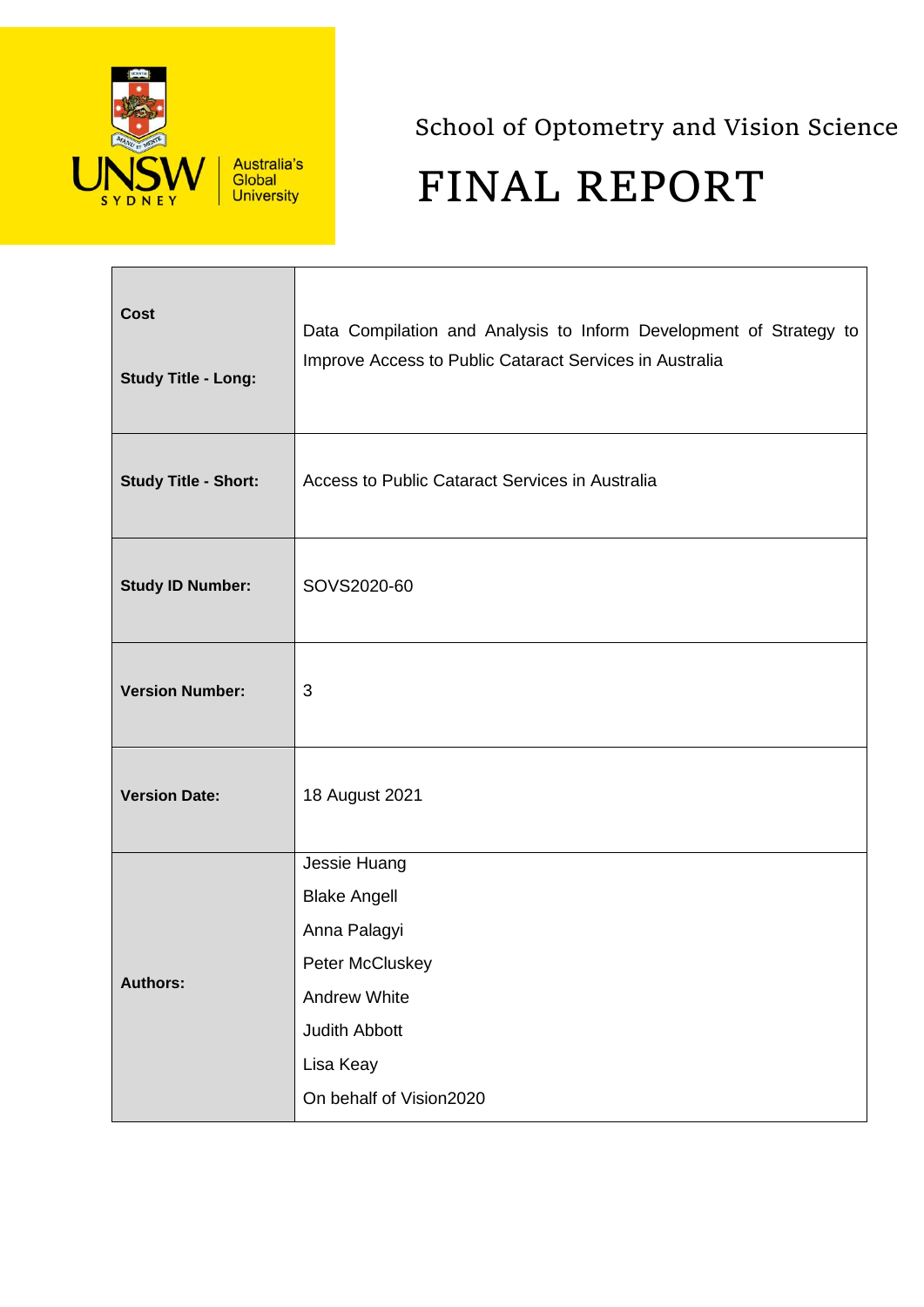# **TABLE OF CONTENTS**

| ESTIMATING THE CURRENT DEMAND FOR PUBLIC CATARACT SURGERY 8                                       |
|---------------------------------------------------------------------------------------------------|
|                                                                                                   |
|                                                                                                   |
| Number of patients currently waiting for public ophthalmology consultation or cataract surgery16  |
| ESTIMATING THE COST OF DELIVERING ADDITIONAL SURGERIES TO MEET CURRENT                            |
|                                                                                                   |
| Estimating the number of people likely to need public cataract services  18                       |
|                                                                                                   |
|                                                                                                   |
|                                                                                                   |
|                                                                                                   |
|                                                                                                   |
|                                                                                                   |
|                                                                                                   |
| Appendix II: Wait time statistics for Specialist Appointment in Queensland31                      |
| Appendix III: Admissions and Wait times for Cataract Surgery according to Jurisdiction  32        |
| Appendix IV: Admissions and Wait times for Cataract Surgery according to Local Hospital           |
|                                                                                                   |
|                                                                                                   |
| Appendix VI: Economic analysis of costs associated with different wait times for cataract surgery |
|                                                                                                   |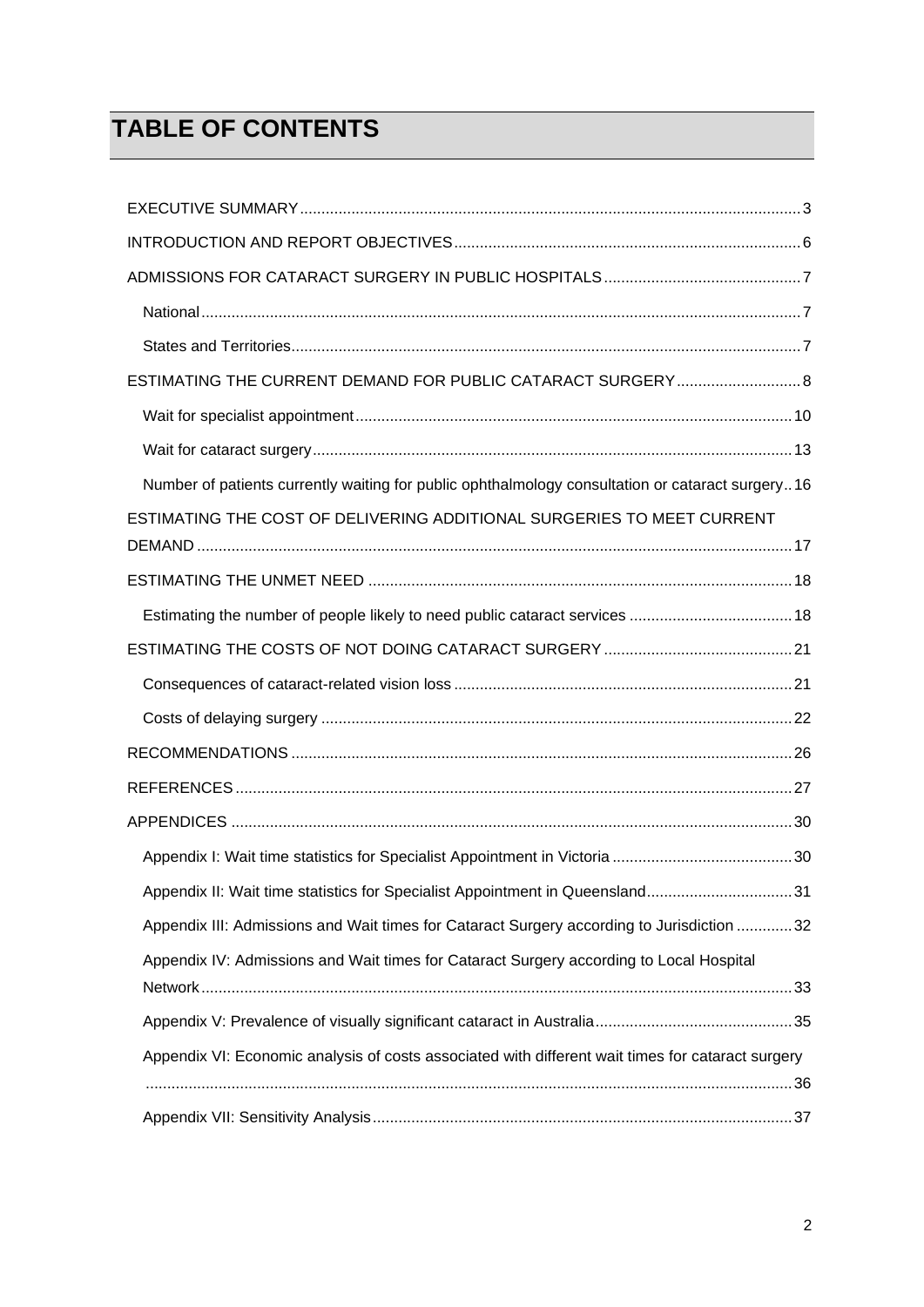## <span id="page-2-0"></span>**EXECUTIVE SUMMARY**

This report describes the current and future demand for public cataract services in Australia; inequities in service delivery; and health system and personal costs associated with long wait times for surgery. With population ageing, meeting current and future demand for public cataract services will require strategic investment and planning.

- It is estimated that **243,139** Australians are currently living with visually significant cataract (visual acuity worse than 6/12), including 10,616 Aboriginal and Torres Strait Islander people and 232,523 non-Indigenous Australians. With population ageing, this is projected to increase to **308,516** Australians in 2030.
- In 2018-19, there were over **245,000** admissions for cataract surgery, of those **72,270** admissions were in public hospitals. Currently, about **29%** of cataract surgeries for non-Indigenous Australians and **80%** of cataract surgeries for Aboriginal and Torres Strait Islander people are performed in the public hospital system. Hence, any delays in public care disproportionately impact Aboriginal and Torres Strait Islander people with cataract.

Waiting times for initial assessment ('Wait for the wait') following referral to hospital outpatient departments can be long and are highly variable between and within states (i.e. local health districts). 'Wait for the wait' data is inconsistently reported, however estimated wait times are:

- Best case: 50% of patients are assessed within 2-3 months and 90% are seen within 7-10 months.
- Worst case: 50% of patients are waiting more than 12 months and 10% are waiting for more than 20 months.

The waiting period on elective surgery waiting lists is well-documented and reported by the Australian Institute of Health and Welfare. National averages show that patients are waiting 3 months at the 50<sup>th</sup> percentile and 11 months at the 90<sup>th</sup> percentile. Aboriginal and Torres Strait Islander people experience slightly longer delays compared to other Australians  $(50<sup>th</sup>$ percentile: ~4 months). Yet again, considerable variability exists across the jurisdictions.

- Best case: 50% of patients are admitted within 1-2 months and 90% have cataract surgery within 3-5 months
- Worst case: 50% of patients are waiting 7-8 months and 10% are waiting longer than 12 months.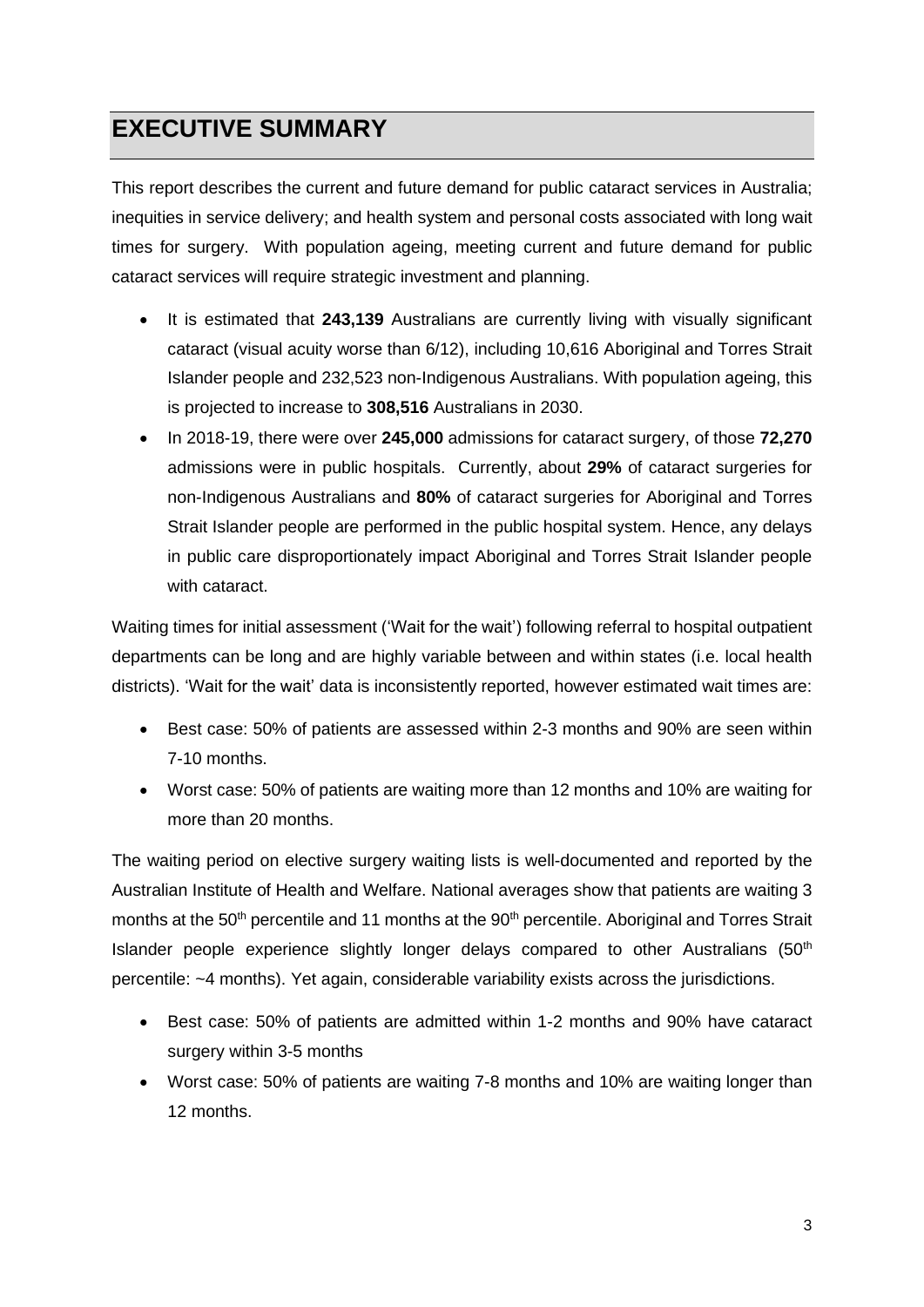Based on these data, public patients currently face median waiting times, from referral to admission for surgery, ranging from **3 to 18 months**. A smaller proportion of patient waiting more than 2 years for cataract surgery.

Restrictions on elective surgeries due to **COVID-19** have significantly impacted cataract services in 2020, creating a backlog in an already over-burdened system. On April 1<sup>st</sup> 2020, all elective surgery was placed on hold, with gradual resumption occurring at different rates across jurisdictions, further increasing wait times.

To expedite surgery for public patients who are currently waiting for an initial ophthalmological assessment or surgical admission in the 2019-20 financial year, it is estimated that an additional 74,150 surgeries would be required. The total cost to the health system would be \$275.3M, however this is offset by avoidance of treatment costs for falls and road traffic injuries as per economic modelling below:

#### **Economic modelling of waiting times of 1, 3, 6 and 12 months**

From the **health system perspective**, reducing waiting time for cataract surgery (from referral to surgery admission) to 1-month for each eye, is estimated to result in **cost savings** to government of **\$4.88M, \$11.69M and \$11.49M** compared to 3-, 6- and 12-month waiting periods. Cost savings resulted from lower rates of falls associated with shorter waiting times. Reducing wait times from 12-months to 1-month would avoid 61,941 falls (including >3,700 fractures).

**Societal and individual costs** not accounted for in this health systems cost analysis include: reduced quality of life due to poor vision; depressive symptoms; failing to meet vision standard for a driver's licence (31% or >13,000 drivers); driving cessation (25%); and property damage associated with increased crash risk whilst waiting for cataract surgery.

#### **Recommendations**

To address current and projected increases in visually significant cataract in Australia, government investment in public cataract services should be a health policy priority to reduce avoidable vision impairment and associated negative health consequences. This report recommends investment in:

- Streamlined pathways to access cataract surgery including standardised referral and triage processes to ensure referrals are appropriately targeted
- Higher volume cataract surgery services for public patients in public (or private) hospitals to meet demand and reduce waiting time for surgery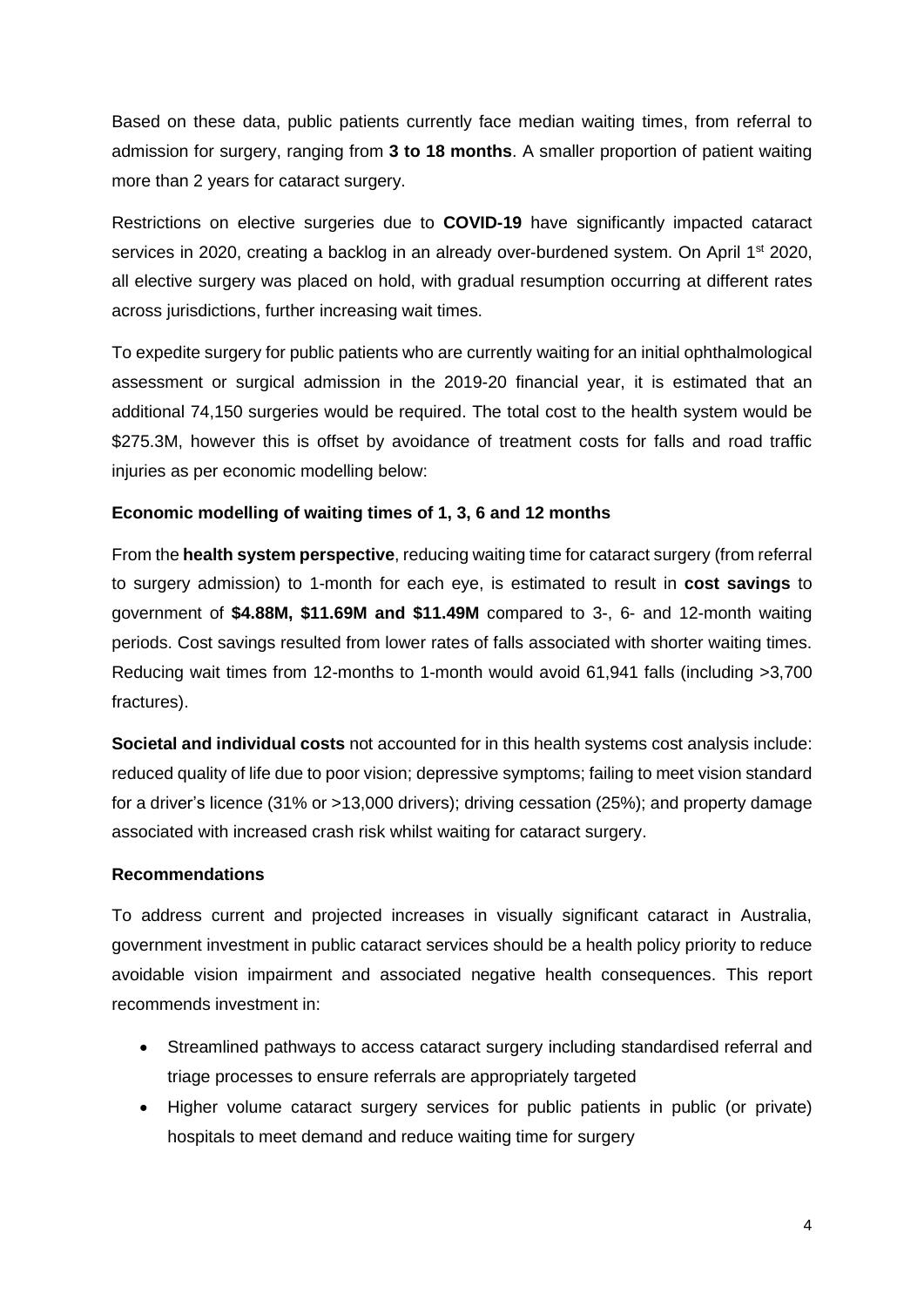- Financial incentives to promote high quality outcomes and efficiency in public hospital services while maintaining eye surgery training programs for ophthalmology trainees
- Increased provision of surgical services linked to outreach and regional cataract assessment services to address current inequity in access and longer wait time for public cataract services for Aboriginal and Torres Strait Islander peoples
- Greater uniformity and transparency in reporting wait times for patients seeking care in public hospitals. Ideally, with data collection following a national standard to allow better insight of true waiting times for patients.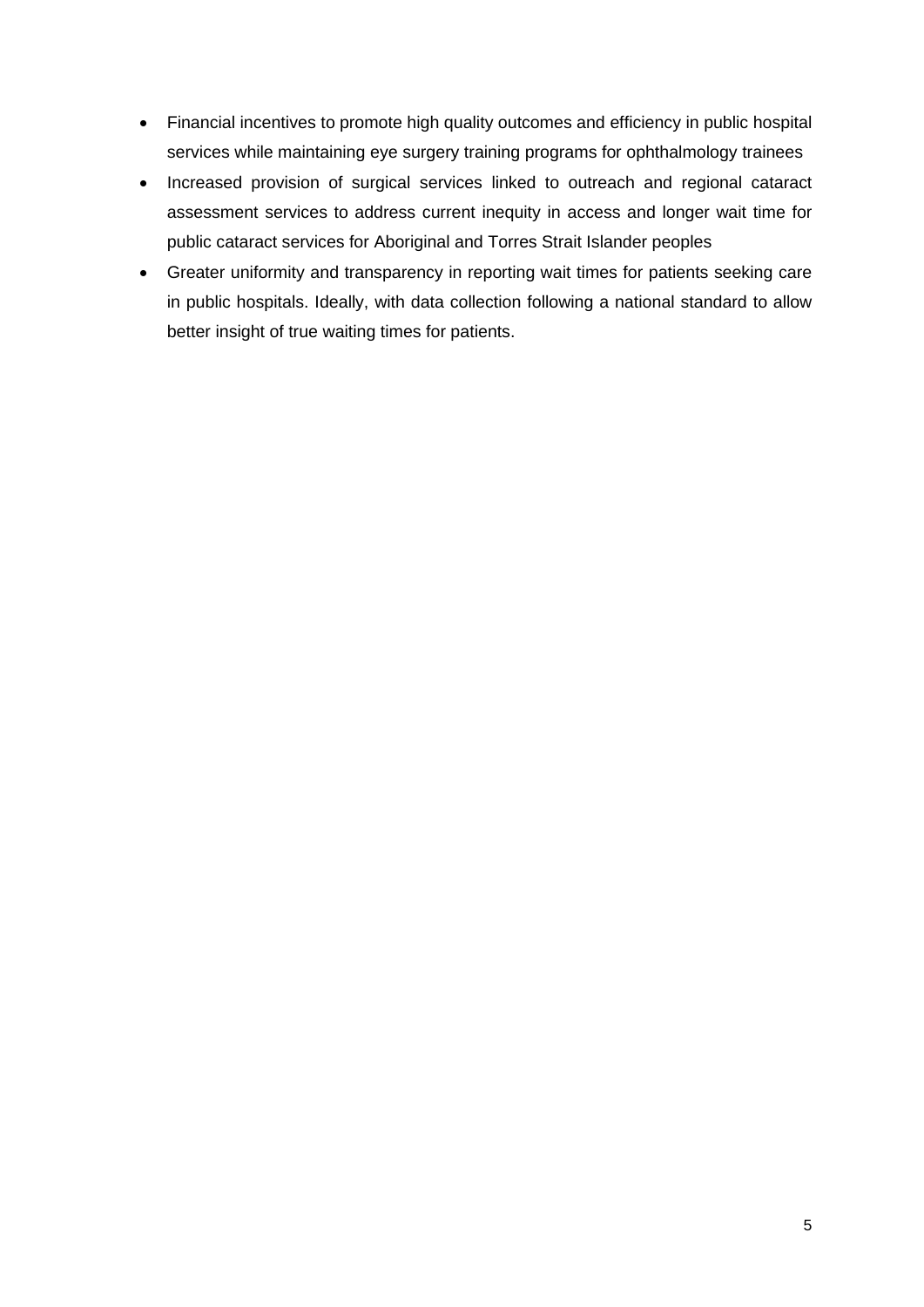## <span id="page-5-0"></span>**INTRODUCTION AND REPORT OBJECTIVES**

Cataract is a leading cause of visual impairment and blindness in Australia. <sup>1</sup> Cataract causes bilateral visual impairment in 20% of Aboriginal and Torres Strait Islander people aged 40 years and older and 14% of other Australians aged 50 years and older. <sup>1</sup> Cataract, characterised by cloudiness of the eye's natural lens, results in blurred, dimmed and reduced vision. The most common cause is age-related (in adults 40 years old and over) and, to a lesser extent, cataract may develop earlier in life (i.e. juvenile and congenital cataract) or in association with trauma, eye disease (e.g. uveitis) and systemic disease (e.g. diabetes).

Due to an ageing population, the number of Australians with cataract is projected to increase.<sup>2,</sup>  $3$  In addition to reduced vision and quality of life, cataract can result in injurious falls<sup>4</sup>, depressive symptoms<sup>5</sup>, loss of drivers licence<sup>6</sup> and increased risk of motor vehicle crashes<sup>7</sup>. Surgical treatment of cataract is highly effective and safe, restoring vision through extraction of cataract and implantation of an intraocular lens. Demand for cataract surgery is projected to increase with Australia's ageing and growing population. As such, public healthcare delivery systems will need to continue to evolve to manage the projected increase in cataract surgery demand and reduce the risk of avoidable vision impairment and blindness in the community.<sup>2</sup>

This report aims to:

- 1. Consolidate existing data on access to public cataract services at national and jurisdictional levels in Australia
- 2. Estimate the current demand for public cataract surgery across Australia
- 3. Estimate the cost of delivering additional surgeries to meet current demand
- 4. Estimate costs to the Australian healthcare system associated with delays to cataract surgery.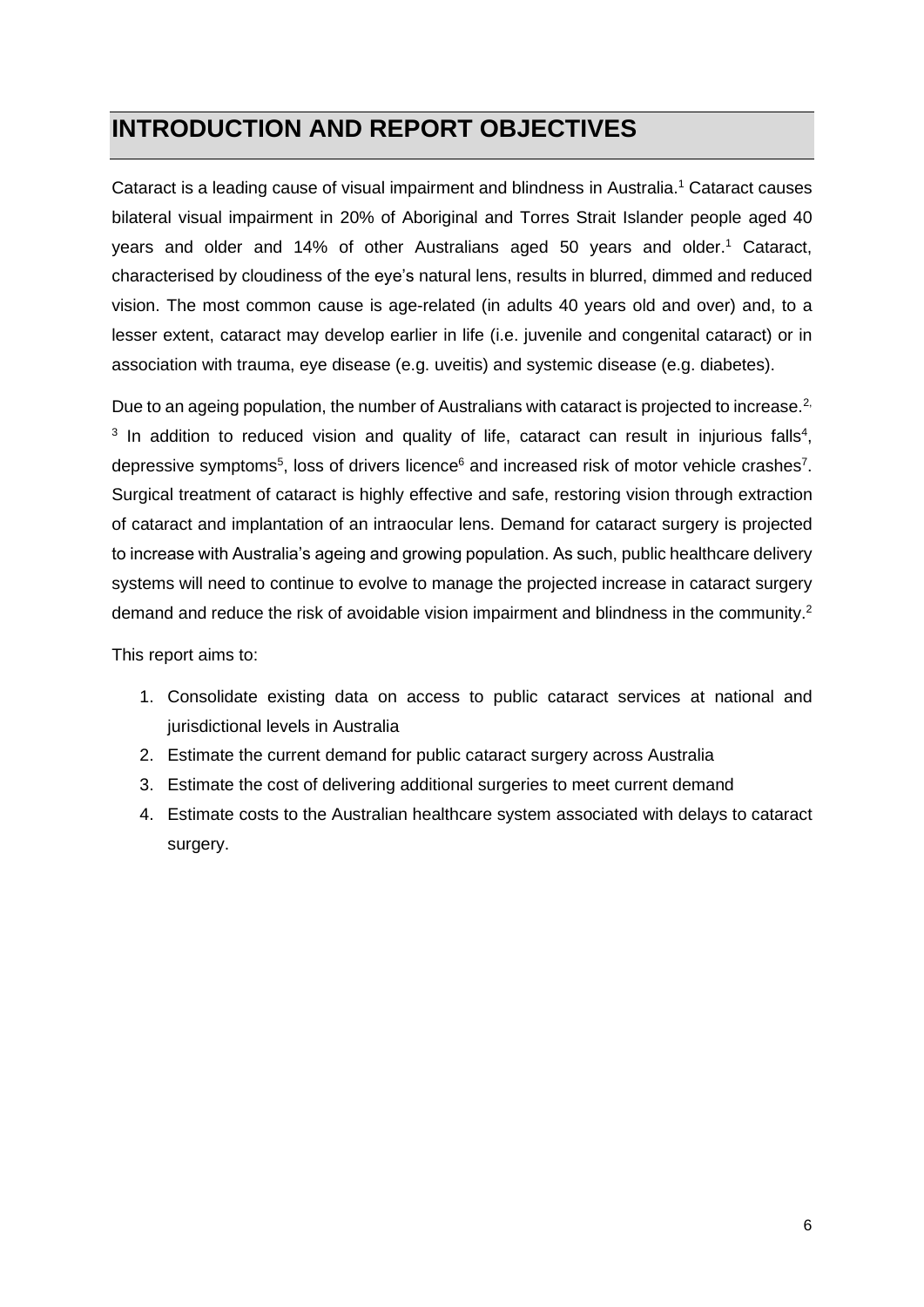# <span id="page-6-0"></span>**ADMISSIONS FOR CATARACT SURGERY IN PUBLIC HOSPITALS**

### <span id="page-6-1"></span>**National**

According to the Australian Institute of Health and Welfare<sup>8</sup> (AIHW), cataract surgery is the most commonly performed elective procedure in public hospitals In Australia. Cataract surgery accounted for 72,270 (9.5% of total) public hospital elective surgery admissions in 2018-19 financial year (FY). The number of admissions for cataract surgery has shown a steady increase at a rate of 2.6%<sup>\*</sup> per annum since 2014-15 FY. This rate of growth is consistent with the increase in Australians aged 60 years over according to population projections (estimated at 2.8% per annum). 3

### <span id="page-6-2"></span>**States and Territories**

Of all jurisdictions, New South Wales performed the most cataract surgeries in the 2018-19 FY (n= 25,120, 35% of the national total, [Figure 1\)](#page-6-3), followed by Victoria (n=19,757, 27%). Less populous states accounted for smaller proportions: Western Australia (n=9,314, 13%), Queensland (n=8,747, 12%), South Australia (n=6,241, 9%) and Tasmania (n=2,010, 3%). The Northern Territory (n=813) and Australian Capital Territory (n=268) accounted for the fewest surgeries. Admissions for cataract surgery accounted for more than 9.5% (national average rate) of total admissions for elective surgery in most jurisdictions, except for Queensland and the Australian Capital Territory.

<span id="page-6-3"></span>*Figure 1 A: Admissions for cataract extraction in Australian public hospitals, according to States and Territories. B: Cataract extractions as a proportion of all elective surgeries performed in Australian public hospitals in 2018-19.*



<sup>\*</sup> Note: Reported changes over time do not account for changes in coverage of hospitals reporting to the National Elective Surgery Waiting Times Data Collection over time (from 92% in 2014-15 to 95% in 2018-19).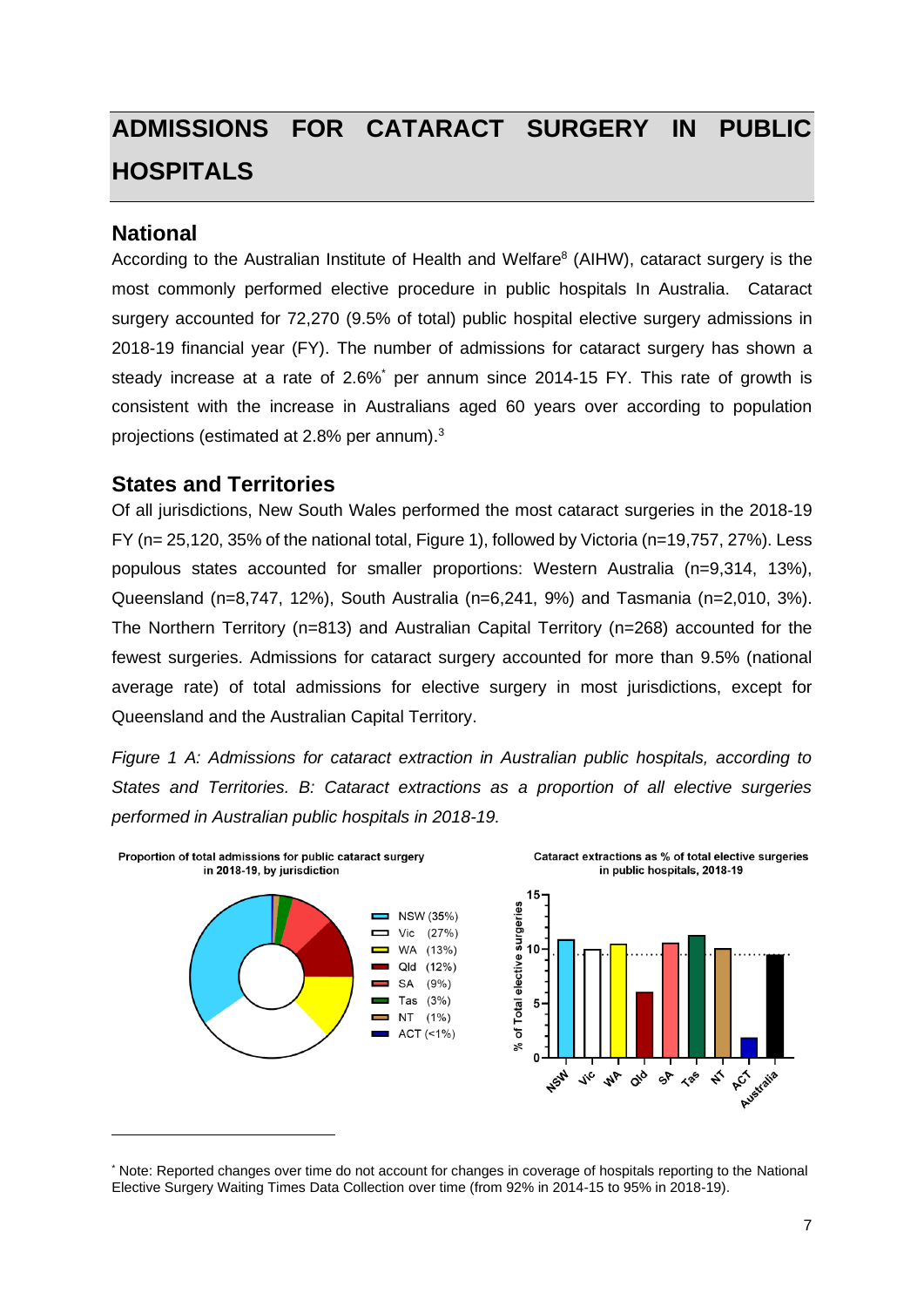# <span id="page-7-0"></span>**ESTIMATING THE CURRENT DEMAND FOR PUBLIC CATARACT SURGERY**

A patient's journey to accessing public cataract services is shown in [Figure 2](#page-8-0) and typically involves two waiting periods. Following initial assessment by a general medical practitioner (GP), optometrist or medical specialist, if visually significant cataract is diagnosed, the patient is referred to an ophthalmologist with an appointment at a public hospital or to a public hospital eye clinic for assessment.

The waiting period from referral to assessment for cataract surgery suitability by an ophthalmologist is shown as the **Wait for Specialist Appointment** [\(Figure 2\)](#page-8-0). In public hospitals with an ophthalmology department, these assessments are conducted in an outpatient eye clinic. Otherwise, in some rural and remote areas, where hospital outpatient services are not available, patients may be assessed in a private ophthalmology clinic, often incurring an out-of-pocket fee.

Following the wait for specialist appointment, if cataract surgery is necessary the patient is placed on a surgical waiting list. This second waiting period, the **Wait for Cataract Surgery** [\(Figure 2\)](#page-8-0), reflects time elapsed from the date a patient is added to the elective surgery waitlist to their date of admission.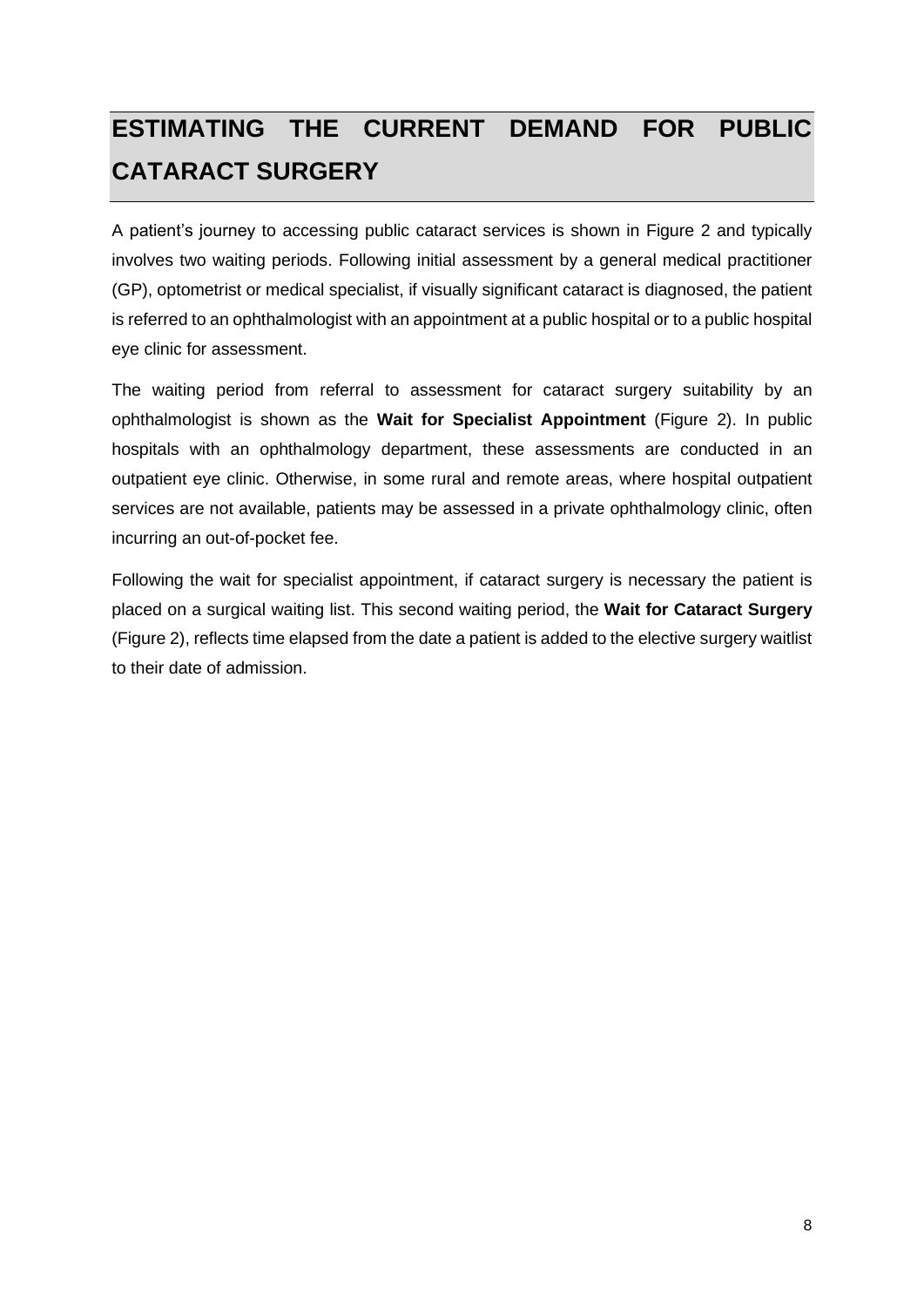<span id="page-8-0"></span>*Figure 2 Flow chart showing a public patient's journey to admission for cataract surgery within a public hospital.*



Initially, the patient presents to a general medical practitioner (GP), optometrist or medical specialist for an eye exam.

If diagnosed with visually significant cataract, the patient is referred to an ophthalmologist (with a public hospital appointment). The patient is assessed either in a hospital outpatient eye clinic or a private specialist eye clinic. The time between referral and pre-surgical assessment reflects the 'Wait for specialist appointment'.

Following ophthalmological assessment, if cataract surgery is indicated, the patient is placed on a waiting list for surgery. The time elapsed between placement on the waiting list and hospital admission for surgery is the 'Wait for cataract surgery'.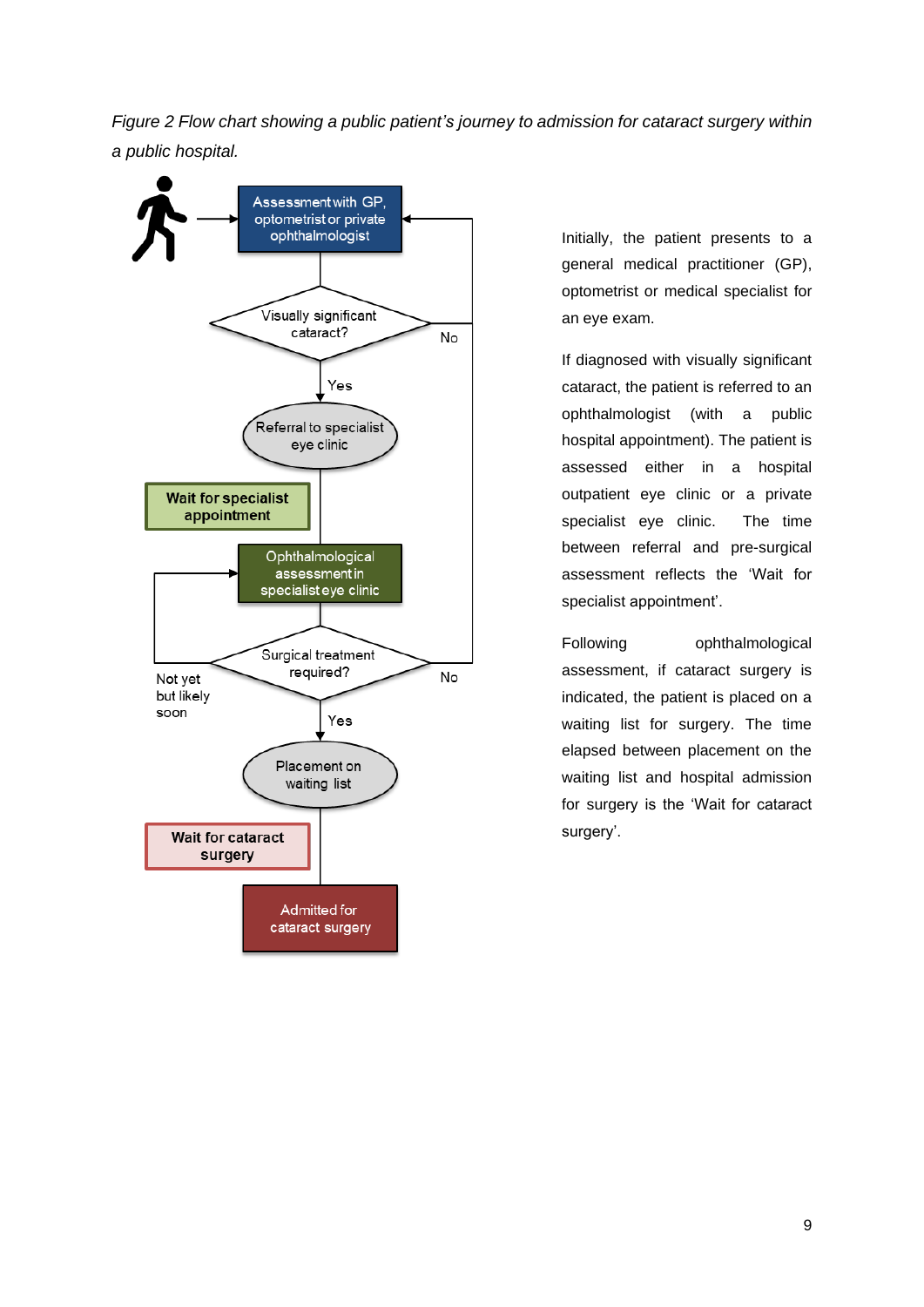### <span id="page-9-0"></span>**Wait for specialist appointment**

Referrals for cataract surgery received by public outpatient eye clinics are triaged and placed on a waiting list for an appointment. The **Wait for Specialist Appointment** represents the time elapsed between receipt of a referral by the hospital and the date of the appointment. Waiting times demonstration significant variation and are dependent on the urgency of the referral (see below), hospital and jurisdiction. Referrals for cataract surgery are typically triaged as requiring non-urgent or routine appointments - Category 3 in most cases and Category 2 only with specific indications e.g. only one functional eye, significant comorbidities, uveitis). The Queensland Health Clinical Prioritisation Criteria for cataract referrals also lists the following factors that may influence referral categorisation: identification as Aboriginal or Torres Strait Islander; and impact of visual impairment due to cataract on employment, education, activities of daily living, ability to care for others, personal frailty or safety.<sup>9</sup>

#### **Referral Triage (Urgency)**

Upon receipt, all referrals are assessed for urgency according to the patient's reported condition. Although, the criteria used for triaging referrals demonstrate slight differences across States, they have been collated here for simplicity:

- **Category 1** (urgent): recommended to be seen within 30 days. Patients requiring urgent attention, as their condition will require more complex or emergent care and will have significant impact on quality of life if care is delayed.
- **Category 2** (routine<sup>†, ‡</sup> or semi-urgent<sup>€</sup>): recommended to be seen within 90 days. Condition has potential to require more complex care and have some impact on quality of life if care is delayed.
- **Category 3** (non-urgent<sup> $\dagger$ ,  $\epsilon$  or routine<sup> $\ddagger$ </sup>): recommended to be seen within 365 days.</sup> Patients whose condition(s) are unlikely to deteriorate quickly and do not have the potential to become an emergency, or to require more complex care if assessment is delayed.

† South Australia, ‡ Victoria, € Tasmania

The number of people waiting for non-urgent outpatient appointments and associated waiting times are not publicly reported in New South Wales, Western Australia, the Australian Capital Territory and Northern Territory. Patients waiting to be seen are often said to be on "the hidden waiting list" or the "waiting list for the waiting list". There is a need for greater transparency and uniformity in reporting wait times for patients seeking care in public hospitals. Ideally,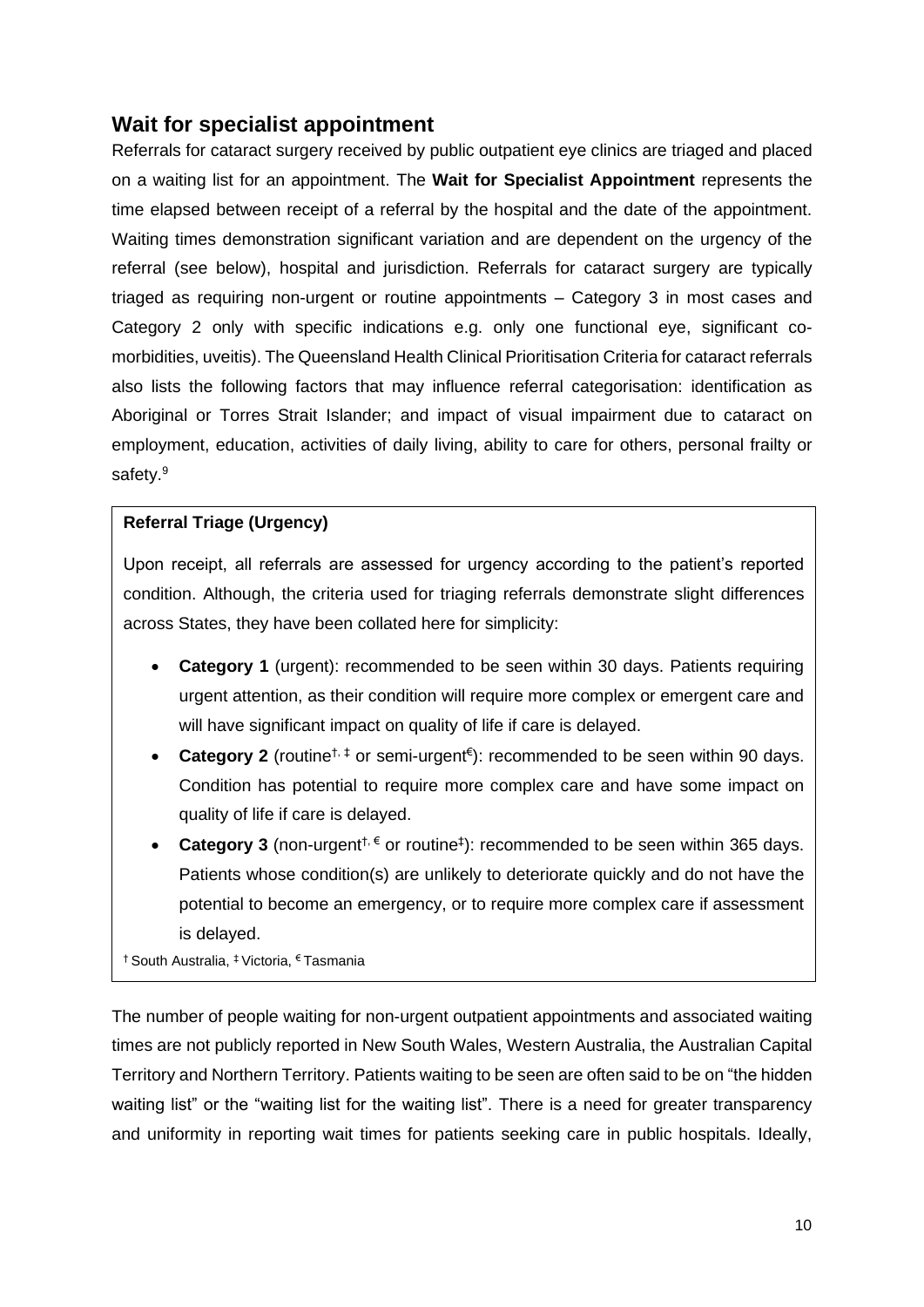uniform data would be collected and reported using a national standard, allowing better insight of true waiting times faced by patients.

In Victoria, South Australia, Queensland, and Tasmania, some data on waiting times is available. However, reporting methods (measures and time periods) are inconsistent across the States, precluding comparison across jurisdictions. Nevertheless, the available wait time data is reported in the following section.

#### **Victoria**

In 2019, 10,424 new routine appointments (including presentations other than cataract) were reportedly conducted in ophthalmology outpatient hospital departments across Victoria. The median wait time for new routine appointments was 71 to 103 days [\(Table 1\)](#page-10-0). The  $90<sup>th</sup>$ percentile wait time ranged from 215 to 311 days (about 7 to 10 months). For data according to Local Hospital Network see Appendix I: Wait time statistics [for Specialist Appointment in](#page-32-1) [Victoria](#page-32-1)**.**

<span id="page-10-0"></span>*Table 1 Number of new routine (category 2 & 3) ophthalmology department outpatient appointments and associated wait time data in Victoria, 2019*

|                                    |                                       | <b>Calendar Quarter 2019</b> |         |         |         |
|------------------------------------|---------------------------------------|------------------------------|---------|---------|---------|
| Victoria (State-wide)              |                                       | Jan-Mar                      | Apr-Jun | Jul-Sep | Oct-Dec |
|                                    | Number of new routine<br>appointments | 2581                         | 2948    | 2844    | 2051    |
| <b>Routine</b><br>(category 2 & 3) | Days waited at the 50th<br>percentile | 103                          | 79      | 80      | 71      |
|                                    | Days waited at the 90th<br>percentile | 311.4                        | 217     | 268.5   | 215     |

#### **South Australia**

Wait times for routine and non-urgent (category 2 & 3) ophthalmology appointments are publicly reported for four hospitals in South Australia (major metropolitan hospitals: Flinders Medical Centre, Royal Adelaide Hospital; and large metropolitan hospitals: The Queen Elizabeth Hospital and Modbury Hospital). In 2019, the median wait time ranged from 369 to 522 days (about 11 to 16 months).

*Table 2 Wait times† for ophthalmology specialist appointments for routine (category 2) and non-urgent (category 3) referrals at four metropolitan hospitals in South Australia, 2019*

|                            |                                       | At Gensus Date 2019 |          |          |          |
|----------------------------|---------------------------------------|---------------------|----------|----------|----------|
| Hospital                   |                                       | 30/04/19            | 30/06/19 | 30/09/19 | 31/12/19 |
| Flinders Medical<br>Centre | Days waited at the 50th<br>percentile | 456                 | 486      | 369      | 384      |

#### **At Census Date 2019**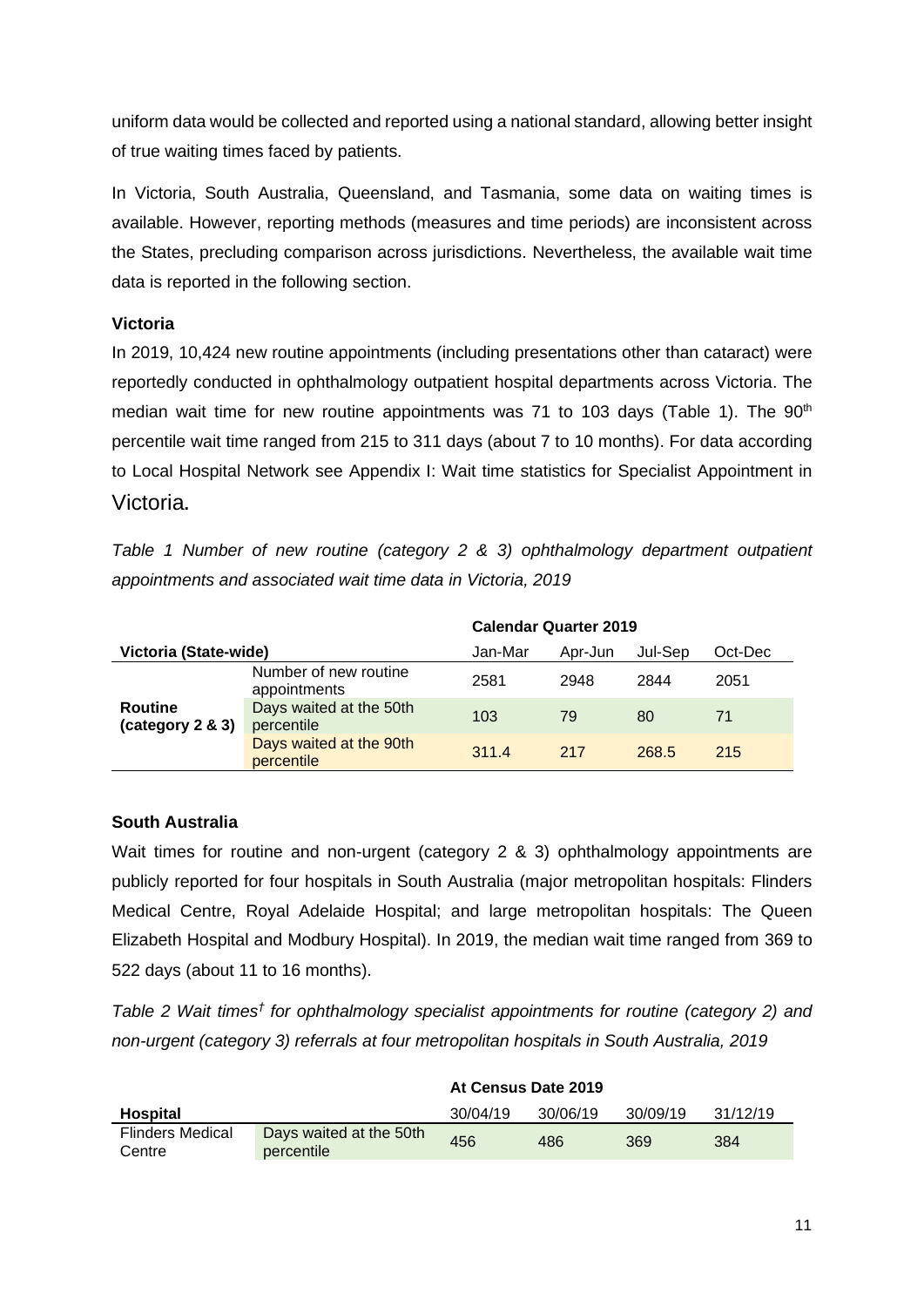| Royal Adelaide          | Days waited at the 50th               | 498 | 489 | 516 | 522 |
|-------------------------|---------------------------------------|-----|-----|-----|-----|
| Hospital                | percentile                            |     |     |     |     |
| The Queen               | Days waited at the 50th               | 447 | 462 | 480 | 498 |
| Elizabeth Hospital      | percentile                            |     |     |     |     |
| <b>Modbury Hospital</b> | Days waited at the 50th<br>percentile | 372 | 372 | 399 | 408 |

†Wait times are based on patients yet to be assigned an appointment date at each census date. (Days waited was calculated by multiplying the reported number of months<sup>10</sup> by a factor of 30).

#### **Queensland**

In the last quarter of 2019, the percentage of appointments occurring within the clinically recommended time frame was 33% for category 2 referrals (i.e. within 90 days of referral) and 79% for category 3 referrals (i.e. with 365 days).<sup>11</sup> The  $90<sup>th</sup>$  percentile wait times were 308 days (about 10 months) and 609 days (about 20 months) respectively; median wait times are not reported. For local data according to individual Queensland hospitals, see [Appendix II:](#page-33-0)  [Wait time statistics for Specialist Appointment in Queensland](#page-33-0)**.**

*Table 3 Wait time statistics for new appointments (Category 2 & 3) in ophthalmology outpatient services in Queensland, October to December 2019*

| Queensland (State-wide) |                                              | <b>Oct-Dec 2019</b> |
|-------------------------|----------------------------------------------|---------------------|
| Category 2              | Percentage of appointments within clinically |                     |
|                         | recommended time                             | 33%                 |
|                         | Days waited at the 90th percentile           | 308                 |
| Category 3              | Percentage of appointments within clinically |                     |
|                         | recommended time                             | 79%                 |
|                         | Days waited at the 90th percentile           | 609                 |

#### **Tasmania**

Ophthalmology outpatient services are available in the Southern Region and the North West Region of Tasmania. However, data on wait times is only available for ophthalmology services in the Southern Region at the Royal Hobart Hospital. In contrast to Queensland, South Australia and Victoria, the Tasmanian Health Service reports the number of days waited at the 75<sup>th</sup> percentile, which correspond to 180 days (about 6 months) for category 2 referrals and 375 days (about 12 months) for category 3.

*Table 4 Wait time statistics for appointments at the Royal Hobart Hospital for category 2 and 3 referrals*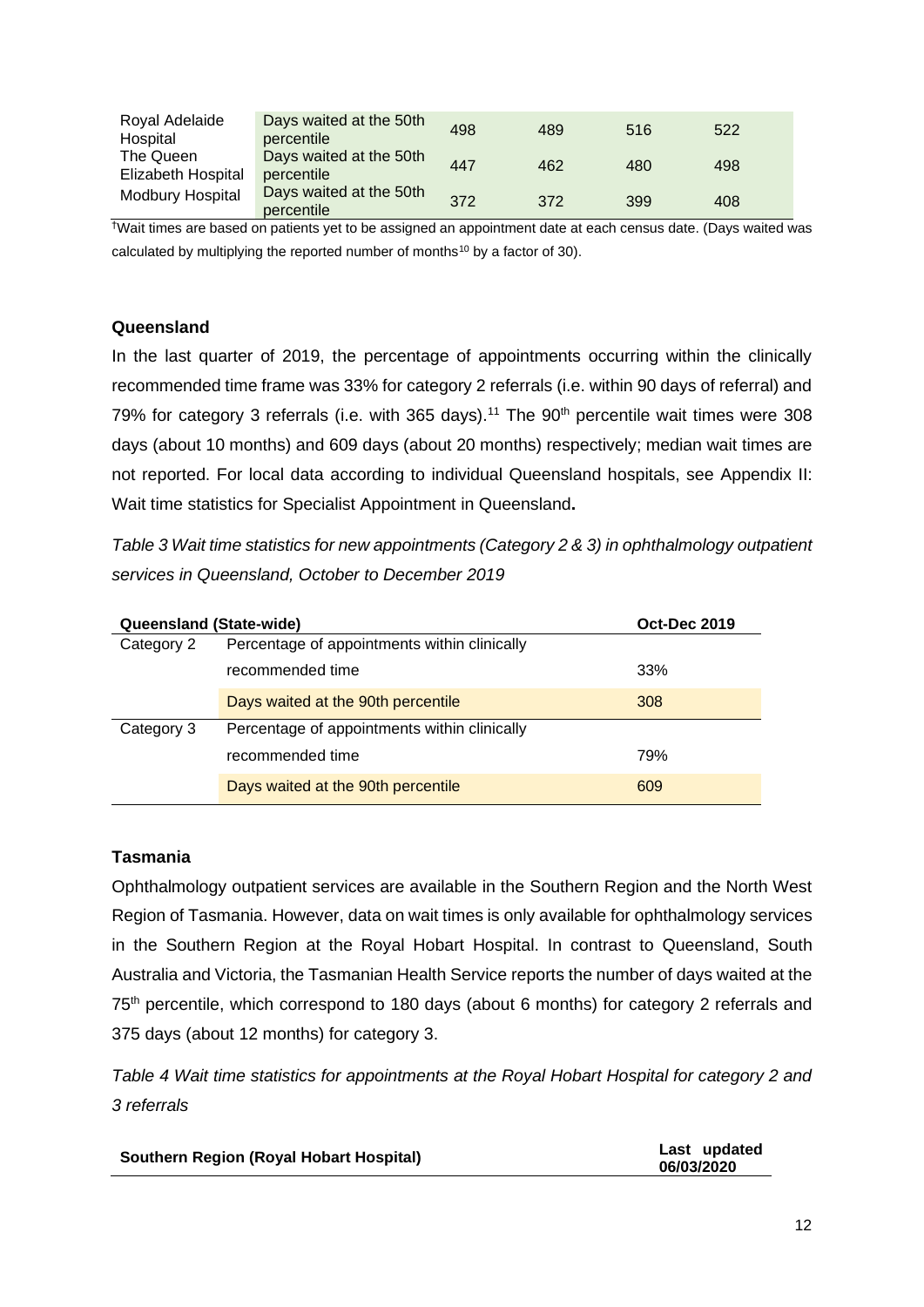| Category 2 | Days waited at the 75th percentile | 180 |
|------------|------------------------------------|-----|
| Category 3 | Days waited at the 75th percentile | 375 |

#### **New South Wales**

Despite the lack of wait time data reported by government agencies, there are media reports that patients face 10 to 15-month wait periods for new appointments in public hospital eye clinics in Sydney. An audit of 400 consecutive cataract referrals to Sydney Eye Hospital and Westmead Hospital ophthalmology clinics revealed that 65% of patients referred for cataract assessment had not been seen within 1 year of referral.<sup>12</sup> Of the patients who attended an initial hospital appointment within the study observation period, the average wait time was 10 months.<sup>12</sup> Importantly, this report also revealed that 49% referred patients did not proceed to surgery. The most common reasons for not proceeding to surgery included non-visually significant cataract as assessed by the ophthalmologist or patients reporting minimal to no functional vision loss or an unwillingness to have surgery. Unnecessary or poorly targeted referral contribute to the burden and wait times for ophthalmology outpatient services. Hence, there is an opportunity to improve efficiency through improved targeting of cataract referrals, possibly through the use of standardized referral pathways.

#### <span id="page-12-0"></span>**Wait for cataract surgery**

Patients who are recommended for cataract surgery following specialist assessment are added to a public hospital waiting list for elective surgery. Like the process for new referrals, patients are assigned one of three clinical urgency categories by their treating doctor that indicates when surgery is required. For elective surgery, the following urgency categories are used nationally<sup>13</sup>:

| <b>Urgency category</b> | <b>Meaning</b>                                           |
|-------------------------|----------------------------------------------------------|
| Category 1              | Procedures that are clinically indicated within 30 days  |
| <b>Category 2</b>       | Procedures that are clinically indicated within 90 days  |
| Category 3              | Procedures that are clinically indicated within 365 days |

**Wait time for Cataract Surgery** [\(Figure 2\)](#page-8-0) is calculated as the number of days between addition to the waiting list and removal from a waiting list. This wait time data is well documented, supplied by state and territory health authorities to the AIHW for compilation into the National Elective Surgery Waiting Times Data Collection (NESWTDC)<sup>8</sup>. The following indicators are reported:

- Number of admissions
- Days waited at the  $50<sup>th</sup>$  percentile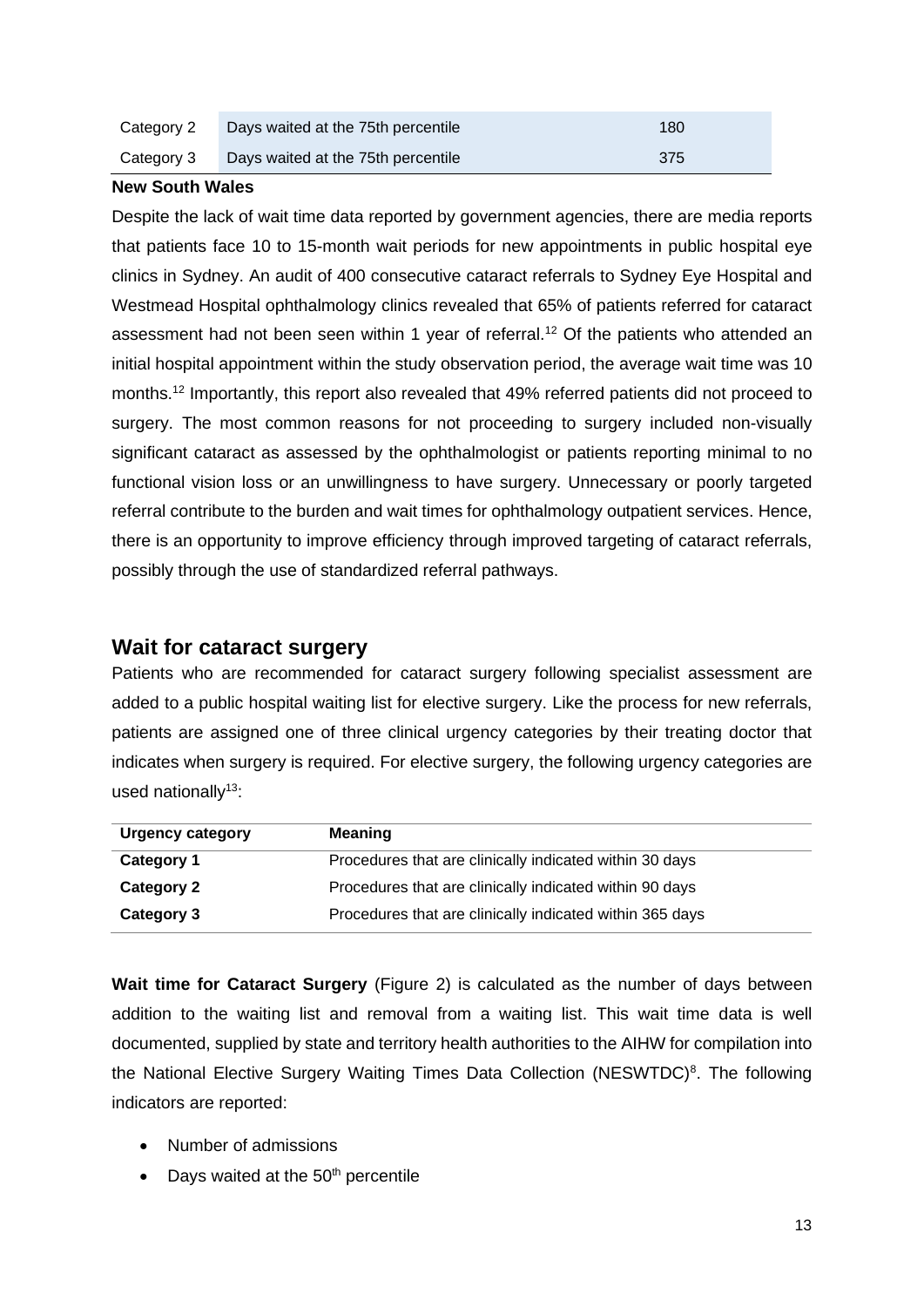- Days waited at the  $90<sup>th</sup>$  percentile
- Proportion of patients who waited more than 365 days

#### **National**

Median wait time for cataract surgery was 83-93 days between 2014-15 to 2018-19. A small proportion of patients faced significantly longer wait times, with 10% (approximately 7,000 per year) waiting longer than 11 months (330-337 days) and about 2% (approximately 1,500 per year) waiting more than 12 months.

*Table 5 Waiting time statistics for cataract surgery (based on dates of addition and removal from elective surgery waiting lists) in Australian public hospitals, 2014–15 to 2018–19*

|           |                                       |         | 2014-15 2015-16 2016-17 2017-18 |         |        | 2018-19 |
|-----------|---------------------------------------|---------|---------------------------------|---------|--------|---------|
|           | Number of admissions                  | 65.182  | 67.755                          | 71.377  | 70.202 | 72.270  |
|           | Days waited at the 50th<br>percentile | 83      | 93                              | 85      | 87     | 84      |
| Australia | Days waited at the 90th<br>percentile | 331     | 334                             | 330     | 335    | 337     |
|           | Proportion waited over 365 days       | $1.8\%$ | 2.5%                            | $1.4\%$ | 1.9%   | 2.1%    |

#### **Aboriginal and Torres Strait Islander peoples and Non-Indigenous Australians**

Aboriginal and Torres Strait Islander people are three times more likely to suffer from visually significant cataract compared to other Australians.<sup>14</sup> In 2018-19, Aboriginal and Torres Strait Islander peoples experienced longer delays to cataract surgery compared to other Australians, typically waiting 36% longer, with a median wait time of 113 days compared to 83 days [\(Table](#page-13-0)  [6\)](#page-13-0).

<span id="page-13-0"></span>*Table 6 Waiting time statistics for admissions for cataract surgery for Aboriginal and Torres Strait Islander people and non-Indigenous Australians in public hospitals, 2018-19*

|                                      | <b>Aboriginal and Torres</b><br><b>Strait Islander people</b> | <b>Other Australians</b> |
|--------------------------------------|---------------------------------------------------------------|--------------------------|
| Number of admissions                 | 2.127                                                         | 70.143                   |
| Days waited at the 50th percentile   | 113                                                           | 83                       |
| Days waited at the 90th percentile   | 343                                                           | 337                      |
| Proportion waited more than 365 days | 2.1%                                                          | 2.1%                     |

*Note: The quality of the data reported for Indigenous status has not been formally assessed, hence this information should be interpreted with caution.*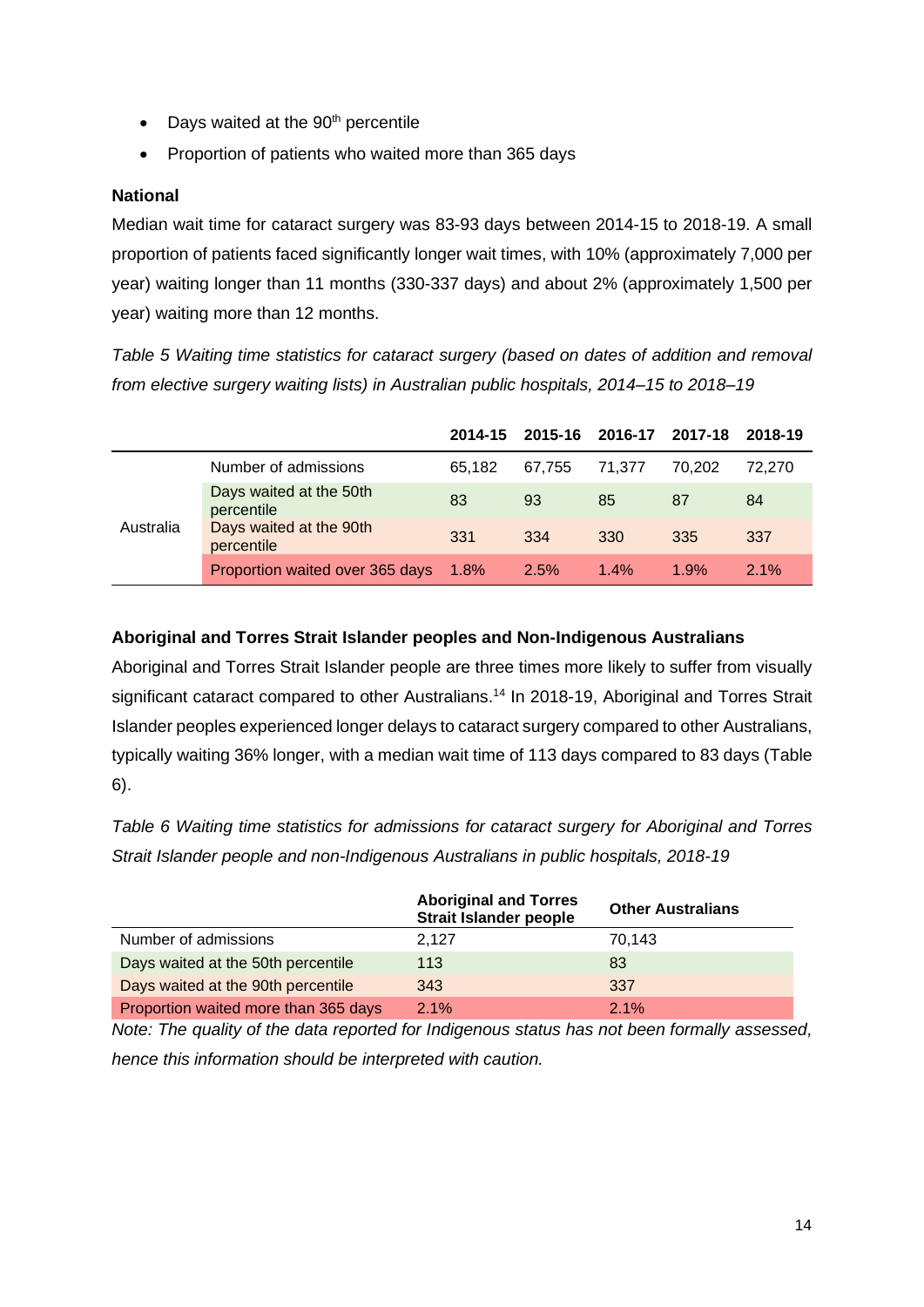#### **States and Territories**

Wait time for cataract surgery admission in public hospitals between 2014-15 to 2018-19 are shown for each State and Territory in [Figure 3](#page-14-0) and Appendix III: Admissions and Wait times [for Cataract Surgery according to Jurisdiction](#page-34-0)**.**

- Shortest waiting times were in Victoria with median (range): 1 to 2 months and  $90<sup>th</sup>$ percentile (range): 3 to 5 months; followed by Western Australia showing a median (range): 1 to 2 months and  $90<sup>th</sup>$  percentile (range): 6 to 11 months
- Longer waiting times were shown in Queensland, South Australia and the Northern Territory (median (range): 2 to 5 months and  $90<sup>th</sup>$  percentile (range): 9 to 11 months.
- Longest waiting times were in New South Wales, with median (range): 7 to 8 months and 90<sup>th</sup> percentile (range): 11 to 12 months. Similarly, Tasmania also showed long waiting times but significant fluctuation, with median: 4 to 10 months and  $90<sup>th</sup>$  percentile (range): 11 to 20 months.
- Reliability of waiting time data for Australian Capital Territory was questionable due to incomplete data collection (i.e. no data for 2015-16) and relatively fewer cases reported in 2018-19 (268 admissions) compared to previous years (>1,000 admissions)*.*

<span id="page-14-0"></span>*Figure 3 Median and 90th percentile wait times for cataract surgery admission from elective surgery waiting lists in each State and Territory between 2014-15 to 2018-19. Error bars: interquartile range.*

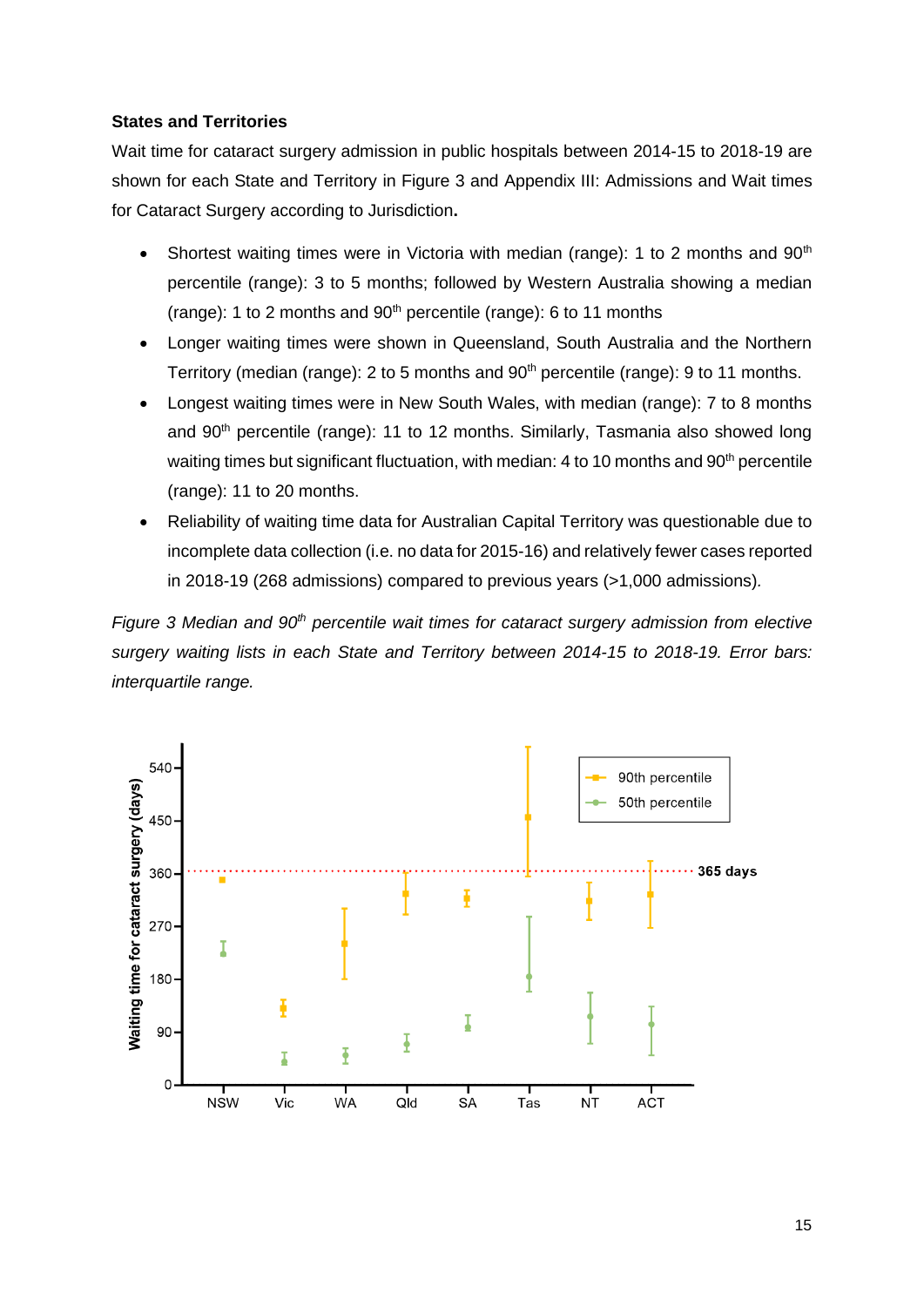For further detail, data on admissions and wait times according to Local Hospital Network is shown in [Appendix IV: Admissions and Wait times for Cataract Surgery according to Local](#page-35-0)  [Hospital Network.](#page-35-0)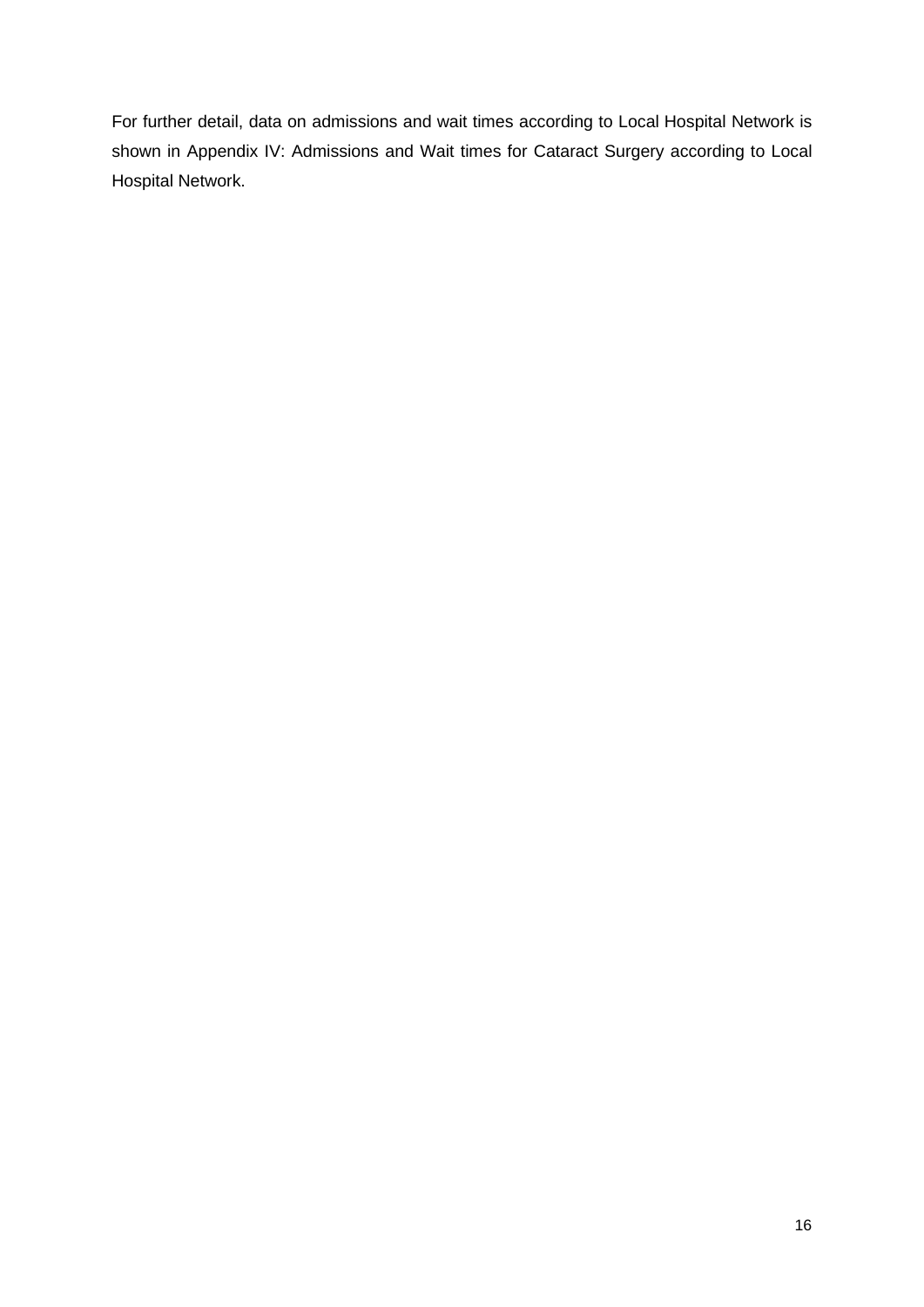## <span id="page-16-0"></span>**Number of patients currently waiting for public ophthalmology consultation or cataract surgery**

Due to the paucity of available data on access and wait times for ophthalmology consultation in public hospital outpatient clinics, it is not possible to estimate with confidence the number of people currently waiting for an initial specialist appointment.

The number of patients waiting for surgery can be estimated based on previous admissions and the proportion of patients admitted for surgery within 365 days.

- In 2018-19, there were 72,270 admissions for cataract surgery. The proportion of patients waiting more than 365 days for cataract surgery was 2.1% in 2018-19. This proportion has remained generally stable over the past five years (range:1.4-2.5%). Hence, the number of patients added to the waiting list is approximate to the number of admissions for surgery. Based on this reasoning and an annual increase in cataract surgery admissions by 2.6%, it is estimated that approximately 74,150 patients were on a wait list for cataract surgery in 2019-20 FY.
- On April 1<sup>st</sup>, 2020, the Australian Government mandated all elective surgery to be put on hold due to COVID-19. This pause and the gradual resumption of cataract services at reduced capacity has led to an additional backlog of surgeries on an already overburdened system.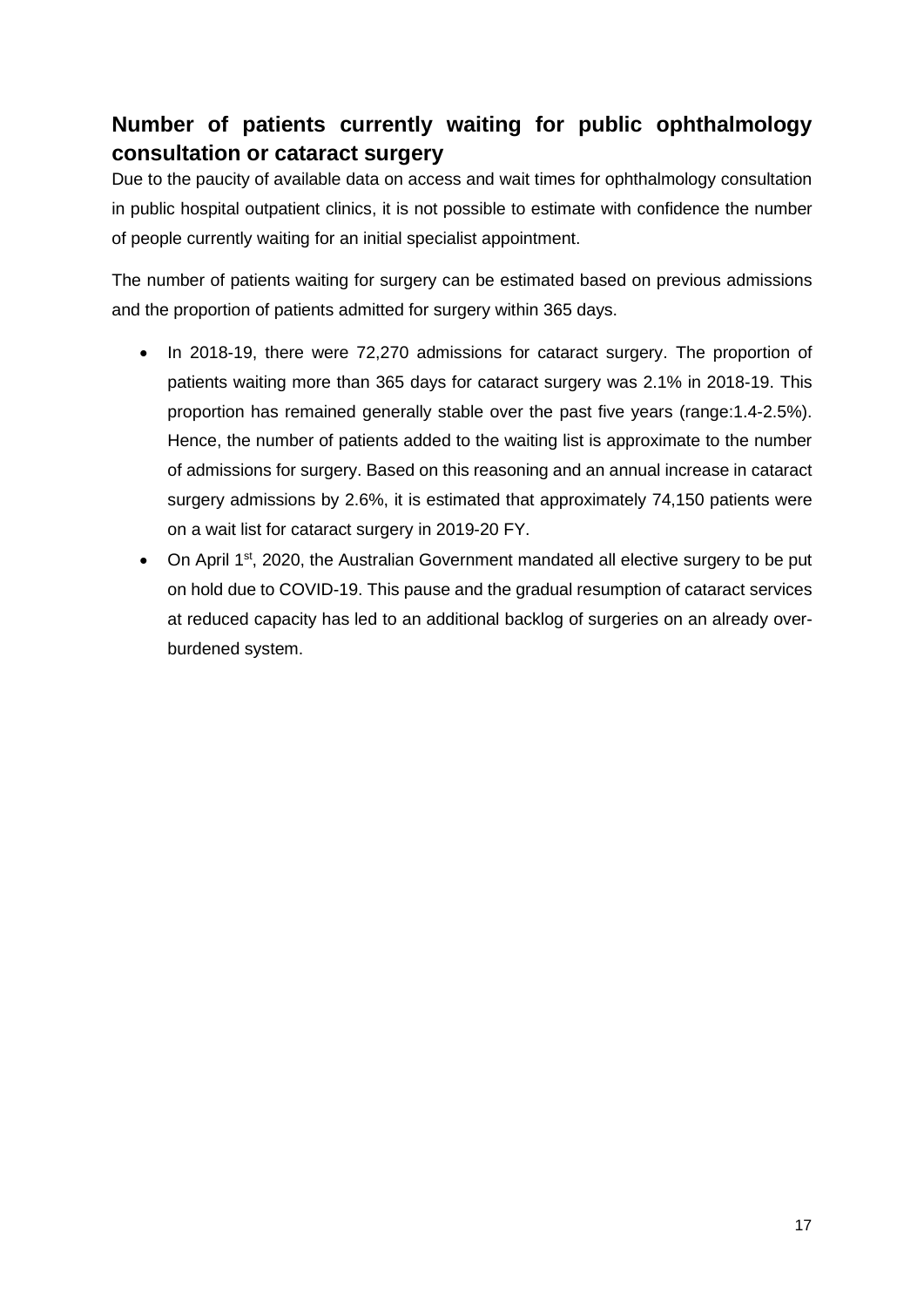# <span id="page-17-0"></span>**ESTIMATING THE COST OF DELIVERING ADDITIONAL SURGERIES TO MEET CURRENT DEMAND**

According to the National Hospital Cost Data Collection (NHCDC, Version 10.0, Round 22, 2017-18), the cost of total cost of performing cataract surgery (AR-DRG: C16Z: Lens Interventions) was \$2,865 per eye. This is inclusive of direct costs of \$2,249 and Overhead Costs of \$616. Accounting for inflation using Reserve Bank of Australia Inflation Calculator, the total cost of cataract surgery in the 2019-20 FY, is estimated at \$2967 per eye.

Cataract surgery patients require a pre-operative assessment and up to three post-operative reviews. According to the NHCDC 2017-18, the cost of a non-admitted medical consultation provided by an ophthalmologist was \$240. In 2019-20, this would be \$248.5 after adjustment for inflation.

Hence, the total cost of cataract surgery including one pre-operative assessment and two post-operative reviews is estimated at \$3712.5 per eye in 2019-2020. Using the estimate of 74,150 patients who were on a wait list for cataract surgery in 2019-20 FY, the total cost of eliminating the wait list would be \$275.3M.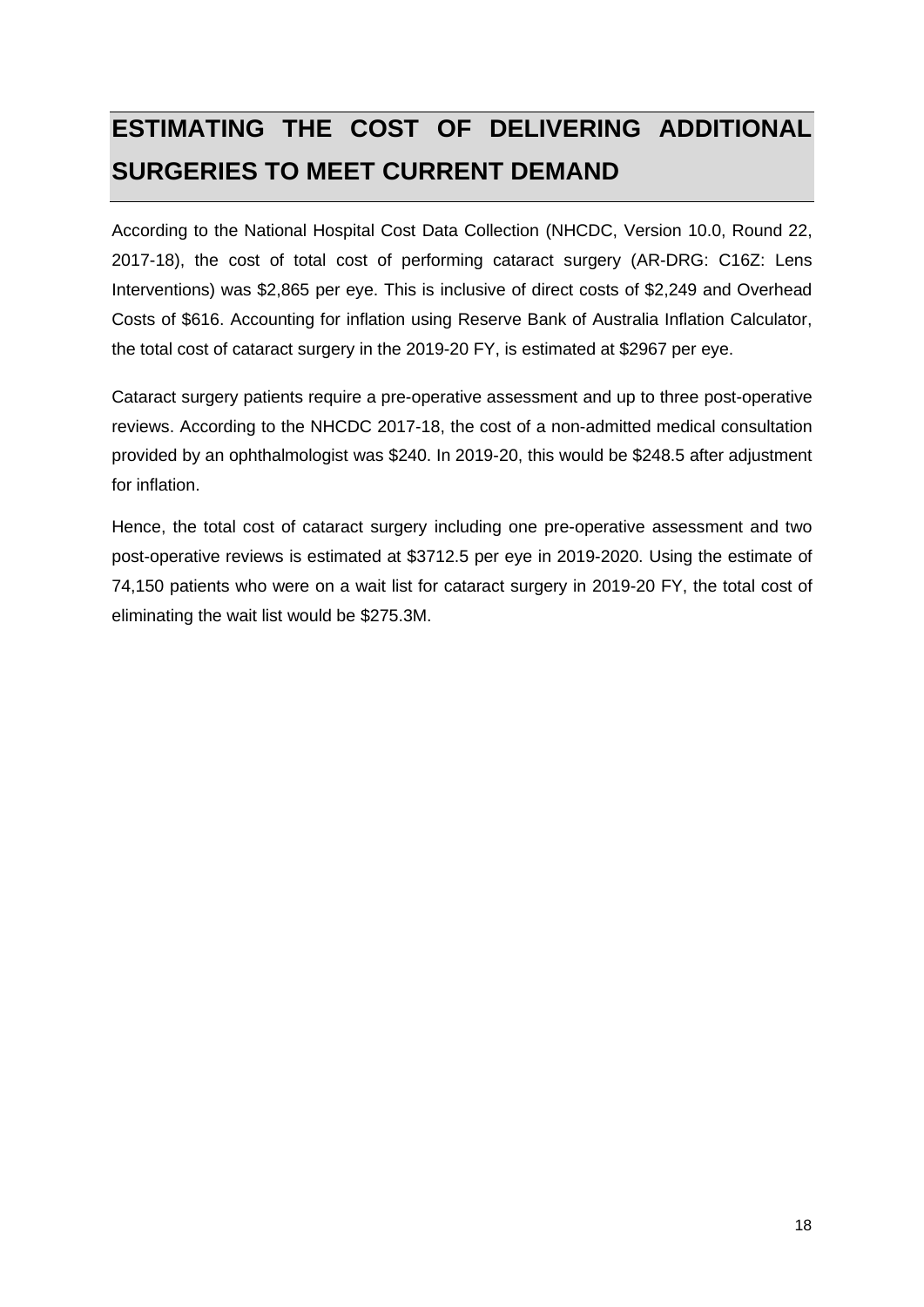## <span id="page-18-0"></span>**ESTIMATING THE UNMET NEED**

## <span id="page-18-1"></span>**Estimating the number of people likely to need public cataract services**

#### **Prevalence of cataract in Australia**

The National Eye Health Survey (NEHS) 2016 revealed that visually significant cataract affects 2.7% of non-Indigenous Australians over 50 years of age and 4.3% of Aboriginal and Torres Strait Islander people over 40 years of age. In the NEHS, visually significant cataract was defined as any eye with best corrected visual acuity of worse than 6/12 where cataract was the primary cause of vision loss.<sup>14</sup> Visual acuity levels inadequately represent the impact of cataract on a person's quality of life and the decision to perform cataract surgery is made using a range of subjective and objective assessments. Despite this, the criterion of 6/12 was selected as it is a fundamental standard for the legal requirement to drive in Australia.<sup>14</sup>

Based on population projections<sup>3</sup> and cataract prevalence data, it is estimated that 243,139 Australians are currently living with visually significant cataract, including 10,616 Aboriginal and Torres Strait Islander people and 232,523 non-Indigenous Australians. Assuming a stable prevalence rate, with population ageing, the number Australians with visually significant cataract is projected to increase to 308,516 in 2030.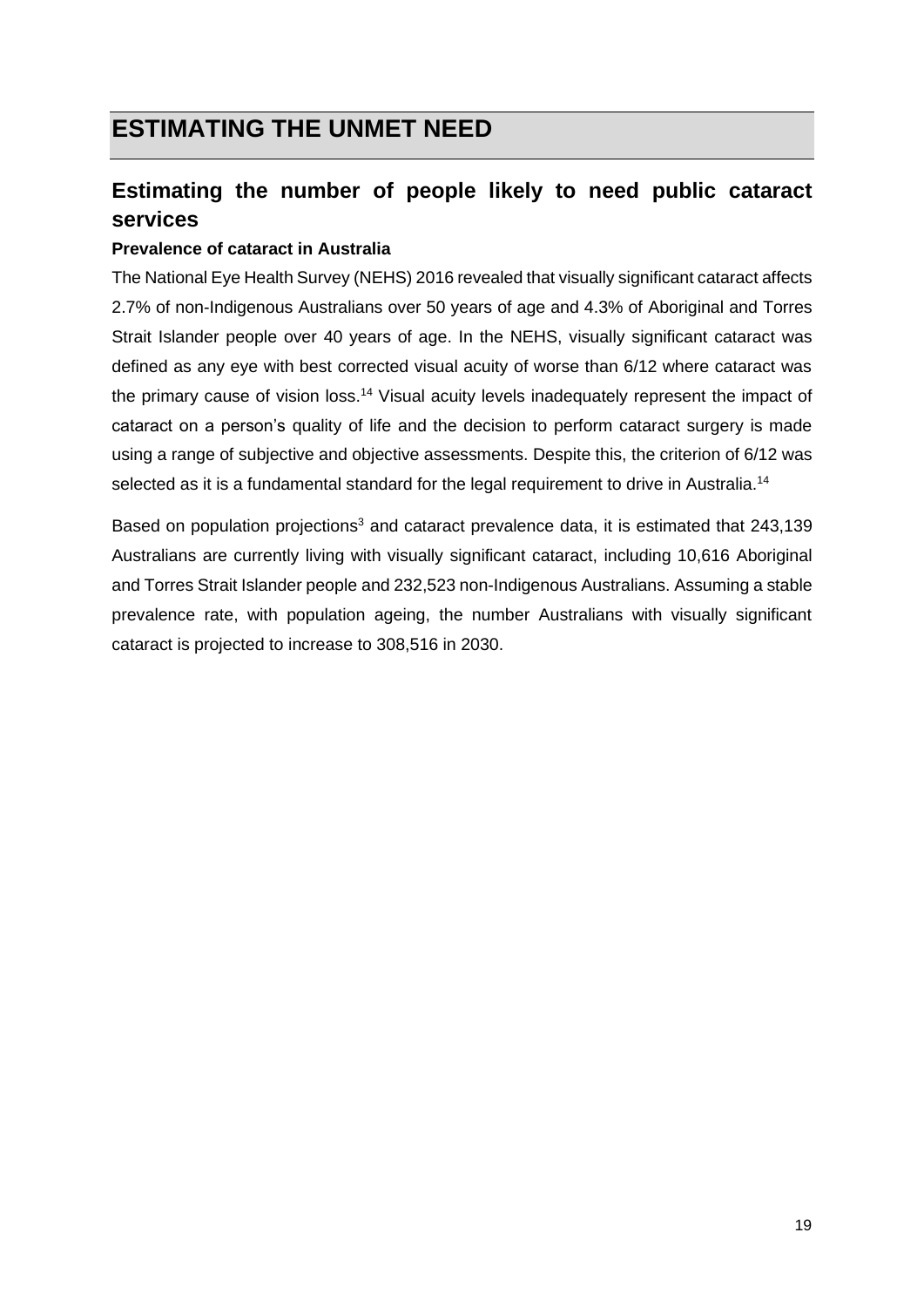*Figure 4 Projected prevalence of visually significant cataract (visual acuity worse than 6/12 in one or both eyes) and the number of cases requiring public cataract services in Australia, 2020-30*



#### **Series A: Current levels of public and private cataract surgery**

According to the Australian Atlas of Healthcare Variation 2017, it is estimated that 29% of patients undergoing cataract surgery are admitted as public patients, the remaining 71% are private patients. Based this national average, it is estimated that 67,432 non-Indigenous Australians currently have visually significant cataract and would require surgery in the public healthcare system [\(Table 7:](#page-20-0) Series A).

On the other hand, Aboriginal people are more likely to access cataract surgery in the public hospital system, estimated at 80%.<sup>15</sup> This in part, is likely attributable to the lower proportion of Aboriginal and Torres Strait Islander adults having private health insurance, estimated at 20% (among people living in non-remote areas in 2012–13). <sup>16</sup> Hence, it estimated that 8,493 Aboriginal and Torres Strait Islander people currently have visually significant cataract and would need surgery in the public system.

Based on current levels of public (versus private) cataract surgery, a total of 75,924 Australians currently living with visually significant cataract need public cataract services. Assuming surgery is needed for both eyes, this would total 151,848 surgeries.

#### **Series B and C: Increased levels of public cataract surgery**

Two alternative series were also explored based on an assumption that increased accessibility and reduced wait time for public surgery would shift patient preference towards public cataract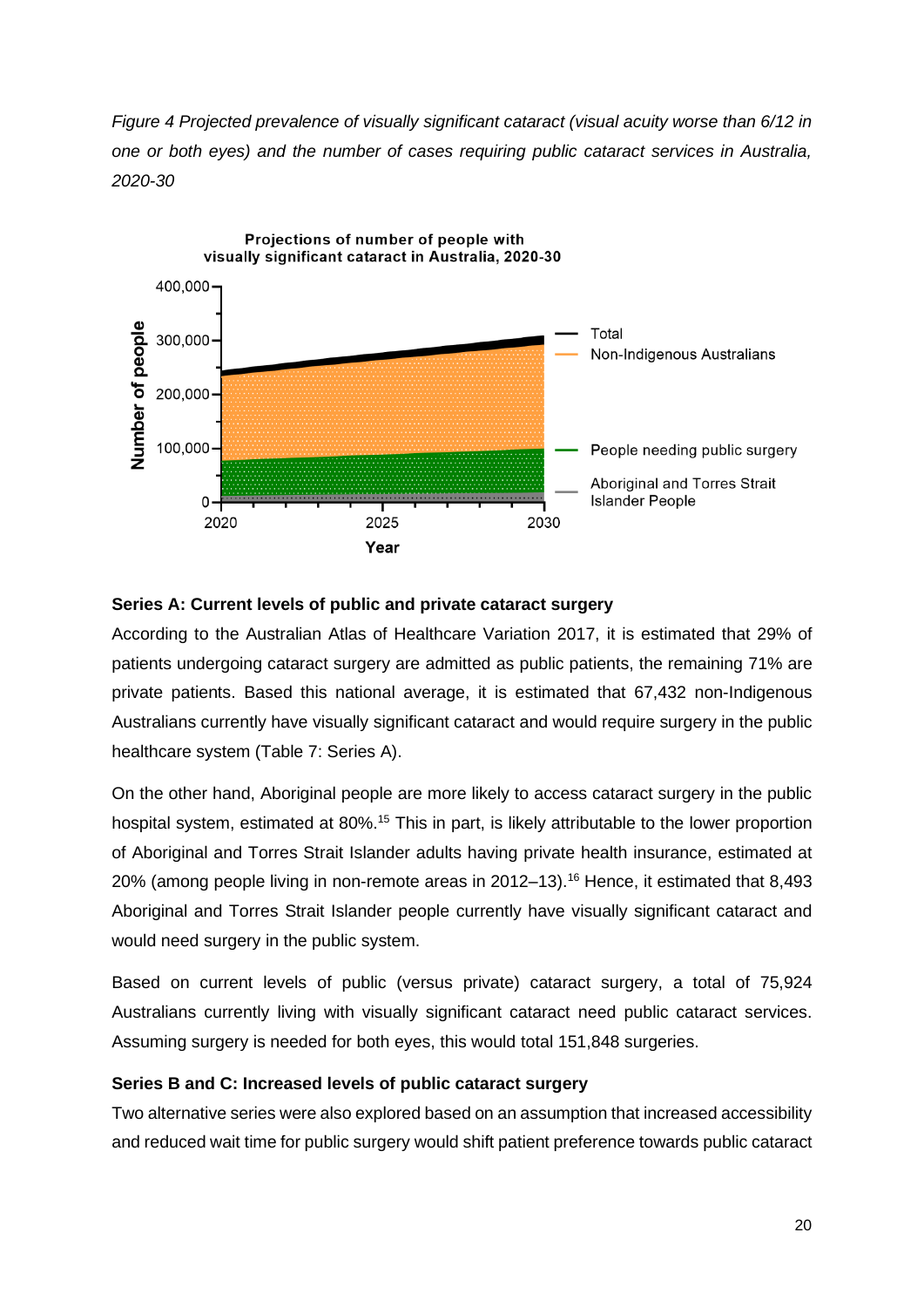services. Furthermore, recent trends in private health insurance coverage for Australians has demonstrated a reduction from 47% in 2014-15 to about 44% in 2018-19. 17

In Series B, demand public cataract services is estimated to increase by 10%, hence 32% of non-indigenous patients and 88% of Aboriginal and Torres Strait Islander patients will elect treatment in the public system. Similarly, in Series C, the demand is estimated to increase by 20%, resulting in 35% of non-indigenous patients and 96% of Aboriginal and Torres Strait Islander patients electing public cataract services.

<span id="page-20-0"></span>*Table 7 Current and projected number of Australians with visually significant cataract needing public cataract services in 2020, 2022, 2025 and 2030*

|                                                                                       | 2020   | 2022   | 2025    | 2030    |  |  |  |
|---------------------------------------------------------------------------------------|--------|--------|---------|---------|--|--|--|
| Series A: Current levels of public patients (non-Indigenous: 29%, Aboriginal and      |        |        |         |         |  |  |  |
| Torres Strait Islander: 80%)                                                          |        |        |         |         |  |  |  |
| Non-Indigenous                                                                        | 67,432 | 71,113 | 76,253  | 84,406  |  |  |  |
| <b>Aboriginal and Torres</b>                                                          | 8,493  | 9.458  | 10,953  | 13,969  |  |  |  |
| Strait Islander                                                                       |        |        |         |         |  |  |  |
| Total                                                                                 | 75,924 | 80,570 | 87,206  | 98,375  |  |  |  |
| Series B: 10% increase in public patients (non-Indigenous: 32%, Aboriginal and Torres |        |        |         |         |  |  |  |
| Strait Islander: 88%)                                                                 |        |        |         |         |  |  |  |
| Non-Indigenous                                                                        | 74,407 | 78,469 | 84,142  | 93,138  |  |  |  |
| <b>Aboriginal and Torres</b>                                                          | 9,342  | 10,403 | 12,048  | 15,366  |  |  |  |
| Strait Islander                                                                       |        |        |         |         |  |  |  |
| Total                                                                                 | 83,749 | 88,872 | 96,190  | 108,503 |  |  |  |
| Series C: 20% increase in public patients (non-Indigenous: 35%, Aboriginal and Torres |        |        |         |         |  |  |  |
| Strait Islander: 96%)                                                                 |        |        |         |         |  |  |  |
| Non-Indigenous                                                                        | 81,383 | 85,826 | 92,030  | 101,869 |  |  |  |
| <b>Aboriginal and Torres</b>                                                          | 10,191 | 11,349 | 13,143  | 16,763  |  |  |  |
| Strait Islander                                                                       |        |        |         |         |  |  |  |
| Total                                                                                 | 91,574 | 97,175 | 105,173 | 118,632 |  |  |  |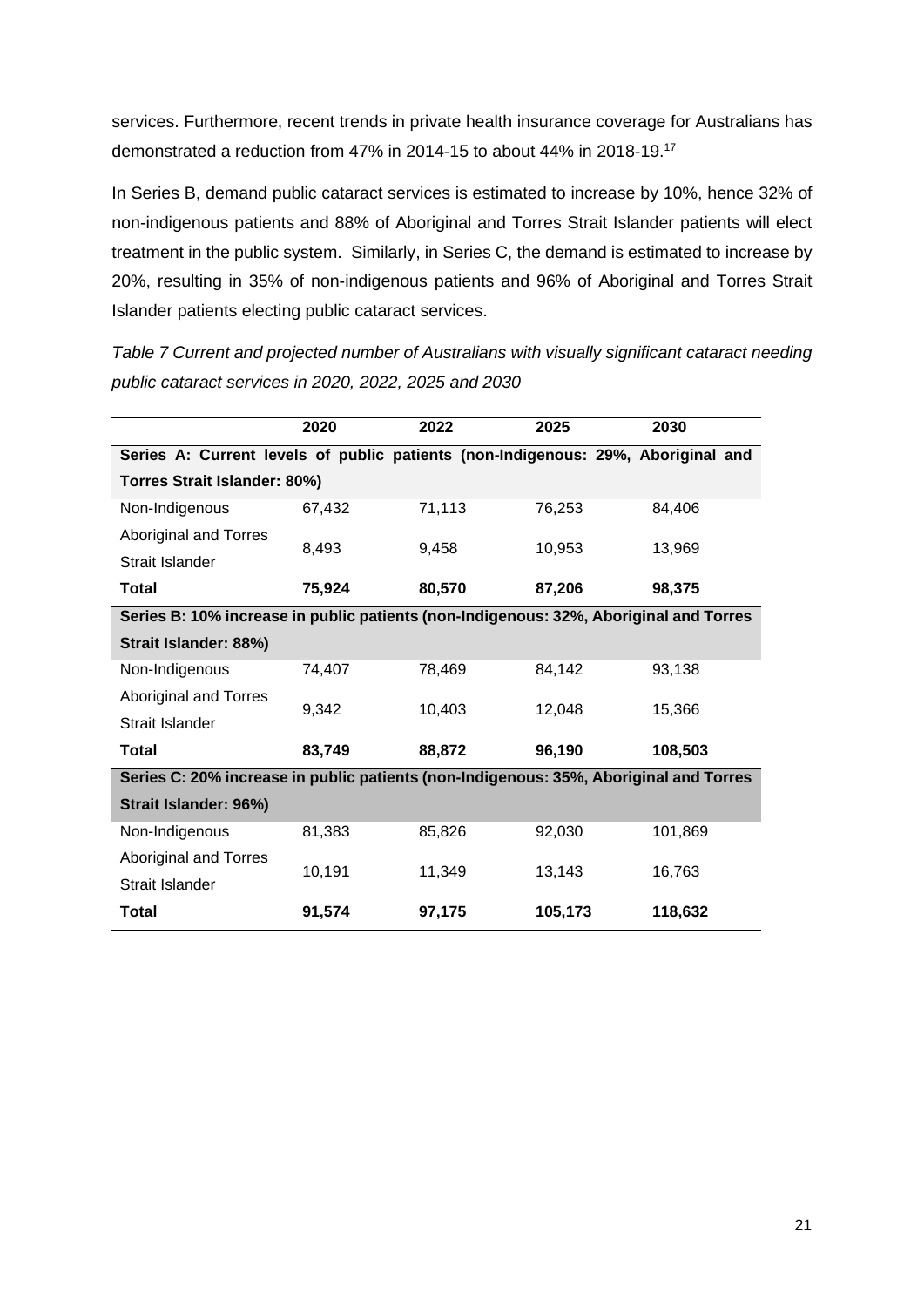# <span id="page-21-0"></span>**ESTIMATING THE COSTS OF NOT DOING CATARACT SURGERY**

Compared to public cataract surgery, accessing surgery in a private setting typically involves a significantly shorter wait time, with surgery performed shortly following diagnosis. Depending on the level of private health insurance cover, private patients will incur out-of-pocket cost of up to \$2,500 on average for those without insurance. As such, Australians who cannot afford the out-of-pocket costs associated with private treatment or do not have appropriate private health insurance coverage (up to 56% of all Australians<sup>20</sup> and 80% of Aboriginal and Torres Strait Islander peoples<sup>19</sup>) rely on treatment in public hospitals. Longer wait times for public surgery and their sequelae described below, disproportionately impact patients who rely on public care.

### <span id="page-21-1"></span>**Consequences of cataract-related vision loss**

#### **Falls and Fall-related injuries**

The strongest evidence relating cataract surgery to falls is from a randomized controlled trial of older women (aged 70 years and over) in the UK. Major findings were:

- $\bullet$  First eye cataract surgery reduced the risk of falls and fall-related fractures.<sup>18</sup>
- Second eye surgery improved visual function (stereopsis), however did not result in a significant further reduction in falls risk.<sup>19</sup>
- Based on the reduction in falls and improved quality of life, first eye cataract surgery was considered to be cost-effective over the patient's lifetime.<sup>20</sup>

In Australia, a prospective, observational study of older patients (≥65 years) awaiting cataract surgery in public hospitals revealed that:

- While waiting for cataract surgery, the incidence of falls was 1.2 falls per person-year.<sup>4</sup>
- First eye surgery significantly reduced the rate of incident falls  $(33\%)$ .<sup>21</sup>
- Major changes in refraction in the operated eye, contributing to a refractive imbalance between the operated and unoperated eye, resulted in two-fold risk in falls.<sup>21</sup> Hence, in susceptible patients, delays between first and second eye surgery may contribute to risk of injurious falls. 22
- Although, previous studies have demonstrated conflicting results, there is emerging evidence that second eve surgery may result in a further reduction in falls risk.<sup>22-24</sup>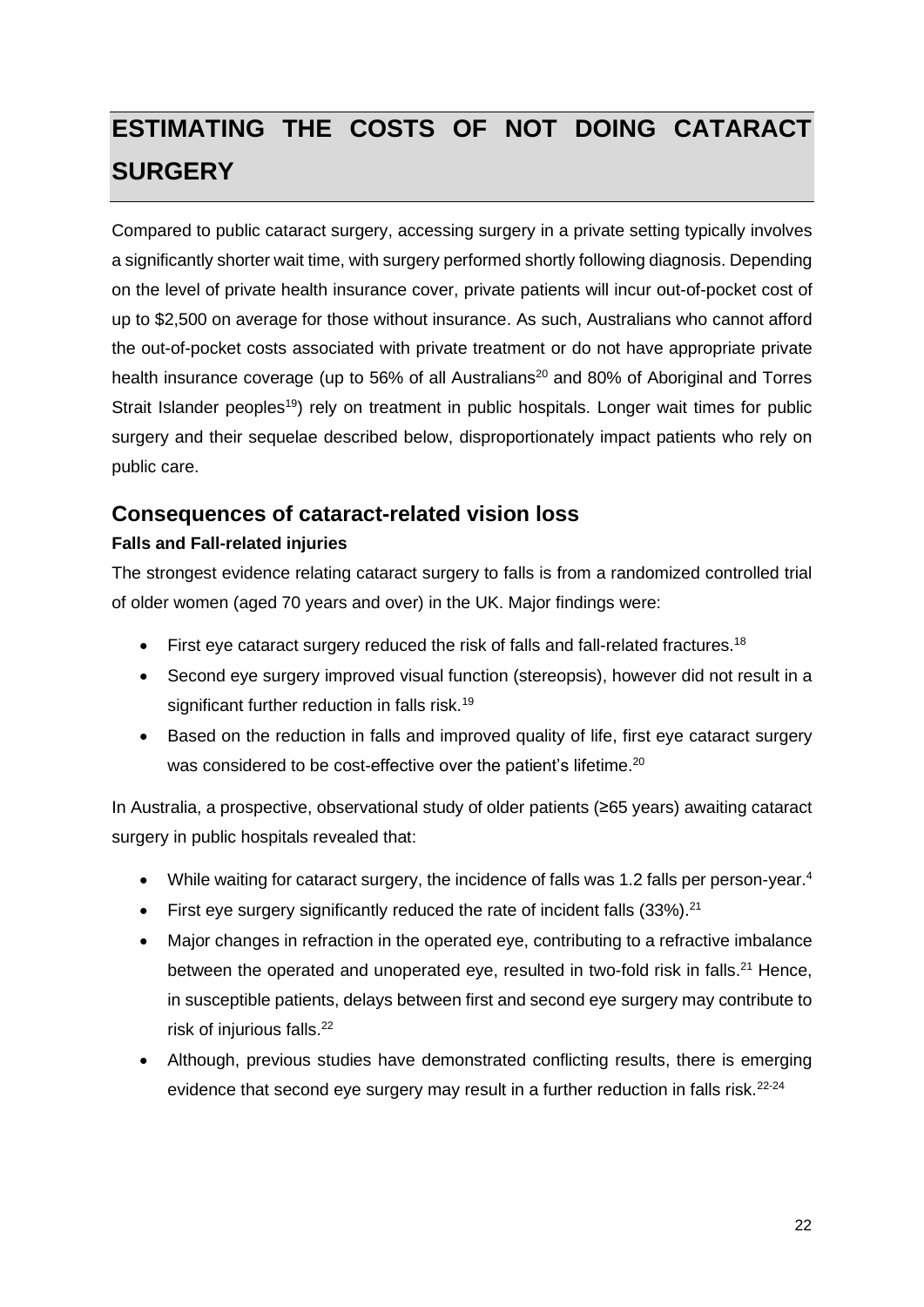#### **Motor Vehicle Crashes**

- Patients with bilateral cataract are twice as likely to be involved in a car crash compared to patients who have undergone cataract surgery.<sup>25</sup>
- In Australia, first and second eye cataract surgery were associated with a reduction in motor vehicle crashes (fatal, hospitalised, medical attention and property damage only crashes). 26
- The reduction in motor vehicle crashes in the year following first eye cataract surgery (compared to the year prior to cataract surgery), resulted in significant societal cost savings.<sup>22</sup>
- An economic model comparing 12 months wait and expedited cataract surgery with respect to quality-adjusted life years (QALYs) and number of falls avoided in New Zealand, found that expedited cataract surgery was cost-effective over a patient's lifetime.<sup>27</sup>
- Based on falls avoided and QALYs gained, expedited cataract surgery (assuming a 12-month reduction in wait time) has been shown to result in societal cost savings over the patient's lifetime.<sup>28</sup>

### <span id="page-22-0"></span>**Costs of delaying surgery**

#### **Health System Costs**

There is good evidence that first and second eye cataract surgery is cost-effective from a societal perspective, with respect quality-adjusted life years gained.<sup>20, 29-31</sup> It is also of interest whether delays to cataract surgery impact on health system costs borne by Governments. In this section, an economic analysis of health system costs associated with different cataract surgery wait times are estimated.

Health system costs are estimated over 3-year period, including costs to Governments for providing bilateral cataract surgery and other health system costs (associated with treating falls and motor vehicle crash related injuries) incurred while patients wait for surgery. This cost analysis assumes that 75,924 Australians are currently living with visual significant cataract and would elect cataract surgery in the public hospital system. The cost of cataract surgery and outpatient hospital visits are based on national averages; the incidence and average cost of treating injuries related to falls<sup>21, 23, 32</sup> and motor vehicle crashes are estimated based on recently published evidence from Australia. A discount rate of 5%<sup>33</sup> was applied to health system costs including cataract surgery and treatment of injuries arising from falls and motor vehicle accidents.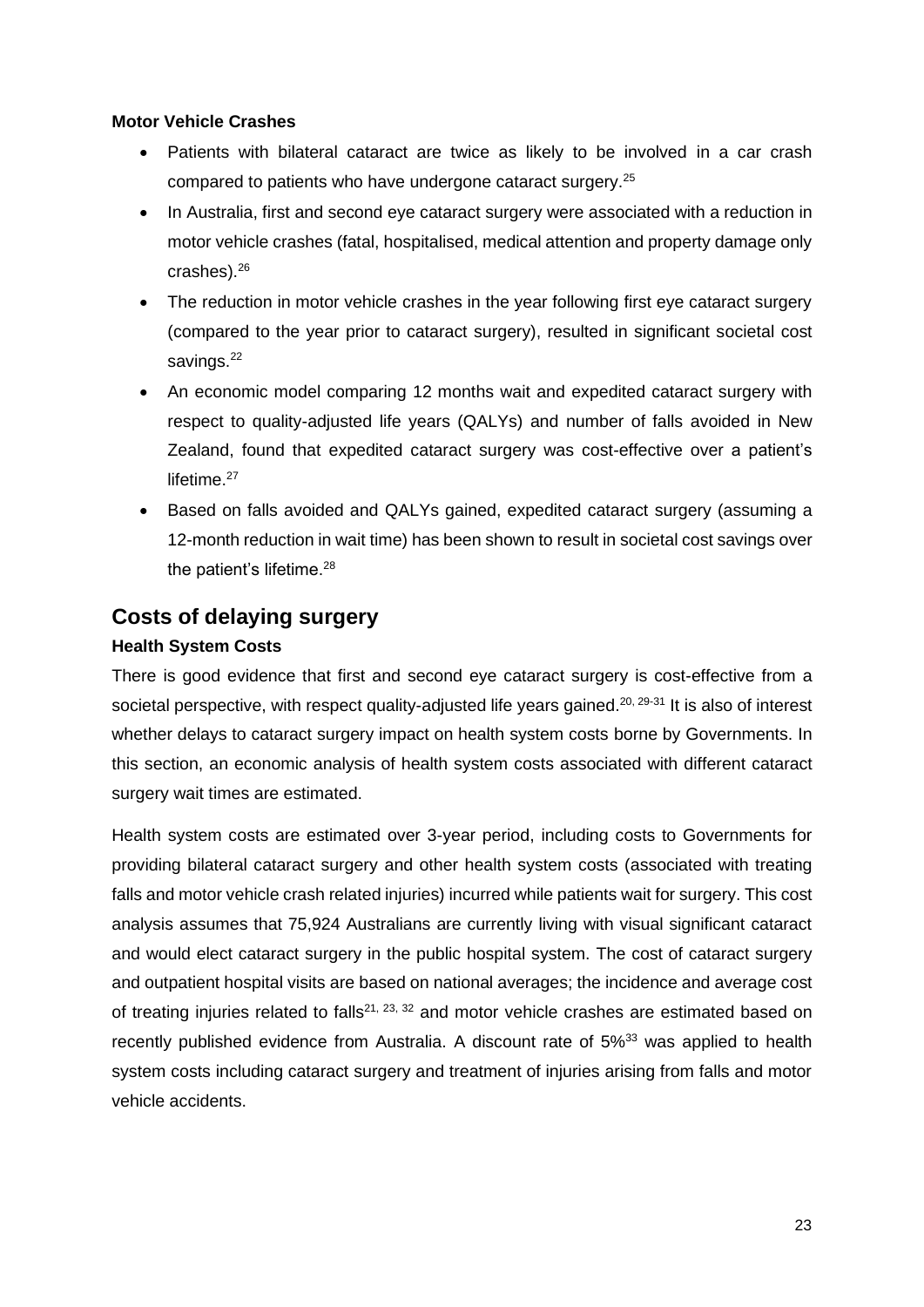*Table 8 Parameters included in the economic evaluation of delays to cataract surgery from the public health system perspective*

| <b>Cost of Cataract Surgery</b>              | Cost                                     | <b>Data Source</b>            |
|----------------------------------------------|------------------------------------------|-------------------------------|
| Non-admitted ophthalmology                   | \$248.5 <sup>†</sup> per consult         | NHCDC <sup>34</sup>           |
| consultation: 3 per eye (1 pre-op            |                                          | (Tier 2 class: 20.17-         |
| and 2 post-op)                               |                                          | Ophthalmology)                |
| Routine cataract surgery                     | $$2,967$ <sup>t</sup> per eye            | NHCDC <sup>34</sup>           |
|                                              |                                          | (AR-DRG: C16Z- Lens           |
|                                              |                                          | Interventions)                |
| <b>Costs of Health Impact</b>                |                                          |                               |
| Falls whilst:                                | Incidence rate (per person-year)         |                               |
| waiting for 1 <sup>st</sup> eye surgery      | 1.17 (95% CI: 0.93-1.46)                 | Palagyi et al <sup>21</sup>   |
| waiting for 2 <sup>nd</sup> eye surgery<br>- | 0.88 (95% CI: 0.66-1.17)                 | Palagyi et al <sup>21</sup>   |
| following 2 <sup>nd</sup> eye surgery        | 0.58 (95% CI: 0.53-0.79)                 | Keay et al <sup>23</sup>      |
|                                              | Cost per fall                            |                               |
| Average cost of a fall                       | \$409 (95% CI: 173 to 642) <sup>†‡</sup> | Hewitt et $al^{32}$           |
| Reported motor vehicle crashes               | Crash rate (per person-year)             |                               |
| whilst:                                      |                                          | Meuleners et al <sup>26</sup> |
| waiting for 1 <sup>st</sup> eye surgery      | 0.0164                                   | As above                      |
| waiting for 2 <sup>nd</sup> eye surgery      | 0.0064                                   | As above                      |
| following 2 <sup>nd</sup> eye surgery        | 0.0127                                   |                               |
|                                              | Cost per crash                           | AAA Report <sup>35</sup>      |
| Average cost of injurious crash              | \$2,076 <sup>+</sup>                     |                               |

 $\pm$  Costs are shown for year 2019 and were adjusted for inflation using the RBA inflation calculator<sup>36</sup>

‡ Average cost of a fall was based on the Usual Care group in Hewitt et al<sup>32</sup>

Abbreviations: NHCDC: National Hospital Cost Data Collection, AR-DRG: Australia Refined Diagnosis Related Groups, AAA: Australian Automobile Association

Due to the variability in wait times (from the time of referral to admission for surgery) experienced by patients within and across jurisdictions, five different scenarios are presented:

- *Scenario A*: 1 month for first eye surgery, 1 month for second eye surgery
- *Scenario B*: 3 months for first eye surgery, 3 months for second eye surgery
- *Scenario C*: 6 months for first eye surgery, 6 months for second eye surgery
- *Scenario D*: 12 months for first eye surgery, 12 months for second eye surgery

Detailed cost calculations are presented in [Appendix VI: Economic analysis of costs](#page-38-0)  [associated with different wait times for cataract surgery.](#page-38-0)

Over a three-year period, in Scenario A:

• 75,924 patients would undergo bilateral cataract surgery within the first year,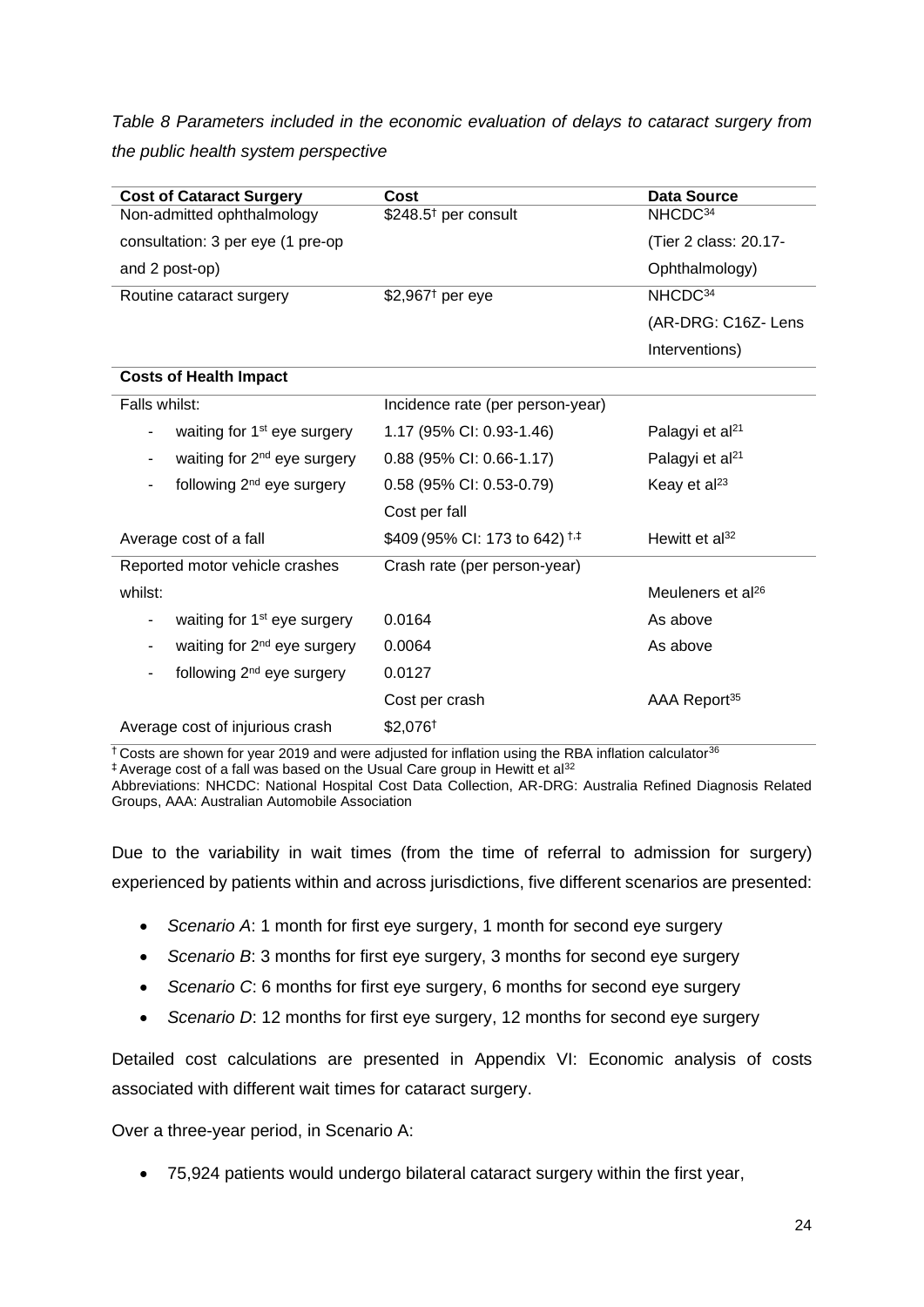- 137,739 injurious falls requiring treatment would occur, and
- 2,869 police-reported motor vehicle crashes resulting in fatalities, hospitalised and non-hospitalised injuries and/or significant property damage.



*Figure 5 [Economic analysis of health system costs associated with different waiting](#page-25-0)  [periods for public cataract surgery. A: Estimated health system costs associated with](#page-25-0) waiting periods of 1, 3, 6 and [12 months were \\$622.86M, \\$627.74M, \\$634.55M and](#page-25-0)  [\\$634.35M, respectively. In the 12-month wait scenario, surgery costs were reduced](#page-25-0)  due to discounting, however the [cost of treating fall-related injuries](#page-25-0) increased. B: [Comparison of health system costs associated with a 1-month waiting period](#page-25-0) for each eye, [to 3, 6 and 12-months](#page-25-0)*



[Figure](#page-25-0) *5*A).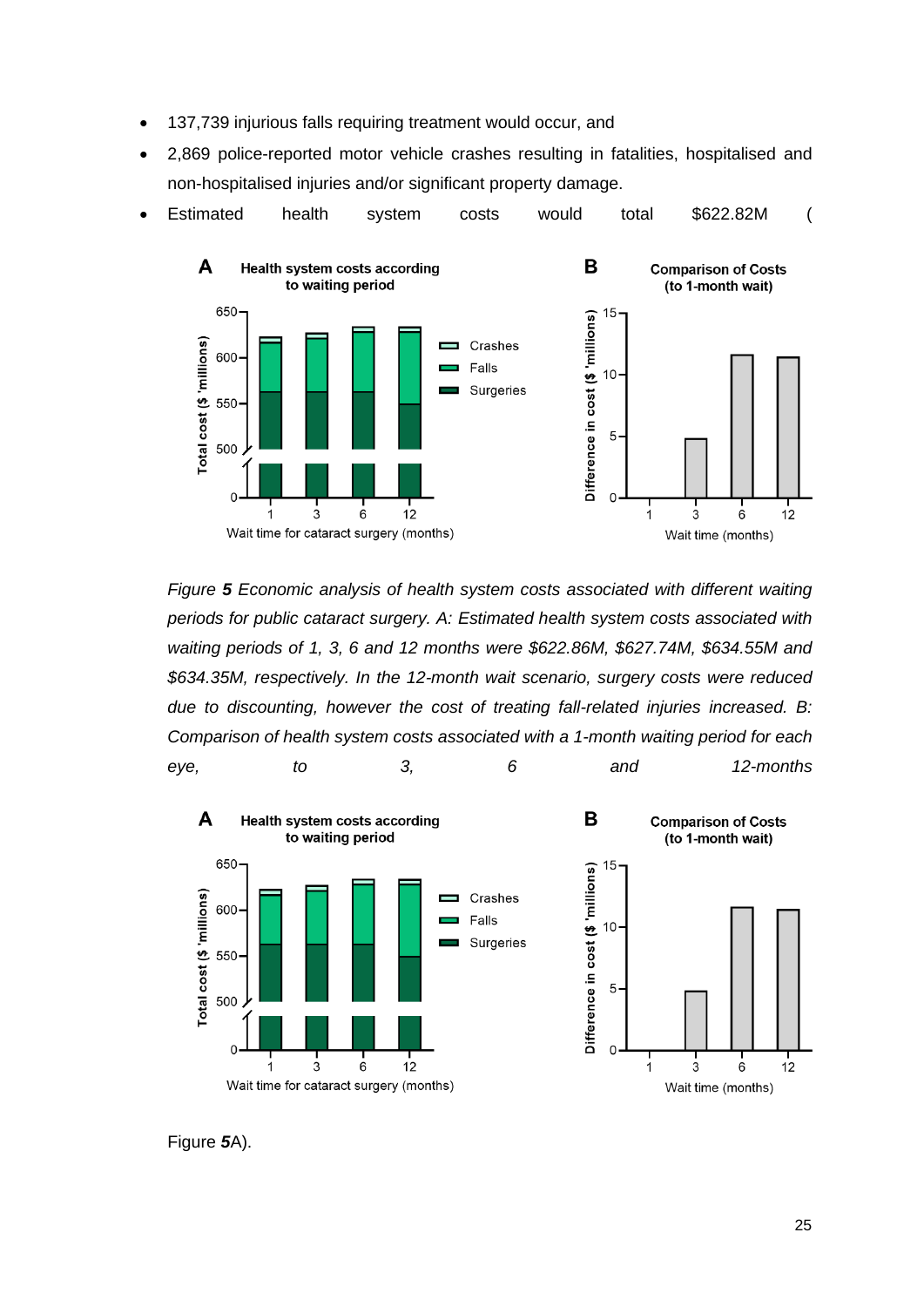<span id="page-25-0"></span>

*Figure 5 Economic analysis of health system costs associated with different waiting periods for public cataract surgery. A: Estimated health system costs associated with waiting periods of 1, 3, 6 and 12 months were \$622.86M, \$627.74M, \$634.55M and \$634.35M, respectively. In the 12-month wait scenario, surgery costs were reduced due to discounting, however the cost of treating fall-related injuries increased. B: Comparison of health system costs associated with a 1-month waiting period for each eye, to 3, 6 and 12-months showed a difference of \$4.88M, \$11.69M and \$11.49M, respectively.*

In Scenarios B & C, patients would also undergo bilateral cataract surgery within the first year. Hence, the cost of surgery would be the same as Scenario A. However, the cost of treating additional falls (+11,262 and +28,155) whilst patients wait for surgery, resulted in slightly higher total health system costs compared to Scenario A (

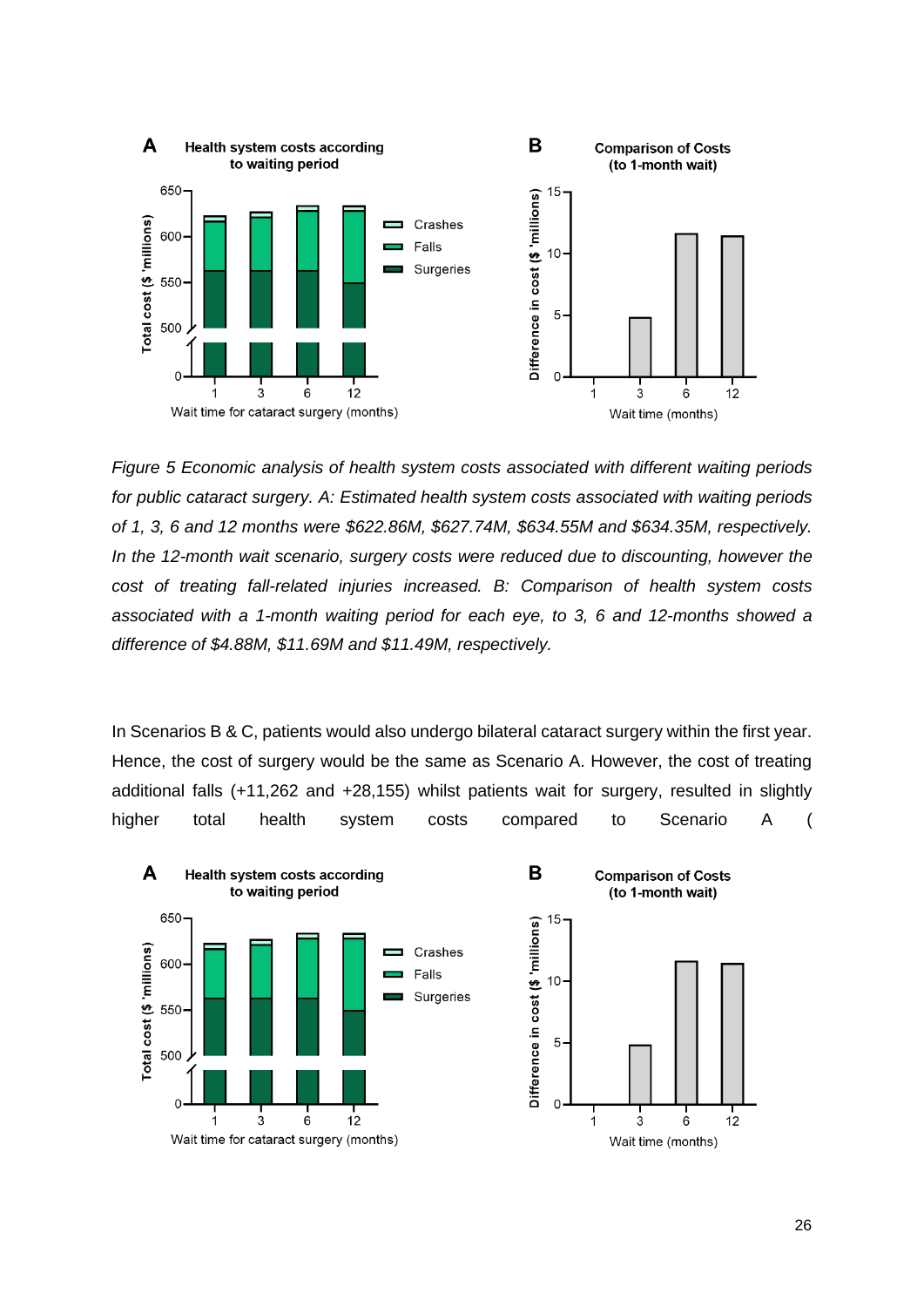[Figure](#page-25-0) *5*B, +\$4.88M and +\$11.69M, respectively). A small decrease in motor vehicle crashes was noted in Scenarios B & C (-31 and -78) compared to Scenario A. This was due to a lower crash rate between first and second eye surgeries compared to the period following second eye surgery as reported by Meuleners et al<sup>26</sup>. Possible reasons included increasing age and increased exposure to more risky driving situations after both eye surgeries.<sup>26</sup>

Scenario D shows a slight reduction in the cost of surgery due to the second eye surgery occurring in the second year and a discount rate of 5% applied. However, this was offset by the cost of treating injuries associated with an additional 61,941 falls (including >3,700 fractures<sup>37, 38</sup>) over a three-year period, hence total health system costs were  $+\$11.49M$  higher than Scenario A.

#### **Sensitivity Analysis**

Sensitivity analysis was performed by adjusting costs in accordance with the uncertainty of these data (using the 95% confidence interval ranges where available or an alternative suitable range commonly used in economic evaluations,  $\pm 25$ %). Detailed results are presented i[n Appendix VII: Sensitivity Analysis.](#page-39-0) The cost of motor vehicle crashes had minimal effect on the estimated overall health system costs. Conversely, adjusting the cost of falls resulted in significant differences in health system cost estimates. Total health system costs using the lower estimate of falls costs were estimated between \$589.03M to \$596.93M, whilst using the upper estimate, costs were estimated at \$653.80M to \$679.11M.

#### **Beyond health system costs: Individual and societal costs**

#### Cost-effectiveness of cataract surgery

According to the number of quality-adjusted life-years (QALYs) gained, there is strong evidence that cataract surgery compared to no intervention is cost-effective.<sup>29-31</sup> Although, the number of QALYs gained following initial cataract surgery slightly exceeds that with second eye surgery, both procedures are considered cost-effective.<sup>29, 30</sup> In the United States, an analysis of cost-effectiveness of cataract surgery reported estimated a 4567% financial return on investment to society over 13 years.<sup>39</sup> Furthermore, a recent New Zealand study revealed that expedited cataract surgery (reducing surgical wait time by 12 months) was cost-effective. In addition to QALYs gained, the study also estimated the cost savings associated with preventing falls. To perform expedited initial cataract surgery for one year of incident cases (n=3867), it would incur a net health system cost of \$NZ 2.43M.

#### Motor vehicle crashes

Motor vehicle crashes incur considerable costs to individuals and society in addition to the health system costs borne by Governments. The total economic cost of police-reported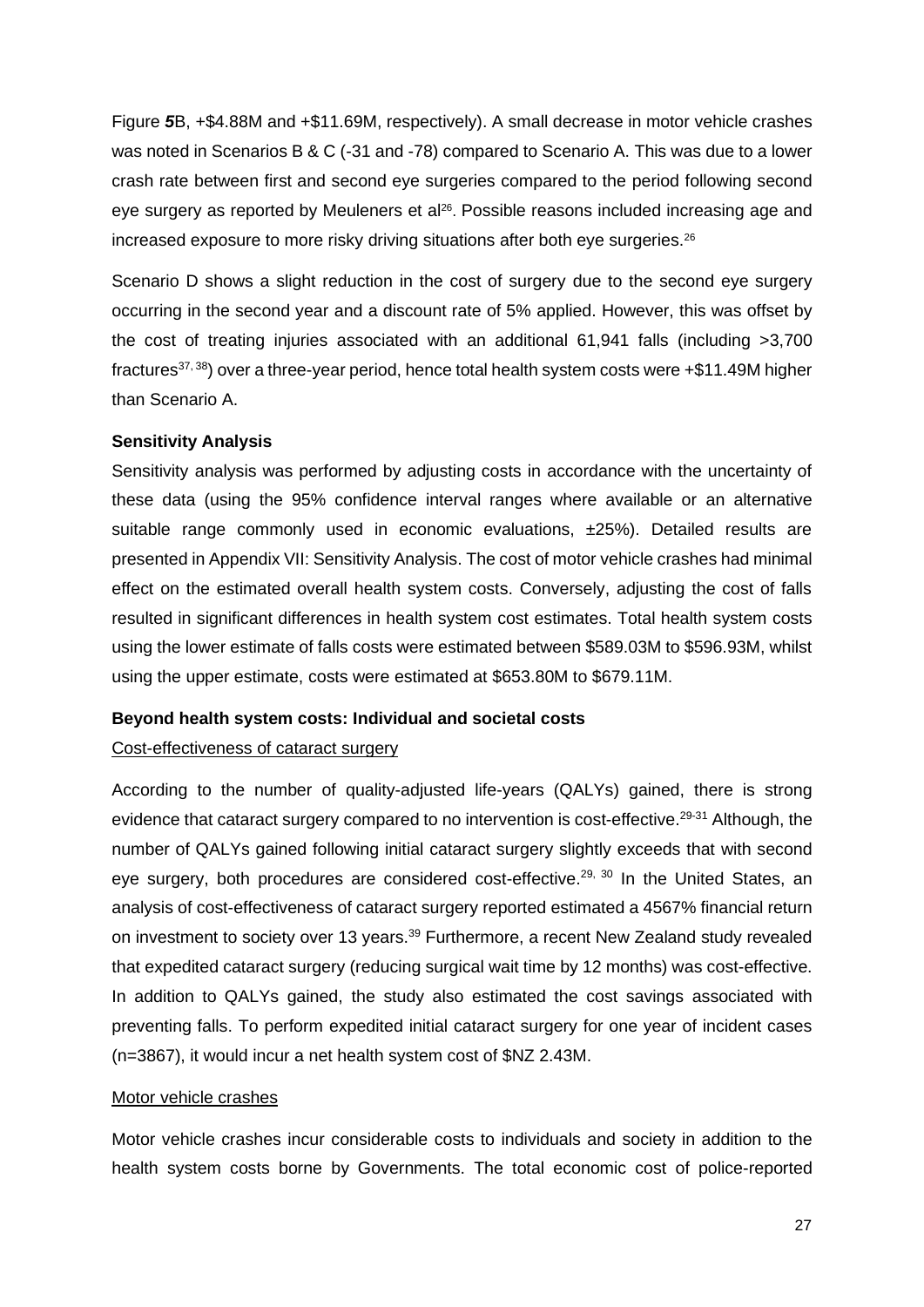crashes encompassing costs associated with loss of life and health, vehicle damage, disability and medical care, insurance administration, emergency and legal services, are estimated at \$11,000 per property damage crash, \$15,000 per non-hospitalised injury crash, \$287,000 per hospitalised injury crash and \$4.7M per fatal crash. Additionally, these figures do not account for vehicle and property damage costs incurred by individuals in non-police reported crashes. Under-reporting of crashes to police is a known issue, with self-reported crash rates in patients awaiting cataract surgery estimated at 9%.<sup>6</sup>

#### Driving cessation and Loss of driver's licence

It is estimated that about 25% of patients with cataract discontinue driving whilst waiting for cataract surgery. <sup>6</sup> Of those who continue to drive, 31% do not meet the visual acuity requirements for a unconditional driver's licence.<sup>6</sup> This could amount to over 13,000 drivers on the road who do not meet driving standards and lose confidence in their driving ability. According to a 'willingness to pay' study, a driver licence was highly-valued by Australians, with an average value respondents were willing to pay to avoid losing their licence for 12 months of \$2290. Loss of one's driver licence could lead to further negative consequences including social isolation, depressive symptoms and poorer health.<sup>40, 41</sup>

#### Cataract and Mental Health

About 29% of patients experience depressive symptoms while waiting for cataract surgery; older adults with worse visual acuity, self-reported visual disability or reduced quality of life are more likely to be affected.<sup>5, 42</sup> A recent meta-analysis of 14 studies showed improvement in depressive symptoms following cataract surgery.<sup>43</sup>

## <span id="page-27-0"></span>**RECOMMENDATIONS**

To address current and projected increases in visually significant cataract in Australia, government investment in public cataract services should be a health policy priority to reduce avoidable vision impairment and associated negative health consequences. This report recommends investment in:

- Streamlined pathways to access cataract surgery including standardised referral and triage processes to ensure referrals are appropriately targeted
- Higher volume cataract surgery services for public patients in public (or private) hospitals to meet demand and reduce waiting time for surgery
- Financial incentives to promote high quality outcomes and efficiency in public hospital services while maintaining eye surgery training programs for ophthalmology trainees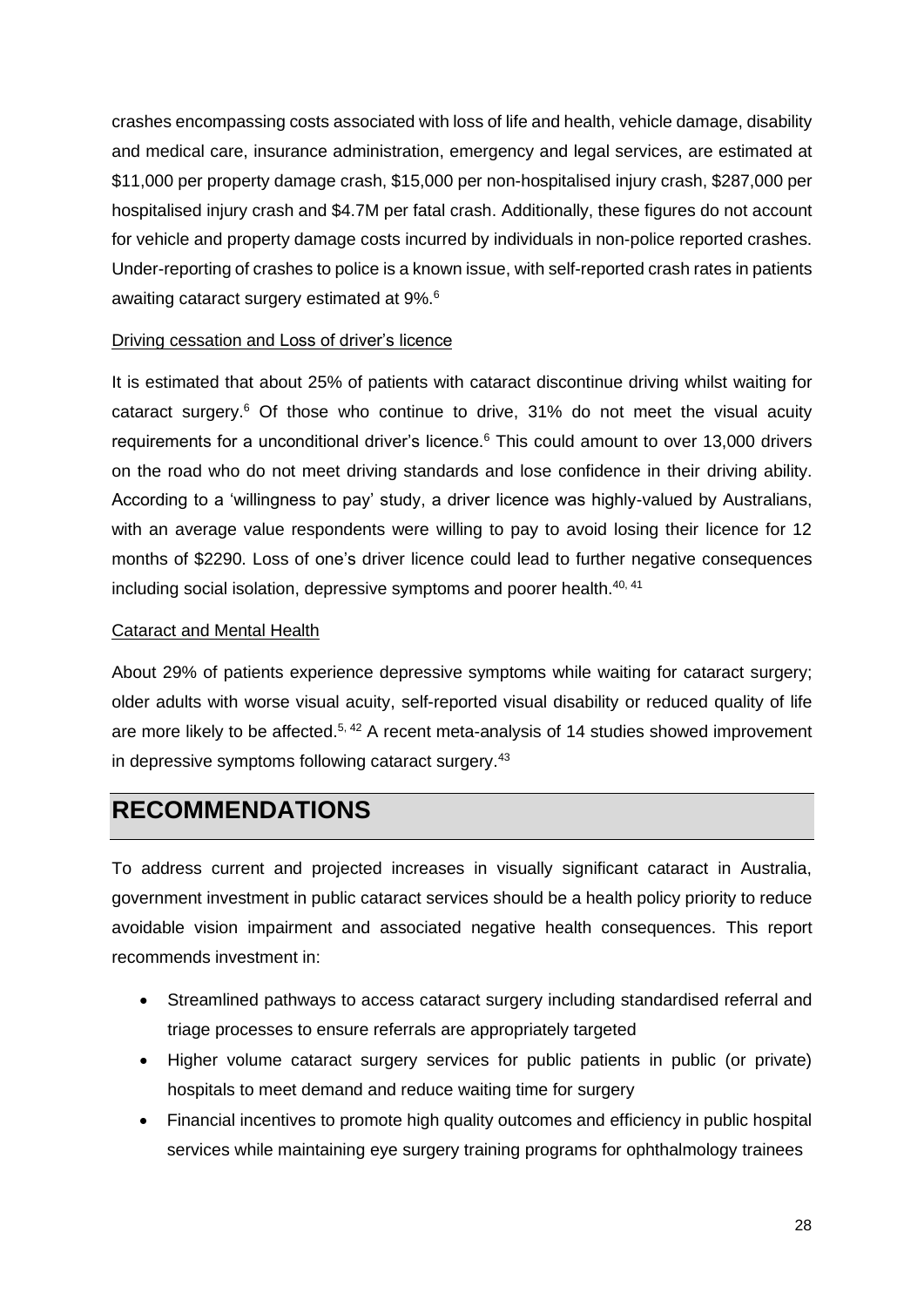- Increased provision of surgical services linked to outreach and regional cataract assessment services to address current inequity in access and longer wait time for public cataract services for Aboriginal and Torres Strait Islander peoples
- Greater uniformity and transparency in reporting wait times for patients seeking care in public hospitals. Ideally, with data collection following a national standard to allow better insight of true waiting times for patients.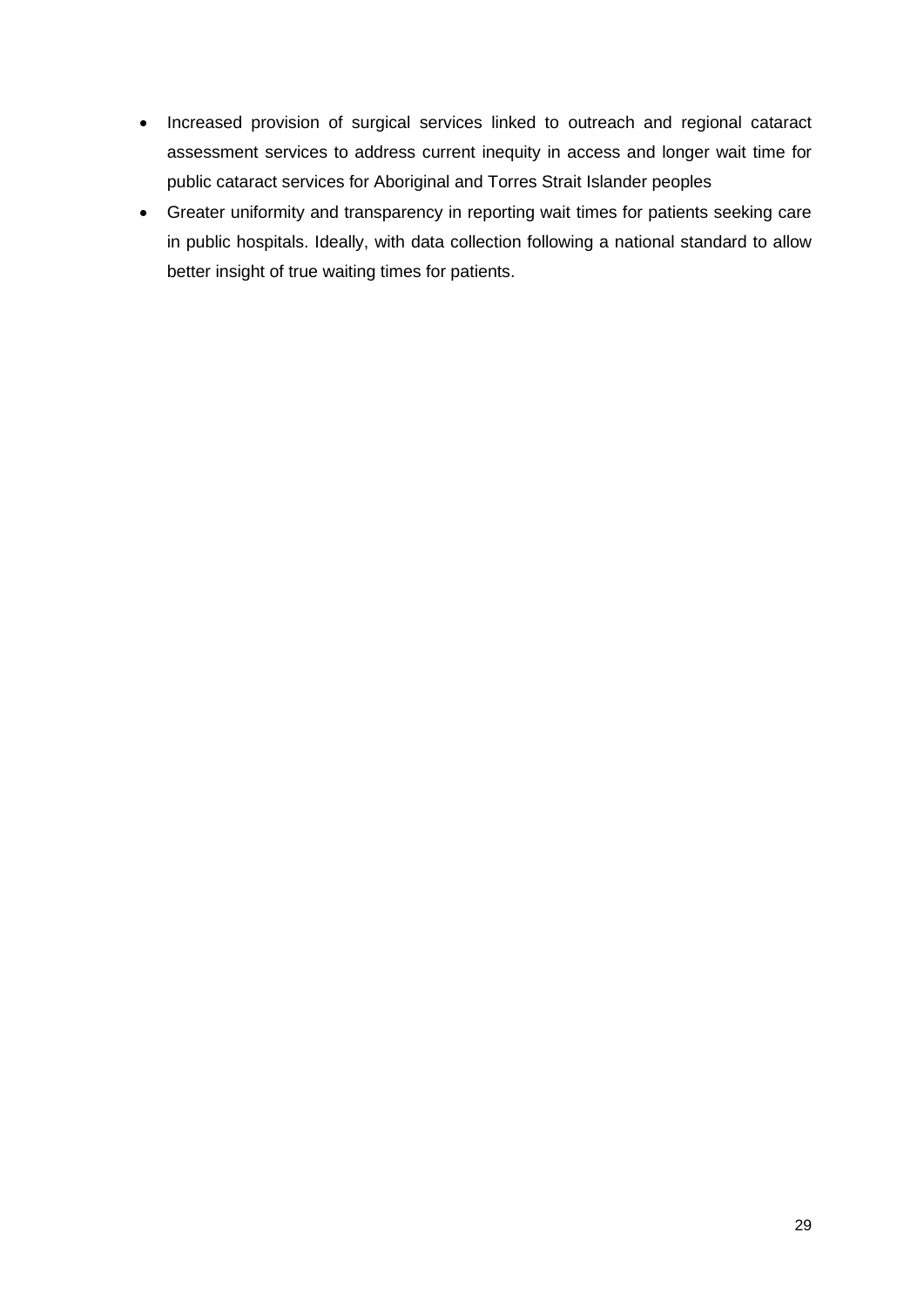## <span id="page-29-0"></span>**REFERENCES**

1. Foreman J, Keel S, Xie J, van Wijngaarden P, Crowston J, Taylor HR, Dirani M. The National Eye Health Survey: Centre for Eye Research Australia and Vision 2020 Australia; 2016 [cited 2020 Mar 23]. Available from: [www.vision2020australia.org.au/resources/national-eye-health-survey](file:///C:/Users/vhuynh/AppData/Local/Microsoft/Windows/INetCache/Content.Outlook/NJBAC1D0/www.vision2020australia.org.au/resources/national-eye-health-survey-report)[report.](file:///C:/Users/vhuynh/AppData/Local/Microsoft/Windows/INetCache/Content.Outlook/NJBAC1D0/www.vision2020australia.org.au/resources/national-eye-health-survey-report)

2. Rochtchina E, Mukesh BN, Wang JJ, McCarty CA, Taylor HR, Mitchell P. Projected prevalence of age-related cataract and cataract surgery in Australia for the years 2001 and 2021: pooled data from two population-based surveys. *Clinical & experimental ophthalmology*. 2003;31:233-6.

3. Australian Bureau of Statistics (ABS). Population Projections, Australia, 2017 (base) - 2066 Canberra: ABS; 2018, Nov 22 [cited 2020 Apr 1]. Available from:

[www.abs.gov.au/AUSSTATS/abs@.nsf/mf/3222.0.](file:///C:/Users/vhuynh/AppData/Local/Microsoft/Windows/INetCache/Content.Outlook/NJBAC1D0/www.abs.gov.au/AUSSTATS/abs@.nsf/mf/3222.0)

4. Palagyi A, McCluskey P, White A, Rogers K, Meuleners L, Ng JQ, Morlet N, Keay L. While We Waited: Incidence and Predictors of Falls in Older Adults With Cataract. *Invest Ophthalmol Vis Sci*. 2016;57:6003-10.

5. Palagyi A, Rogers K, Meuleners L, McCluskey P, White A, Ng JQ, Morlet N, Keay L. Depressive symptoms in older adults awaiting cataract surgery. *Clinical & experimental ophthalmology*. 2016;44:789-96.

6. Keay L, Palagyi A, Do V, White A, Lamoureux E, Ivers RQ, Pesudovs K, Stapleton F, Boufous S, McCluskey P. Vision and driving status of older Australians with cataract: an investigation of public hospital waiting lists. *Clin Exp Optom*. 2016;99:449-55.

7. Meuleners LB, Hendrie D, Lee AH, Ng JQ, Morlet N. The effectiveness of cataract surgery in reducing motor vehicle crashes: a whole population study using linked data. *Ophthalmic Epidemiol*. 2012;19:23-8.

8. Australian Institute of Health and Welfare (AIHW). Elective surgery waiting times 2018-19 data tables Canberra: AIHW; 2020 [cited 2020 Mar 31]. Available from[: www.aihw.gov.au/reports](file:///C:/Users/vhuynh/AppData/Local/Microsoft/Windows/INetCache/Content.Outlook/NJBAC1D0/www.aihw.gov.au/reports-data/myhospitals/sectors/elective-surgery)[data/myhospitals/sectors/elective-surgery.](file:///C:/Users/vhuynh/AppData/Local/Microsoft/Windows/INetCache/Content.Outlook/NJBAC1D0/www.aihw.gov.au/reports-data/myhospitals/sectors/elective-surgery)

9. Queensland Health. Clinical Prioritisation Criteria: Ophthalmology, Cataracts [Available from: [https://cpc.health.qld.gov.au/Condition/132/cataracts.](https://cpc.health.qld.gov.au/Condition/132/cataracts)

10. South Australia Health. Specialist Outpatient Clinics Waiting Time Report: Government of South Australia; 2019 [cited 2020 May 14]. Available from:

[www.sahealth.sa.gov.au/wps/wcm/connect/public+content/sa+health+internet/about+us/our+perf](file:///C:/Users/vhuynh/AppData/Local/Microsoft/Windows/INetCache/Content.Outlook/NJBAC1D0/www.sahealth.sa.gov.au/wps/wcm/connect/public+content/sa+health+internet/about+us/our+performance/specialist+outpatient+waiting+time+report) [ormance/specialist+outpatient+waiting+time+report.](file:///C:/Users/vhuynh/AppData/Local/Microsoft/Windows/INetCache/Content.Outlook/NJBAC1D0/www.sahealth.sa.gov.au/wps/wcm/connect/public+content/sa+health+internet/about+us/our+performance/specialist+outpatient+waiting+time+report)

11. Queensland Health. Quarterly information for Specialist Outpatient at 01 January 2020 (ophthalmology): Queensland Government; 2019 [cited 2020 May 15]. Available from: [www.performance.health.qld.gov.au/Hospital/SpecialistOutpatient/99999.](file:///C:/Users/vhuynh/AppData/Local/Microsoft/Windows/INetCache/Content.Outlook/NJBAC1D0/www.performance.health.qld.gov.au/Hospital/SpecialistOutpatient/99999)

12. Do VQ, McCluskey P, Palagyi A, Stapleton FJ, White A, Carnt N, Keay L. Are cataract surgery referrals to public hospitals in Australia poorly targeted? *Clinical & experimental ophthalmology*. 2018;46:364-70.

13. Australian Institute of Health and Welfare and the Royal Australasian College of Surgeons. National definitions for elective surgery urgency categories: Proposal for the Standing Council on Health. 2013.

14. Keel S, McGuiness MB, Foreman J, Taylor HR, Dirani M. The prevalence of visually significant cataract in the Australian National Eye Health Survey. *Eye (Lond)*. 2019;33:957-64.

15. Randall DA, Reinten T, Maher L, Lujic S, Stewart J, Keay L, Leyland AH, Jorm LR. Disparities in cataract surgery between Aboriginal and non-Aboriginal people in New South Wales, Australia. *Clinical & experimental ophthalmology*. 2014;42:629-36.

16. Australian Institute of Health and Welfare. The health and welfare of Australia's Aboriginal and Torres Strait Islander peoples. Canberra: AIHW; 2015. Contract No.: Cat. no. IHW 147.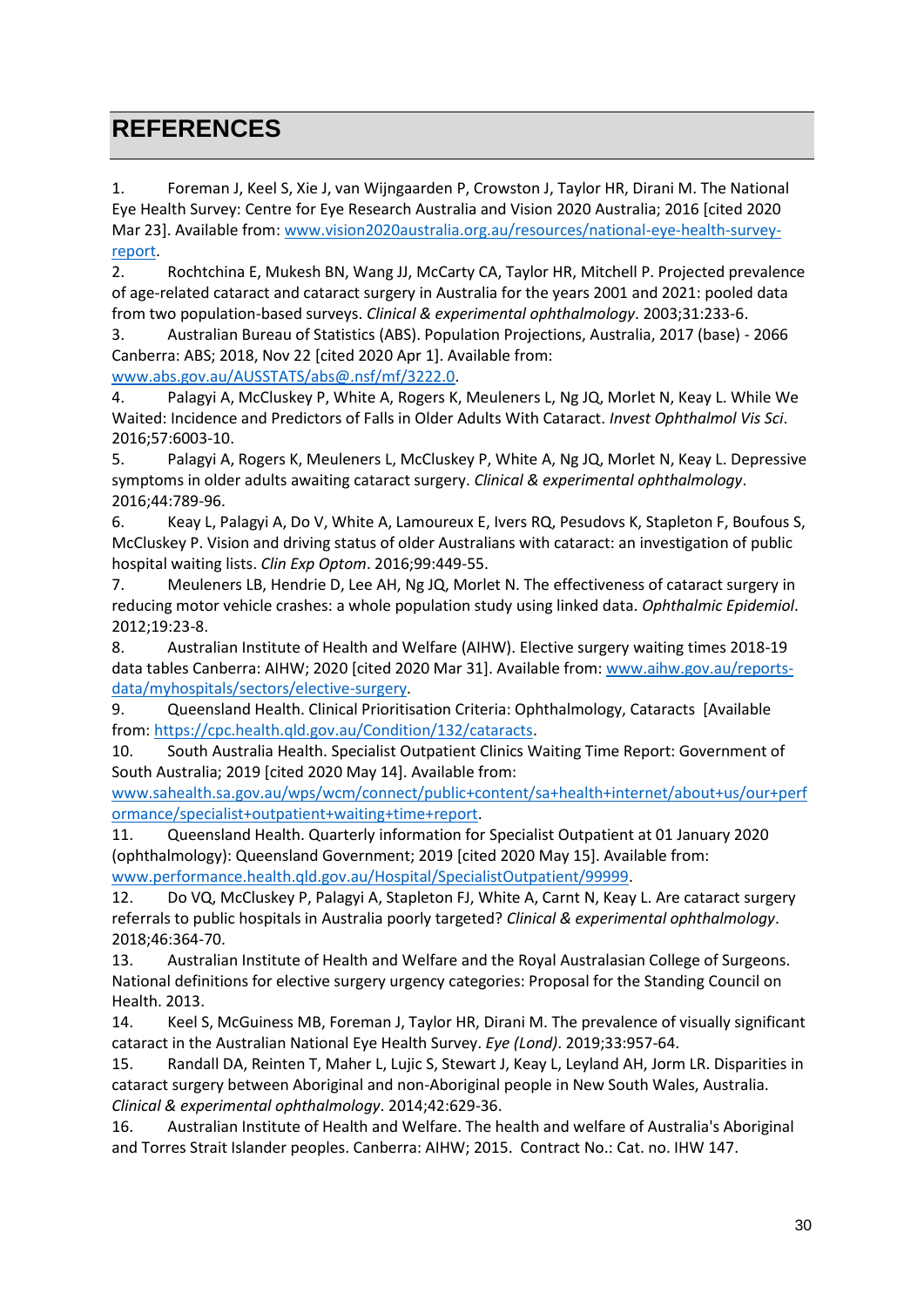17. Australian Prudential Regulation Authority. Private health insurance membership trends. 2020 March 2020.

18. Harwood RH, Foss AJ, Osborn F, Gregson RM, Zaman A, Masud T. Falls and health status in elderly women following first eye cataract surgery: a randomised controlled trial. *Br J Ophthalmol*. 2005;89:53-9.

19. Foss AJ, Harwood RH, Osborn F, Gregson RM, Zaman A, Masud T. Falls and health status in elderly women following second eye cataract surgery: a randomised controlled trial. *Age Ageing*. 2006;35:66-71.

20. Sach TH, Foss AJ, Gregson RM, Zaman A, Osborn F, Masud T, Harwood RH. Falls and health status in elderly women following first eye cataract surgery: an economic evaluation conducted alongside a randomised controlled trial. *Br J Ophthalmol*. 2007;91:1675-9.

21. Palagyi A, Morlet N, McCluskey P, White A, Meuleners L, Ng JQ, Lamoureux E, Pesudovs K, Stapleton F, Ivers RQ, Rogers K, Keay L. Visual and refractive associations with falls after first-eye cataract surgery. *J Cataract Refract Surg*. 2017;43:1313-21.

22. Meuleners LB, Fraser ML, Ng J, Morlet N. The impact of first- and second-eye cataract surgery on injurious falls that require hospitalisation: a whole-population study. *Age Ageing*. 2014;43:341-6.

23. Keay L, Ho KC, Rogers K, McCluskey PJ, White AJ, Morlet N, Ng J, Lamoureux EL, Pesudovs K, Stapleton F, Ivers RQ, Palagyi A. Reductions in the incidence of falls after first and second eye cataract surgery. *Investigative Ophthalmology & Visual Science*. 2019;60:1389-.

24. Feng YR, Meuleners LB, Fraser ML, Brameld KJ, Agramunt S. The impact of first and second eye cataract surgeries on falls: a prospective cohort study. *Clin Interv Aging*. 2018;13:1457-64.

25. Owsley C, McGwin G, Jr., Sloane M, Wells J, Stalvey BT, Gauthreaux S. Impact of cataract surgery on motor vehicle crash involvement by older adults. *JAMA*. 2002;288:841-9.

26. Meuleners LB, Brameld K, Fraser ML, Chow K. The impact of first- and second-eye cataract surgery on motor vehicle crashes and associated costs. *Age and Ageing*. 2018;48:128-33.

27. Boyd M, Kvizhinadze G, Kho A, Wilson G, Wilson N. Cataract surgery for falls prevention and improving vision: modelling the health gain, health system costs and cost-effectiveness in a highincome country. *Inj Prev*. 2019.

28. Church J, Goodall S, Norman R, Haas M. The cost-effectiveness of falls prevention interventions for older community-dwelling Australians. *Aust N Z J Public Health*. 2012;36:241-8.

29. Busbee BG, Brown MM, Brown GC, Sharma S. Incremental cost-effectiveness of initial cataract surgery. *Ophthalmology*. 2002;109:606-12; discussion 12-3.

30. Busbee BG, Brown MM, Brown GC, Sharma S. Cost-utility analysis of cataract surgery in the second eye. *Ophthalmology*. 2003;110:2310-7.

31. Cooper K, Shepherd J, Frampton G, Harris P, Lotery A. The cost-effectiveness of second-eye cataract surgery in the UK. *Age Ageing*. 2015;44:1026-31.

32. Hewitt J, Saing S, Goodall S, Henwood T, Clemson L, Refshauge K. An economic evaluation of the SUNBEAM programme: a falls-prevention randomized controlled trial in residential aged care. *Clin Rehabil*. 2019;33:524-34.

33. Kwok MQT, Kareem MA, Cash MJ, Lafferty F, Tobin K, O'Mahony JF. Adherence to Discounting Guidelines: Evidence from Over 2000 Published Cost-Effectiveness Analyses. *Pharmacoeconomics*. 2020.

34. Independent Hospital Pricing Authority (IHPA). National Hospital Cost Data Collection Report: Public Sector, Round 22 (Financial Year 2017-18) Sydney: IHPA; 2018 [cited 2020 Jun 14]. Available from[: www.ihpa.gov.au/publications/national-hospital-cost-data-collection-data-request](file:///C:/Users/vhuynh/AppData/Local/Microsoft/Windows/INetCache/Content.Outlook/NJBAC1D0/www.ihpa.gov.au/publications/national-hospital-cost-data-collection-data-request-specifications-round-22)[specifications-round-22.](file:///C:/Users/vhuynh/AppData/Local/Microsoft/Windows/INetCache/Content.Outlook/NJBAC1D0/www.ihpa.gov.au/publications/national-hospital-cost-data-collection-data-request-specifications-round-22)

35. Potterton P, Ockwell A, Cross J. Cost of Road Trauma in Australia: Economic Connections for the Australian Automobile Association; 2017 [cited 2020 May 20]. Available from: [www.aaa.asn.au/wp-content/uploads/2018/03/AAA-ECON\\_Cost-of-road-trauma-full-report\\_Sep-](file:///C:/Users/vhuynh/AppData/Local/Microsoft/Windows/INetCache/Content.Outlook/NJBAC1D0/www.aaa.asn.au/wp-content/uploads/2018/03/AAA-ECON_Cost-of-road-trauma-full-report_Sep-2017.pdf)[2017.pdf.](file:///C:/Users/vhuynh/AppData/Local/Microsoft/Windows/INetCache/Content.Outlook/NJBAC1D0/www.aaa.asn.au/wp-content/uploads/2018/03/AAA-ECON_Cost-of-road-trauma-full-report_Sep-2017.pdf)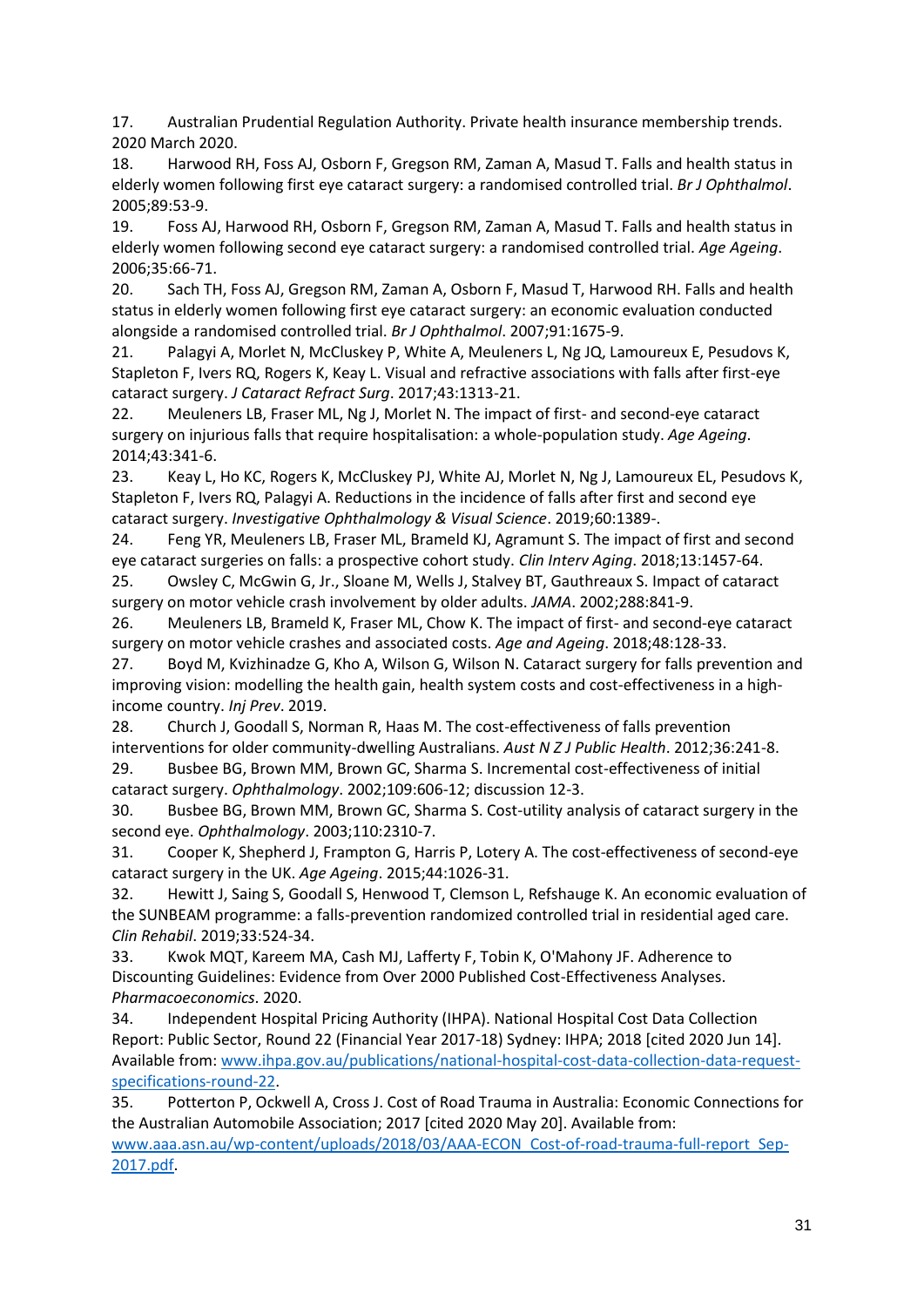36. Reserve Bank of Australia. Inflation Calculator [Available from:

[https://www.rba.gov.au/calculator/annualDecimal.html.](https://www.rba.gov.au/calculator/annualDecimal.html)

37. Nevitt MC, Cummings SR, Hudes ES. Risk factors for injurious falls: a prospective study. *J Gerontol*. 1991;46:M164-70.

38. Tinetti ME, Speechley M, Ginter SF. Risk factors for falls among elderly persons living in the community. *N Engl J Med*. 1988;319:1701-7.

39. Brown GC, Brown MM, Menezes A, Busbee BG, Lieske HB, Lieske PA. Cataract surgery cost utility revisited in 2012: a new economic paradigm. *Ophthalmology*. 2013;120:2367-76.

40. Marottoli RA, Mendes de Leon CF, Glass TA, Williams CS, Cooney LM, Jr., Berkman LF, Tinetti ME. Driving cessation and increased depressive symptoms: prospective evidence from the New Haven EPESE. Established Populations for Epidemiologic Studies of the Elderly. *J Am Geriatr Soc*. 1997;45:202-6.

41. Edwards JD, Lunsman M, Perkins M, Rebok GW, Roth DL. Driving cessation and health trajectories in older adults. *J Gerontol A Biol Sci Med Sci*. 2009;64:1290-5.

42. Freeman EE, Gresset J, Djafari F, Aubin MJ, Couture S, Bruen R, Laporte A, Boisjoly H. Cataract-related vision loss and depression in a cohort of patients awaiting cataract surgery. *Can J Ophthalmol*. 2009;44:171-6.

43. Pellegrini M, Bernabei F, Schiavi C, Giannaccare G. Impact of cataract surgery on depression and cognitive function: Systematic review and meta-analysis. *Clinical & experimental ophthalmology*. 2020;48:593-601.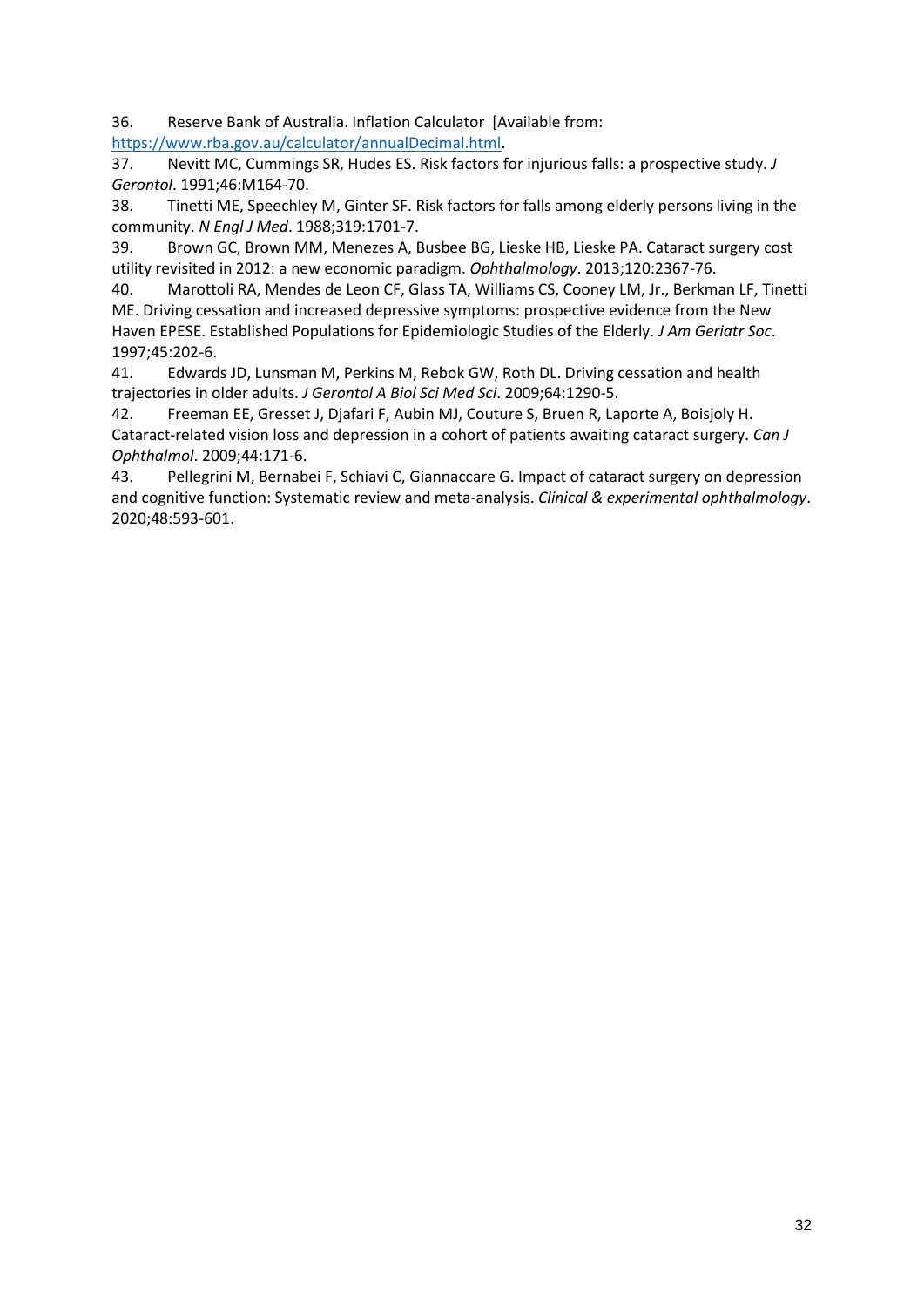## <span id="page-32-0"></span>**APPENDICES**

## <span id="page-32-1"></span>**Appendix I: Wait time statistics for Specialist Appointment in Victoria**

Number and waiting time for new routine referrals (category 2 & 3) for ophthalmology outpatient services in public hospitals in Victoria, by Local Hospital Network, 2019. Source: Victorian Agency for Health Information: [https://vahi.vic.gov.au/reports/victorian-health](https://vahi.vic.gov.au/reports/victorian-health-services-performance)[services-performance](https://vahi.vic.gov.au/reports/victorian-health-services-performance)

|                               |                                       | <b>Calendar Quarter 2019</b> |         |         |         |  |
|-------------------------------|---------------------------------------|------------------------------|---------|---------|---------|--|
| <b>Local Hospital Network</b> |                                       | Jan-Mar                      | Apr-Jun | Jul-Sep | Oct-Dec |  |
|                               | Number of new routine<br>appointments | 186                          | 165     | 111     | 161     |  |
| <b>Austin Health</b>          | Days waited at the 50th percentile    | 162                          | 147     | 333     | 379     |  |
|                               | Days waited at the 90th percentile    | 768                          | 825.6   | 1309    | 841     |  |
| <b>Ballarat Health</b>        | Number of new routine<br>appointments | 38                           | 32      | 26      | 22      |  |
| Service                       | Days waited at the 50th percentile    | 156                          | 79      | 84      | 94.5    |  |
|                               | Days waited at the 90th percentile    | 838.6                        | 513.8   | 360     | 396.1   |  |
|                               | Number of new routine<br>appointments | 157                          | 114     | 178     |         |  |
| Barwon Health                 | Days waited at the 50th percentile    | 359                          | 356     | 402.5   |         |  |
|                               | Days waited at the 90th percentile    | 646                          | 550     | 585     |         |  |
| Bendigo Health<br>Care Group  | Number of new routine<br>appointments | 5                            | 27      | 18      | 16      |  |
|                               | Days waited at the 50th percentile    | 117                          | 300     | 288.5   | 236     |  |
|                               | Days waited at the 90th percentile    | 173.8                        | 347     | 343.4   | 244     |  |
| <b>Eastern Health</b>         | Number of new routine<br>appointments | 219                          | 192     | 198     | 208     |  |
|                               | Days waited at the 50th percentile    | 118                          | 127     | 128     | 149     |  |
|                               | Days waited at the 90th percentile    | 151.7                        | 173.2   | 184.3   | 221.3   |  |
| Melbourne                     | Number of new routine<br>appointments | 130                          | 117     | 88      | 41      |  |
| Health                        | Days waited at the 50th percentile    | 116                          | 92      | 93.5    | 111.5   |  |
|                               | Days waited at the 90th percentile    | 170.7                        | 161.9   | 206.1   | 182.2   |  |
|                               | Number of new routine<br>appointments | 134                          | 289     | 376     | 181     |  |
| Monash Health                 | Days waited at the 50th percentile    | 105.5                        | 77      | 54      | 72      |  |
|                               | Days waited at the 90th percentile    | 156.5                        | 147.3   | 143.8   | 135     |  |
|                               | Number of new routine<br>appointments | 263                          | 308     | 259     | 203     |  |
| Northern Health               | Days waited at the 50th percentile    | 225                          | 172     | 111     | 101     |  |
|                               | Days waited at the 90th percentile    | 303                          | 217.4   | 160.3   | 114.2   |  |
| Royal Victorian               | Number of new routine<br>appointments | 1448                         | 1704    | 1590    | 1219    |  |
| Eye and Ear                   | Days waited at the 50th percentile    | 57                           | 62      | 63      | 53      |  |
|                               | Days waited at the 90th percentile    | 189.4                        | 173     | 144     | 143.4   |  |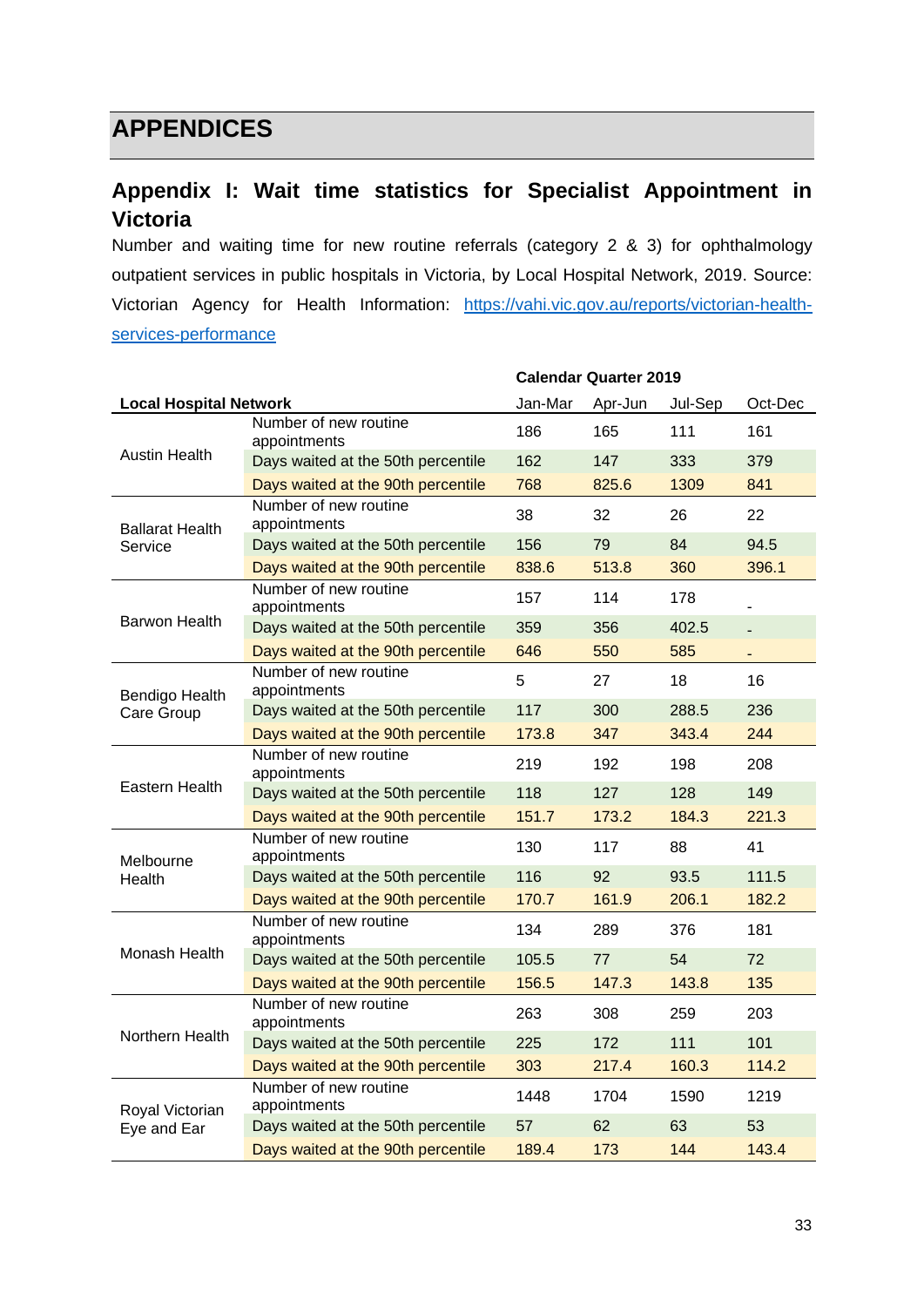## <span id="page-33-0"></span>**Appendix II: Wait time statistics for Specialist Appointment in Queensland**

Days waited (90<sup>th</sup> percentile) and proportion (%) of referred patients seen within the recommended time frame (Category 2: 90 days and Category 3: 365 days) in ophthalmology outpatient clinics in Queensland hospitals, October to December 2019. Source: Queensland Reporting Hospitals:

|                                       | <b>Category 2</b>                             |                                      | <b>Category 3</b>                             |                                      |
|---------------------------------------|-----------------------------------------------|--------------------------------------|-----------------------------------------------|--------------------------------------|
| Hospital                              | 90 <sup>th</sup><br>percentile<br>wait (days) | % seen within<br>recommended<br>time | 90 <sup>th</sup><br>percentile<br>wait (days) | % seen within<br>recommended<br>time |
| Cairns Hospital                       | 349                                           | 27%                                  | 558                                           | 70%                                  |
| Caloundra Hospital                    | 85                                            | 100%                                 | 267                                           | 100%                                 |
| <b>Gold Coast University Hospital</b> | 509                                           | 23%                                  | 664                                           | 69%                                  |
| Ipswich Hospital                      | 578                                           | 27%                                  | 672                                           | 92%                                  |
| Mater Adult Hospital                  | 69                                            | 100%                                 | 317                                           | 100%                                 |
| Mount Isa Base Hospital               | 79                                            | 100%                                 | 363                                           | 100%                                 |
| Princess Alexandra Hospital           | 358                                           | 28%                                  | 750                                           | 77%                                  |
| Queensland Children's Hospital        | 276                                           | 34%                                  | 517                                           | 90%                                  |
| Rockhampton Hospital                  | 194                                           | 38%                                  | 462                                           | 77%                                  |
| Royal Brisbane & Women's Hospital     | 356                                           | 32%                                  | 632                                           | 71%                                  |
| The Townsville Hospital               | 149                                           | 72%                                  | 423                                           | 92%                                  |
| Toowoomba Hospital                    | 81                                            | 98%                                  | 355                                           | 100%                                 |

<http://www.performance.health.qld.gov.au/Hospital/SpecialistOutpatient/99999>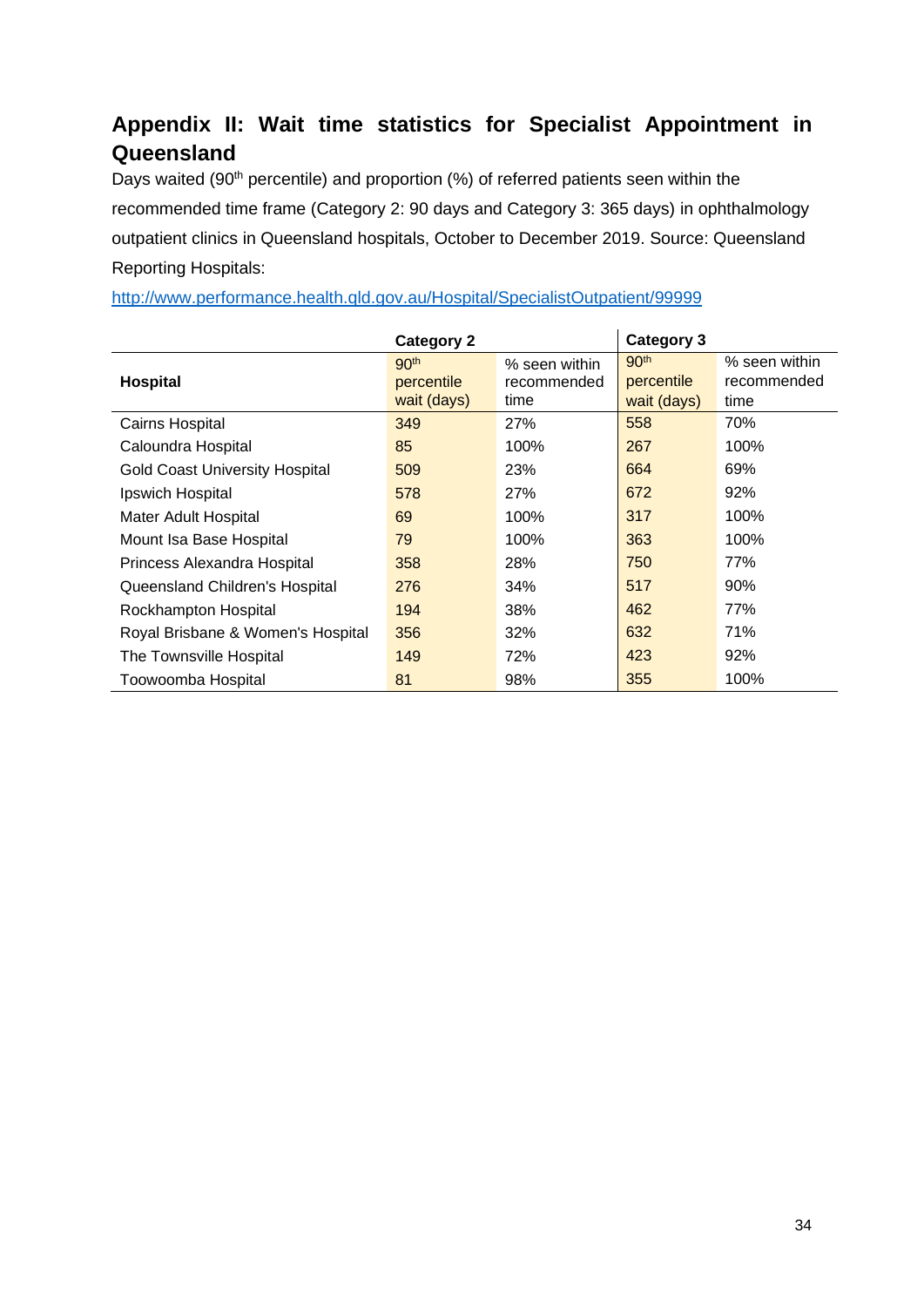## <span id="page-34-0"></span>**Appendix III: Admissions and Wait times for Cataract Surgery according to Jurisdiction**

Admissions, waiting times (50<sup>th</sup> and 90<sup>th</sup> percentile) and proportion (%) who waited over 365 days for cataract surgery, Australian states and territories, from 2014–15 to 2018–19. Source: Australian Institute of Health and Welfare, Elective surgery waiting times 2018-19. <https://www.aihw.gov.au/reports-data/myhospitals/sectors/elective-surgery>

| Jurisdiction         |                                    | 2014-<br>15 | 2015-<br>16                  | 2016-<br>17 | 2017-<br>18 | 2018-<br>19 |
|----------------------|------------------------------------|-------------|------------------------------|-------------|-------------|-------------|
|                      | Admissions                         | 23,304      | 23,587                       | 24,502      | 24,545      | 25,120      |
| New South<br>Wales   | Days waited at the 50th percentile | 221         | 240                          | 224         | 223         | 245         |
|                      | Days waited at the 90th percentile | 351         | 349                          | 349         | 349         | 349         |
|                      | % waited over 365 days             | 1.8%        | 2.5%                         | 1.2%        | 0.8%        | 0.5%        |
|                      | Admissions                         | 14,290      | 15,843                       | 17,433      | 20,864      | 19,757      |
| Victoria             | Days waited at the 50th percentile | 35          | 56                           | 41          | 40          | 36          |
|                      | Days waited at the 90th percentile | 126         | 153                          | 133         | 127         | 115         |
|                      | % waited over 365 days             | 0.2%        | 1.0%                         | 0.6%        | 0.3%        | 0.2%        |
|                      | Admissions                         | 10,397      | 11,059                       | 10,626      | 7,447       | 9,314       |
| Western<br>Australia | Days waited at the 50th percentile | 41          | 37                           | 51          | 63          | 61          |
|                      | Days waited at the 90th percentile | 202         | 184                          | 220         | 260         | 335         |
|                      | % waited over 365 days             | 0.1%        | 0.1%                         | 0.7%        | 2.5%        | 5.1%        |
|                      | Admissions                         | 6,892       | 7,971                        | 8,189       | 7,802       | 8,747       |
| Queensland           | Days waited at the 50th percentile | 57          | 64                           | 70          | 87          | 72          |
|                      | Days waited at the 90th percentile | 265         | 330                          | 334         | 357         | 343         |
|                      | % waited over 365 days             | 0.6%        | 0.7%                         | 0.7%        | 4.5%        | 2.7%        |
|                      | Admissions                         | 6,801       | 6,446                        | 6,152       | 5,950       | 6,241       |
| South<br>Australia   | Days waited at the 50th percentile | 99          | 119                          | 93          | 97          | 106         |
|                      | Days waited at the 90th percentile | 299         | 310                          | 318         | 324         | 336         |
|                      | % waited over 365 days             | 0.6%        | 0.5%                         | 1.1%        | 3.7%        | 2.7%        |
| Tasmania             | Admissions                         | 1,490       | 2,119                        | 2,353       | 1,782       | 2,010       |
|                      | Days waited at the 50th percentile | 273         | 301                          | 185         | 146         | 173         |
|                      | Days waited at the 90th percentile | 589         | 562                          | 372         | 338         | 456         |
|                      | % waited over 365 days             | 36.4%       | 36.4%                        | 11.3%       | 6.8%        | 22.5%       |
| Northern             | Admissions                         | 729         | 730                          | 895         | 786         | 813         |
| Territory            | Days waited at the 50th percentile | 143         | 158                          | 117         | 71          | 82          |
|                      | Days waited at the 90th percentile | 281         | 342                          | 310         | 283         | 349         |
|                      | % waited over 365 days             | 4.5%        | 8.4%                         | 6.8%        | 1.4%        | 4.7%        |
| Australian           | Admissions                         | 1,279       | $\blacksquare$               | 1,227       | 1,026       | 268         |
| Capital              | Days waited at the 50th percentile | 107         | $\qquad \qquad \blacksquare$ | 123         | 134         | 51          |
| Territory            | Days waited at the 90th percentile | 252         | $\qquad \qquad \blacksquare$ | 330         | 391         | 325         |
|                      | Proportion waited over 365 days    | 3.4%        |                              | 4.7%        | 18.6%       | 6.7%        |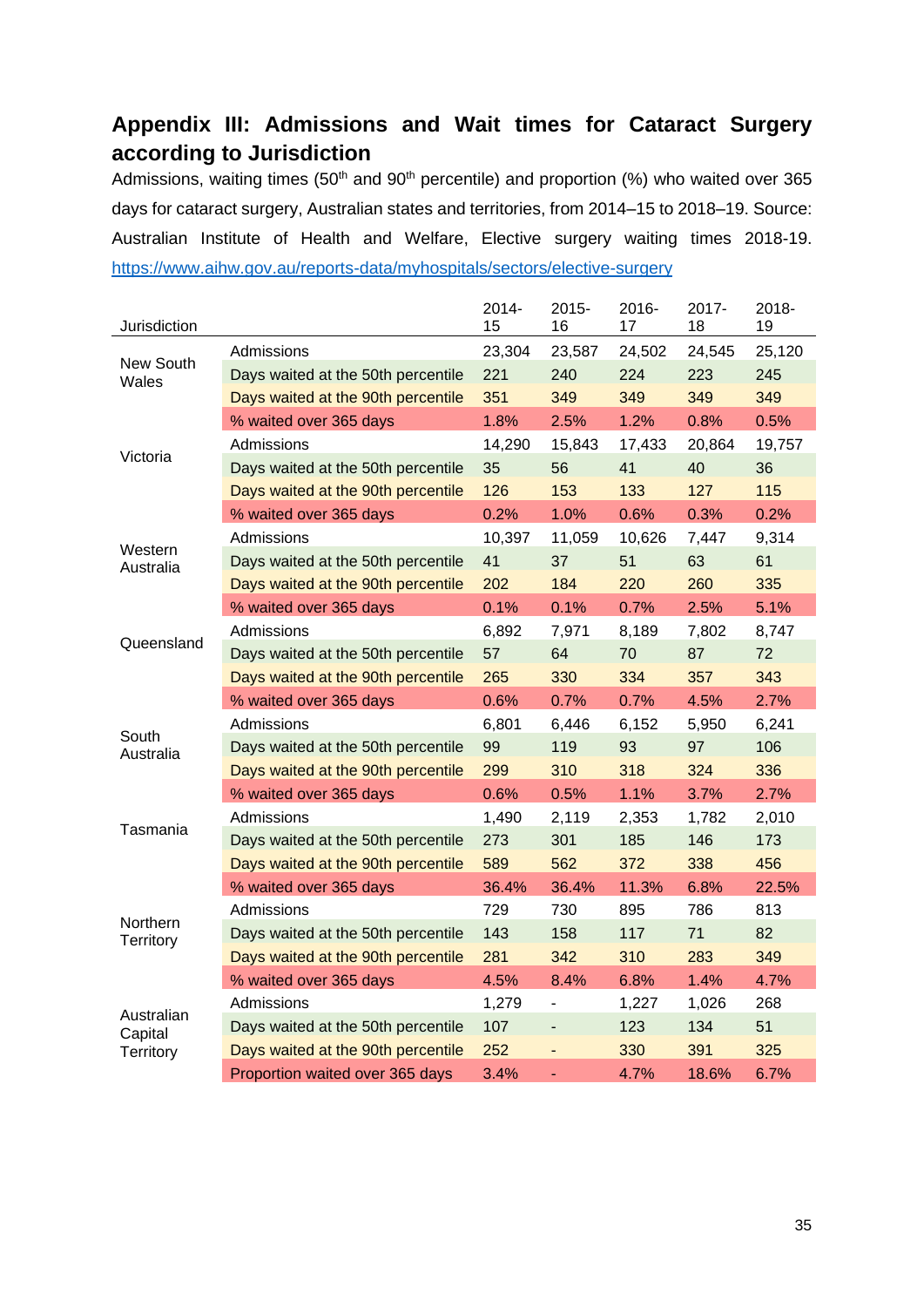## <span id="page-35-0"></span>**Appendix IV: Admissions and Wait times for Cataract Surgery according to Local Hospital Network**

Admissions for cataract extraction from hospital waiting lists, associated waiting times  $(50<sup>th</sup>$ percentile) and proportion of patients who waited over 365 days, by local hospital networks, 2018-19. Source: Australian Institute of Health and Welfare, Elective surgery waiting times 2018-19. <https://www.aihw.gov.au/reports-data/myhospitals/sectors/elective-surgery>

| <b>Local Hospital Network</b>        | <b>Admissions</b> | Days waited at | <b>Proportion</b> |
|--------------------------------------|-------------------|----------------|-------------------|
|                                      |                   | the 50th       | waited over 365   |
|                                      |                   | percentile     | days              |
| <b>New South Wales</b>               |                   |                |                   |
| <b>Central Coast</b>                 | 1,722             | 204            | 0.0%              |
| Far West                             | 187               | 272            | 0.0%              |
| Hunter New England                   | 4,562             | 272            | 0.0%              |
| Illawarra Shoalhaven                 | 2,185             | 249            | 0.0%              |
| Mid North Coast                      | 1,601             | 202            | 0.1%              |
| Murrumbidgee                         | 877               | 224            | 2.2%              |
| Nepean Blue Mountains                | 600               | 250            | 0.3%              |
| Northern NSW                         | 2,293             | 294            | 1.5%              |
| Northern Sydney                      | 654               | 249            | 2.8%              |
| South Eastern Sydney                 | 2,880             | 266            | 0.0%              |
| South Western Sydney                 | 1,884             | 301            | 0.1%              |
| Southern NSW                         | 964               | 113            | 1.0%              |
| St Vincent's Health Network          | 111               | 292            | 0.0%              |
| Sydney                               | 1,248             | 57             | 0.0%              |
| Sydney Children's Hospitals Network  | 25                |                | ٠                 |
| <b>Western NSW</b>                   | 1,410             | 246            | 0.0%              |
| Western Sydney                       | 1,917             | 270            | 1.7%              |
|                                      |                   |                |                   |
| <b>Victoria</b>                      |                   |                |                   |
| Albury Wodonga Health                | 871               | 76             | 0.0%              |
| <b>Alfred Health</b>                 | 1,530             | <b>NP</b>      | <b>NP</b>         |
| <b>Austin Health</b>                 | 792               | 41             | 0.0%              |
| <b>Ballarat Health Services</b>      | 141               | 62             | 5.0%              |
| <b>Barwon Health</b>                 | 1,003             | 33             | 0.2%              |
| Bendigo Health Care Group            | 272               | 41             | 1.5%              |
| Eastern Health                       | 1,126             | 52             | 0.0%              |
| Latrobe Regional Hospital            | 966               | 6              | 0.0%              |
| Melbourne Health                     | 411               | 71             | 0.0%              |
| Monash Health                        | 3,386             | 53             | 0.1%              |
| Northern Health                      | 821               | 34             | 0.4%              |
| Royal Children's Hospital            | 21                | 21             | $\blacksquare$    |
| Royal Victorian Eye and Ear Hospital | 7,120             | 28             | 0.3%              |
| South West Healthcare                | 380               | 79             | 0.0%              |
| West Gippsland Healthcare Group      | 183               | $\overline{7}$ | 0.0%              |
| Western Health                       | 734               | 11             | 0.0%              |
|                                      |                   |                |                   |
| Queensland                           |                   |                |                   |
| Cairns and Hinterland                | 795               | 13             | 0.0%              |
| <b>Central Queensland</b>            | 455               | 203            | 0.0%              |
| <b>Central West</b>                  | 113               | 126            | 4.4%              |
| <b>Children's Health Queensland</b>  | $<$ 5             |                |                   |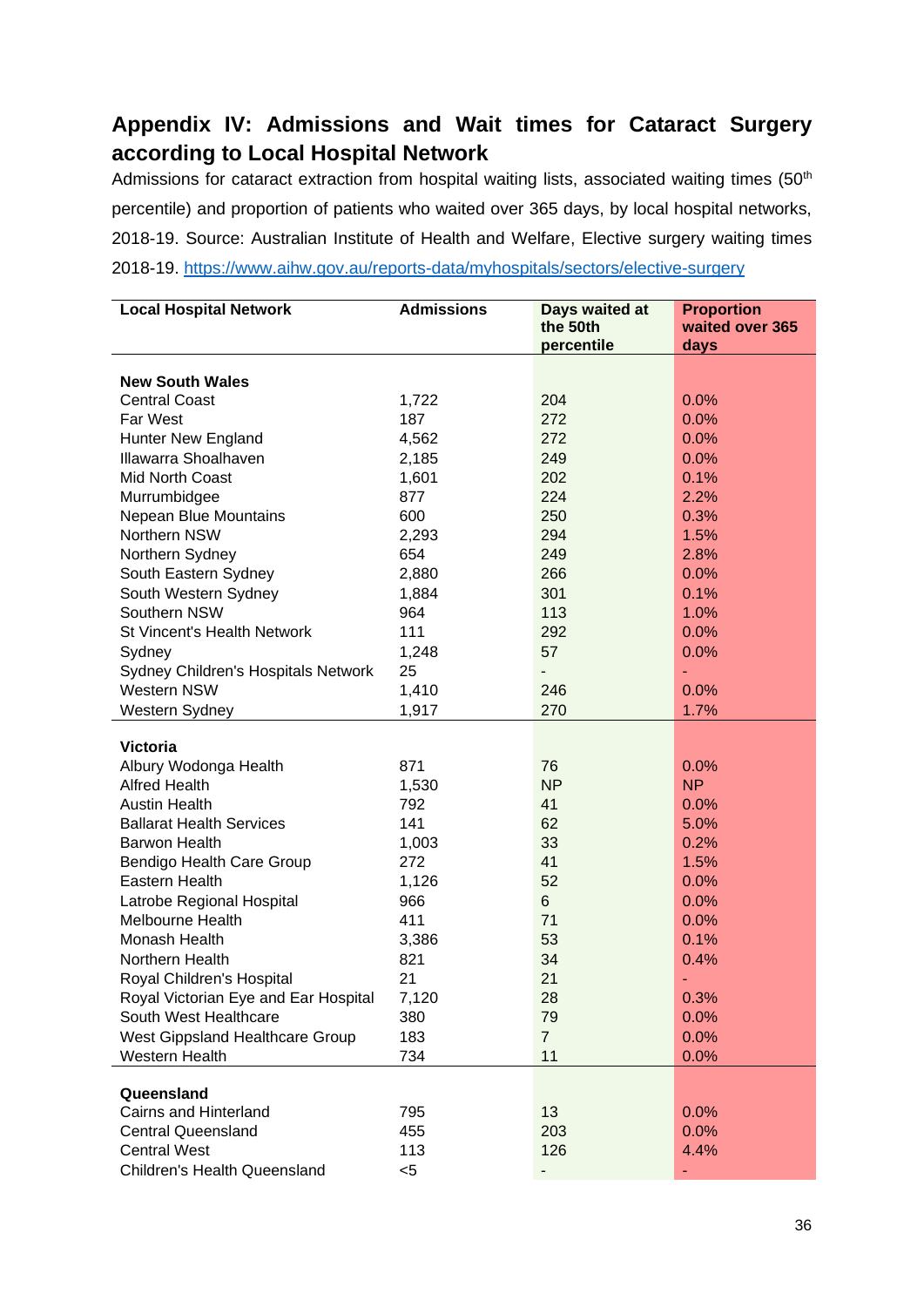| <b>Darling Downs</b>                   | 75    | 320 | 1.3%  |
|----------------------------------------|-------|-----|-------|
| <b>Gold Coast</b>                      | 1,794 | 65  | 0.0%  |
| Metro North                            | 900   | 73  | 3.0%  |
| Metro South                            | 1,759 | 56  | 2.6%  |
| North West                             | 166   | 58  | 0.0%  |
| South West                             | 357   | 56  | 0.0%  |
| Sunshine Coast                         | 518   | 85  | 1.0%  |
| <b>Torres and Cape</b>                 | 46    | ÷.  | ä,    |
| Townsville                             | 656   | 84  | 2.4%  |
| <b>West Moreton</b>                    | 88    | 83  | 0.0%  |
|                                        |       |     |       |
| Western Australia                      |       |     |       |
| <b>Child Adolescent Health Service</b> | 33    | 38  |       |
| East Metropolitan Health Service       | 4,581 | 49  | 3.4%  |
| North Metropolitan Health Service      | 1,738 | 27  | 4.1%  |
| South Metropolitan Health Service      | 1,798 | 112 | 13.4% |
| <b>WA Country Health Service</b>       | 1,164 | 113 | 0.3%  |
| <b>South Australia</b>                 |       |     |       |
| <b>Central Adelaide</b>                | 1,127 | 195 | 4.3%  |
| <b>Country Health SA</b>               | 3,376 | 70  | 0.1%  |
| Northern Adelaide                      | 513   | 305 | 12.9% |
| Southern Adelaide                      | 1,213 | 180 | 4.3%  |
| Women's and Children's Health          |       |     |       |
| Network                                | 12    | 37  |       |
|                                        |       |     |       |
| Tasmania                               |       |     |       |
| <b>Tasmanian Health Service</b>        | 2,010 | 173 | 22.5% |
|                                        |       |     |       |
| <b>Australian Capital Territory</b>    |       |     |       |
| <b>Australian Capital Territory</b>    | 268   | 51  | 6.7%  |
| <b>Northern Territory</b>              |       |     |       |
| Central Australia                      | 282   | 42  | 5.0%  |
| Top End                                | 531   | 100 | 4.5%  |

Note: Where the number of admissions was less than 100, 'days waited at the 50<sup>th</sup> percentile' and 'proportion waited over 365 days' were not shown in the NESWTDC data.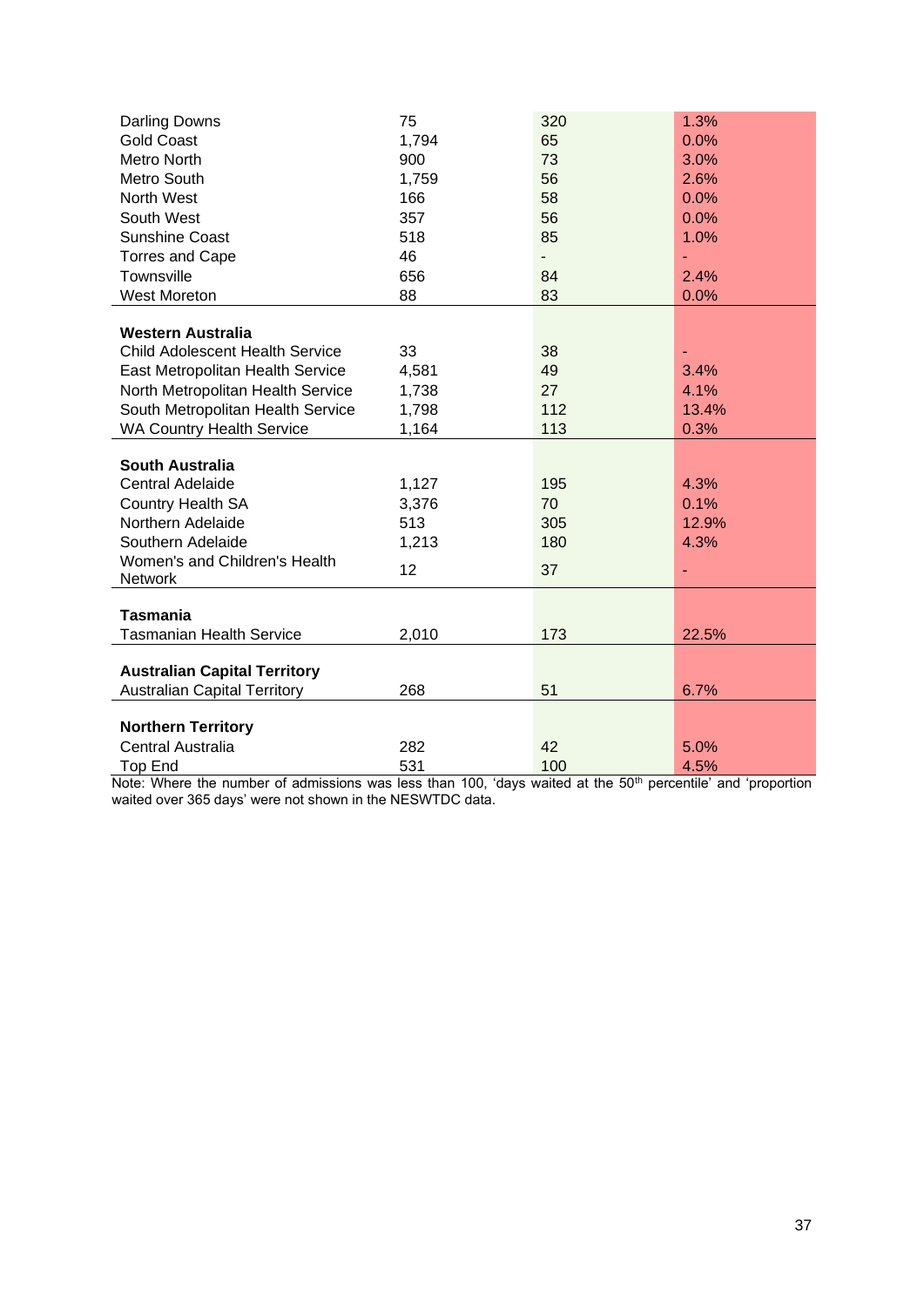## <span id="page-37-0"></span>**Appendix V: Prevalence of visually significant cataract in Australia**

Projections of visually significant cataract prevalence in non-Indigenous and Aboriginal and Torres Strait Islander people according to the National Eye Health Survey and ABS projected population statistics, in years 2020, 2022, 2025 and 2030.

| Non-Indigenous |              | Cases according to year, n |         |         |         |
|----------------|--------------|----------------------------|---------|---------|---------|
| Age            | % (weighted) | 2020                       | 2022    | 2025    | 2030    |
| $50 - 59$      | 0.9          | 27,239                     | 27,751  | 28,159  | 28,865  |
| $60 - 69$      | 2.5          | 65,459                     | 68,086  | 71.010  | 73,027  |
| $70 - 79$      | 4.8          | 88,401                     | 94.747  | 102.895 | 112,627 |
| $80 - 99$      | 5            | 51.424                     | 54,633  | 60.878  | 76,536  |
| Total          | -            | 232,523                    | 245,216 | 262.943 | 291,055 |

#### **Aboriginal and Torres**

**Strait Islander**

**Cases according to year,** *n*

| Age       | % (weighted) | 2020   | 2022   | 2025   | 2030   |
|-----------|--------------|--------|--------|--------|--------|
| $40 - 49$ | 0.6          | 522    | 517    | 537    | 635    |
| $50 - 59$ | 3.2          | 2428   | 2568   | 2675   | 2665   |
| $60 - 69$ | 7            | 3311   | 3665   | 4151   | 4869   |
| $70 - 79$ | 12.8         | 2497   | 2927   | 3658   | 4990   |
| $80 - 99$ | 34.1         | 1858   | 2147   | 2669   | 4302   |
| Total     | -            | 10,616 | 11,822 | 13,691 | 17.461 |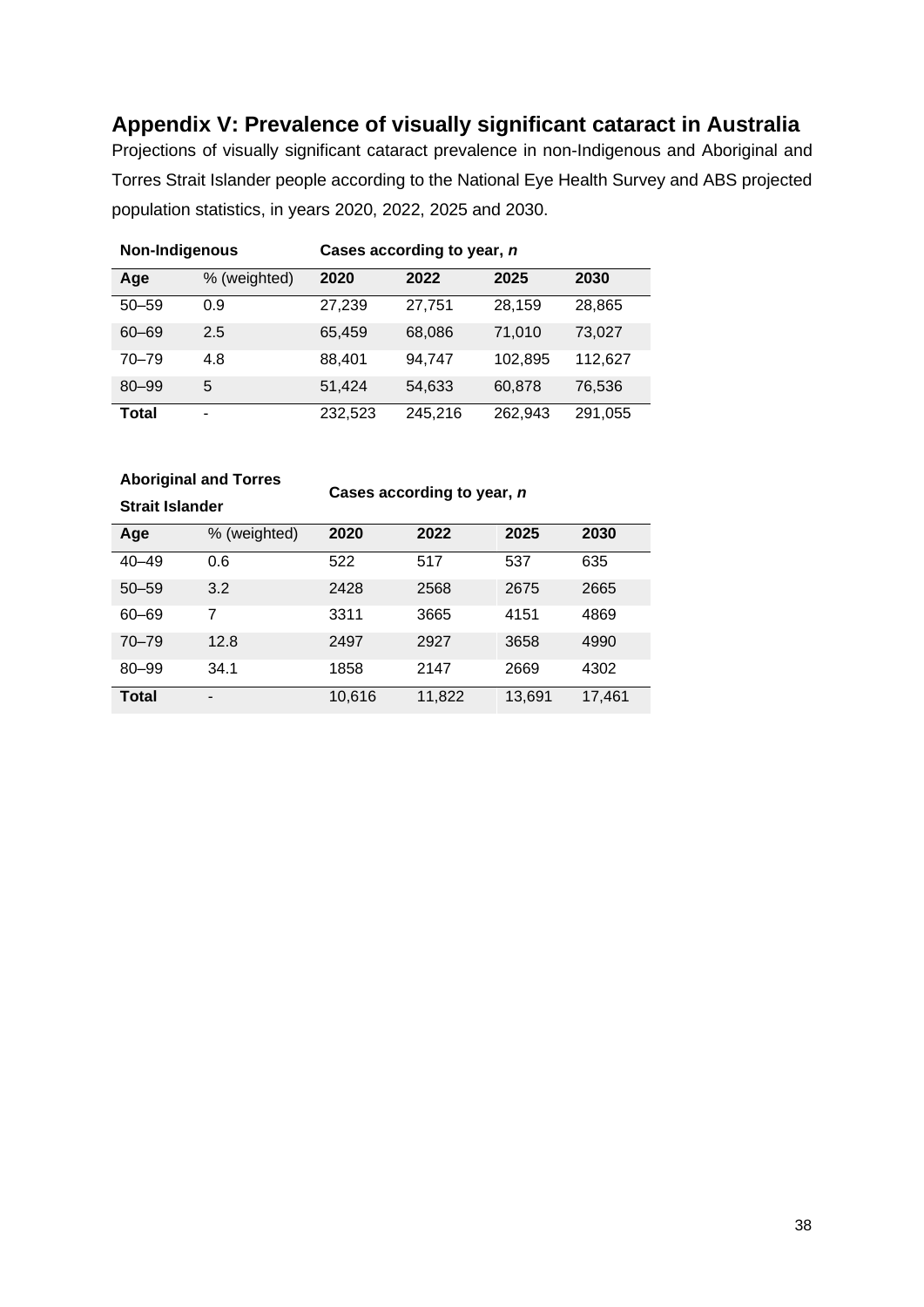### **Appendix VI: Economic analysis of costs associated with different wait times for cataract surgery**

Comparison of health system costs across five different waiting time scenarios (A-D). The cost to the health system to provide cataract surgery and treat fall- and motor vehicle crash-related injuries (immediately following the incident) were considered over a three-year period.

<span id="page-38-0"></span>

|                                           |                                 | <b>Scenario A</b> | <b>Scenario B</b> | <b>Scenario C</b> | <b>Scenario D</b> |
|-------------------------------------------|---------------------------------|-------------------|-------------------|-------------------|-------------------|
| Wait times and observation period         | (3 years in total)              |                   |                   |                   |                   |
| Wait time for 1 <sup>st</sup> eye surgery | <b>Months</b>                   |                   | 3                 | 6                 | 12                |
| Wait time for 2 <sup>nd</sup> eye surgery | Months                          |                   | 3                 | 6                 | 12                |
| Observation period after surgeries        | Months                          | 34                | 30                | 24                | 12                |
| Cost of cataract surgery                  |                                 |                   |                   |                   |                   |
| Year 1                                    | \$3713 per eye                  | 563,735,700       | 563,735,700       | 563,735,700       | 281,867,850       |
| Year <sub>2</sub>                         | $$3536†$ per eye                | 0                 | 0                 | 0                 | 268,445,571       |
| Year <sub>3</sub>                         | \$33679 <sup>t</sup> per eye    | 0                 | $\Omega$          | 0                 | $\mathbf 0$       |
| Cost of cataract surgery                  |                                 | \$563,735,700     | \$563,735,700     | \$563,735,700     | \$550,313,421     |
| <b>Cost of falls</b>                      |                                 |                   |                   |                   |                   |
| Year 1                                    | \$409 per fall                  | 20,307,326        | 24,912,044        | 31,819,122        | 36,320,364        |
| Year 2                                    | \$389 <sup>t</sup> per fall     | 17, 147, 587      | 17,147,587        | 17, 147, 587      | 26,017,029        |
| Year <sub>3</sub>                         | \$371 <sup>t</sup> per fall     | 16,331,035        | 16,331,035        | 16,331,035        | 16,331,035        |
| <b>Cost of falls</b>                      |                                 | \$53,785,949      | \$58,390,667      | \$65,297,745      | \$78,668,428      |
| <b>Costs of motor vehicle crashes</b>     |                                 |                   |                   |                   |                   |
| Year 1                                    | \$2,076 per crash               | 1,963,857         | 1,899,043         | 1,801,823         | 2,592,551         |
| Year <sub>2</sub>                         | \$1,977 <sup>†</sup> per crash  | 1,901,204         | 1,901,204         | 1,901,204         | 1,501,126         |
| Year <sub>3</sub>                         | $$1,883$ <sup>t</sup> per crash | 1,810,670         | 1,810,670         | 1,810,670         | 1,810,670         |
| <b>Cost of crashes</b>                    | \$2,076 per crash               | \$5,675,731       | \$5,610,917       | \$5,513,697       | \$5,366,168       |
| <b>Total Health System Costs</b>          |                                 | \$622,859,872     | \$627,737,284     | \$634,547,141     | \$634,348,018     |

† 5% discount rate applied to costs